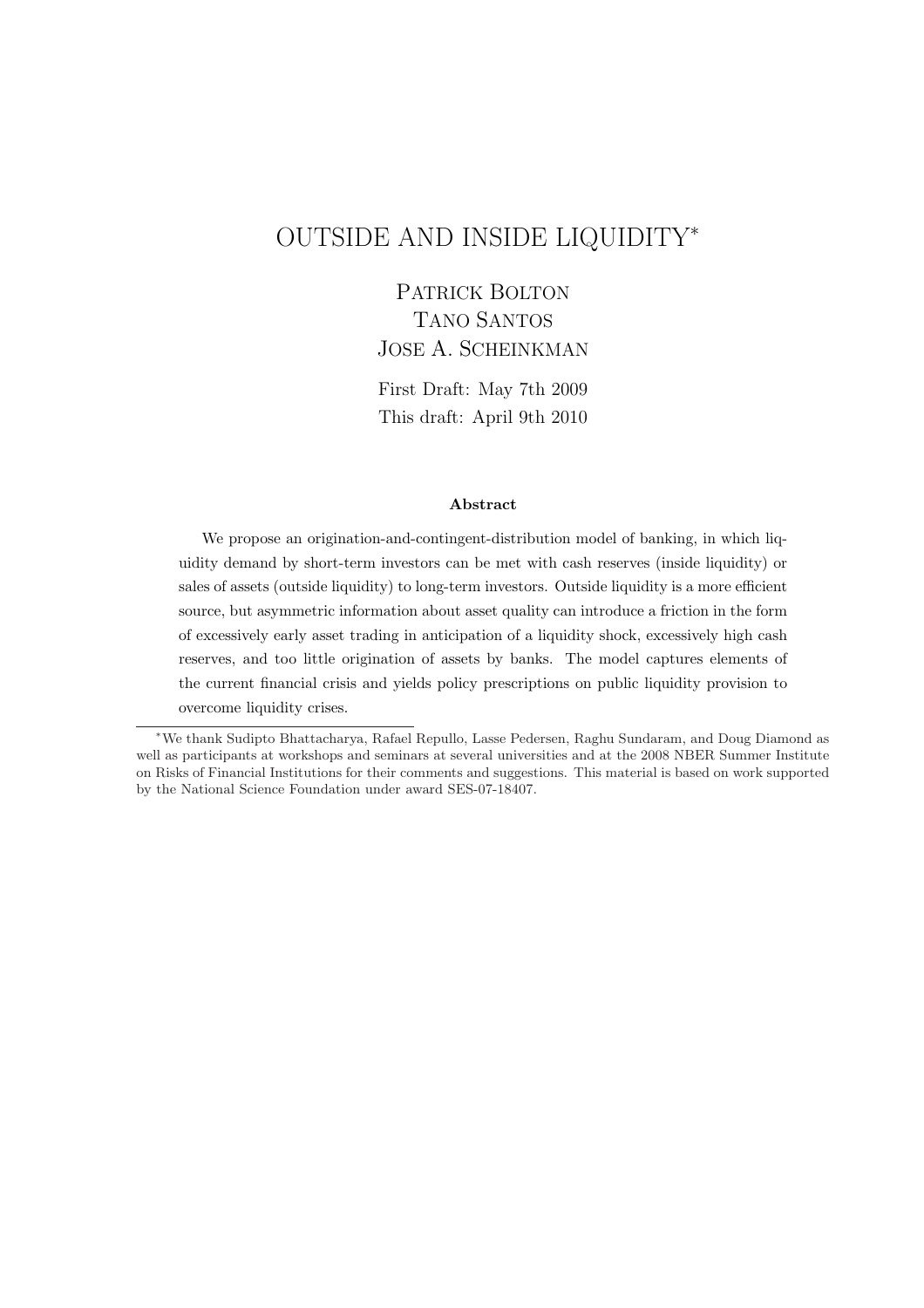# I. INTRODUCTION

The goal of this paper is to propose a tractable model of origination and contingent distribution of assets by financial intermediaries, and the liquidity demand arising from the maturity mismatch between asset payoffs and desired redemptions. When financial intermediaries invest in long-term assets they may face redemptions before these assets mature. Early redemptions can be met either with an intermediary's own reserves – what we refer to as *inside liquidity* – or with the proceeds from asset sales to other investors with a longer horizon–what we refer to as outside liquidity. The purpose of our analysis is to determine the relative importance of inside and outside liquidity in a competitive equilibrium of the financial sector.

We consider two different groups of agents that differ in their investment horizons. One class of agents is short-run investors (SRs) who prefer early asset payoffs, and the second class is long-run investors (LRs) who are indifferent to the timing of payoffs. One may think of the long-run investors as wealthy individuals, endowments, hedge funds, pension funds or sovereign wealth funds, and of the short-run investors as financial intermediaries, banks or mutual funds, catering to investors with shorter horizons. Within this model the key questions are, what determines the mix of inside and outside liquidity in equilibrium? And how is the mix of inside and outside liquidity linked to the origination of assets by financial intermediaries?

In our model SRs invest in risky projects and a set of LR investors, those with sufficient knowledge to value and oversee the risky projects, may stand ready to buy them at a relatively good price. An important potential source of inefficiency in reality and in our model is asymmetric information between SRs and LRs about project quality. LRs cannot always tell whether the SR asset sale is motivated by a sudden liquidity need or whether the SR investor is trying to pass on a lemon. This problem is familiar to market participants and has been widely studied in the literature in different contexts.

A novel aspect our model is the focus on the timing of liquidity trades. Over time, SRs learn (asymmetrically) more about the value of the assets they originated. Therefore, when at the onset of a liquidity shock they choose to hold on to their assets in the hope of riding out a temporary liquidity need, SRs run the risk of having to go to the market in a much worse position later. Yet, it makes sense for SRs not to rush to sell their projects, as these may mature and pay off soon enough so that SRs ultimately may not face a liquidity shortage. This timing decision by SRs as to when to sell their assets creates the main tension in the model.

We capture the unfolding of a liquidity crisis by establishing the existence of two types of rational expectations equilibria: an immediate-trading equilibrium, where SRs are expected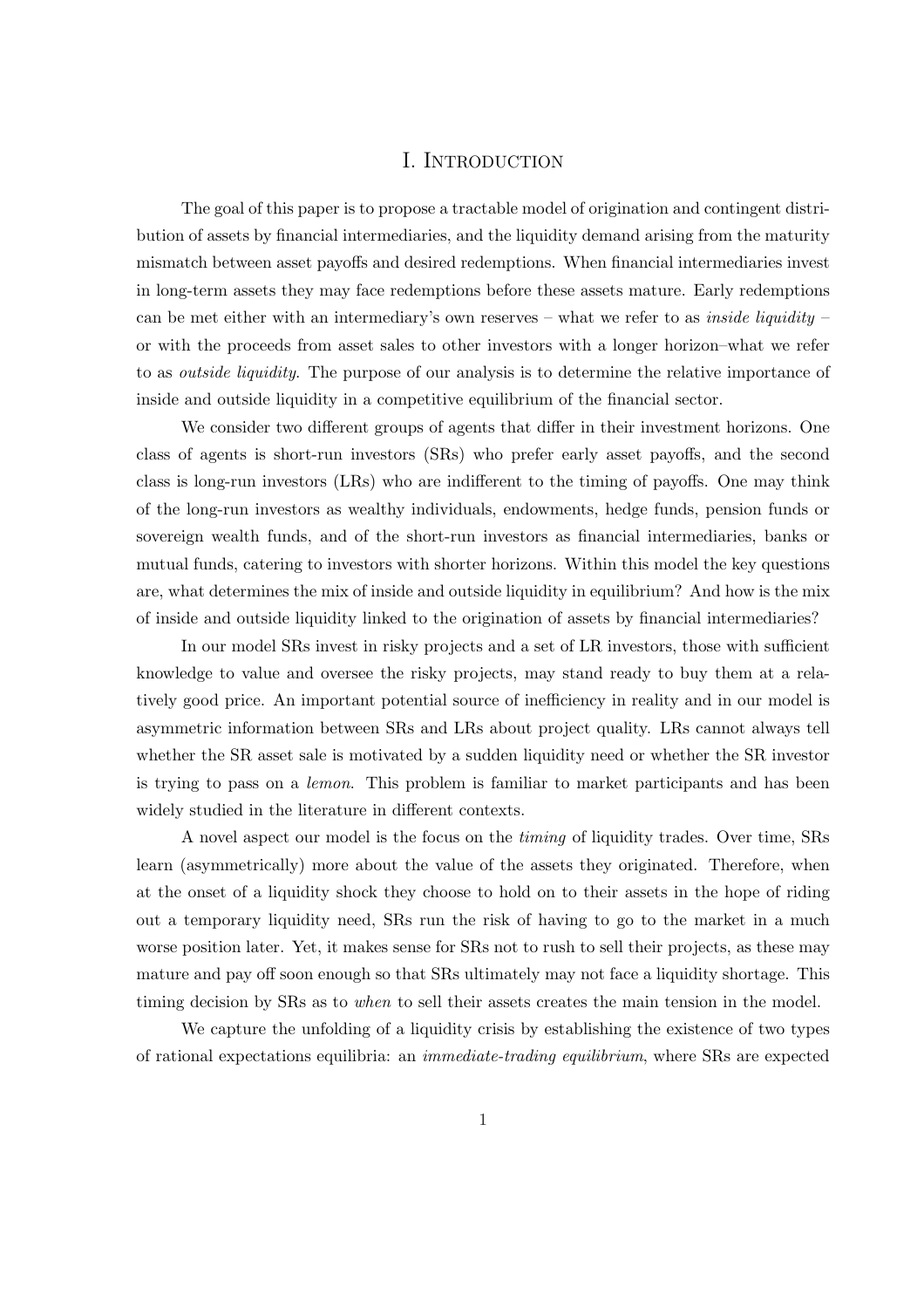to trade at the onset of the liquidity shock, and a *delayed-trading equilibrium*, where they are instead expected to try to ride out the crisis and only trade as a last resort.

We show that under complete and symmetric information about asset values the unique equilibrium involves delayed trading. Under asymmetric information, however, an immediatetrading equilibrium always exists and under some parameter values, both an immediate and delayed-trading equilibrium may coexist. In the delayed trading equilibrium the anticipation of future asymmetric information induces an acceleration of trade.<sup>1</sup>

When two different rational expectations equilibria can coexist one naturally wonders how they compare in terms of efficiency. The answer to this question is crucially related to the amount of risky projects originated by the SRs. In a nutshell, under the expectation of immediate liquidity-trading, LRs expect to obtain the assets originated by SRs at close to fair value. In this case the returns of holding outside liquidity are low and the LRs hold little cash. On the other side of the trade, SRs will then expect to be able to sell a relatively small fraction of assets at close to fair value, and therefore respond by relying more heavily on inside liquidity and originating fewer projects. In an immediate-trading equilibrium there is less *cash-in-the*market pricing (to borrow a term from Allen and Gale, 1998) and a lower supply of outside liquidity. The anticipated reduced supply of outside liquidity causes SRs to originate fewer projects and, thus, bootstraps the relatively high equilibrium price for the assets.

In contrast, under the expectation of delayed liquidity trading, SRs rely more on outside liquidity. Here the bootstrap works in the other direction, as LRs decide to hold more cash in anticipation of a larger future supply of the assets held by SRs. These assets will be traded at lower prices in the delayed-trading equilibrium, even taking into account the lemons problem. The reason is that in this equilibrium SRs originate more projects and therefore end up trading more assets following a liquidity shock. They originate more projects in this delayed trading equilibrium because the expected return for SRs to investing in a project is higher in the delayed-trading equilibrium, due to the lower overall probability of liquidating assets before they mature.

Our model predicts the typical pattern of liquidity crises, where asset prices progressively deteriorate throughout the crisis.<sup>2</sup> Because of this deterioration in asset prices one would expect that welfare is also worse in the delayed-trading equilibrium. However, the delayed-trading

<sup>&</sup>lt;sup>1</sup>An analogy with Akerlof's famed market for second hand cars is helpful to understand these results. When sellers of second hand cars can time their sales they tend to sell their cars sooner, when they are less likely to have become aware of flaws in their car, so as to reduce the lemons discount at which they can sell their car.

 ${}^{2}$ SRs' decision to delay trading has all the hallmarks of *gambling for resurrection*. But it is in fact unrelated to the idea of excess risk taking as SRs will choose to delay whether or not they are levered.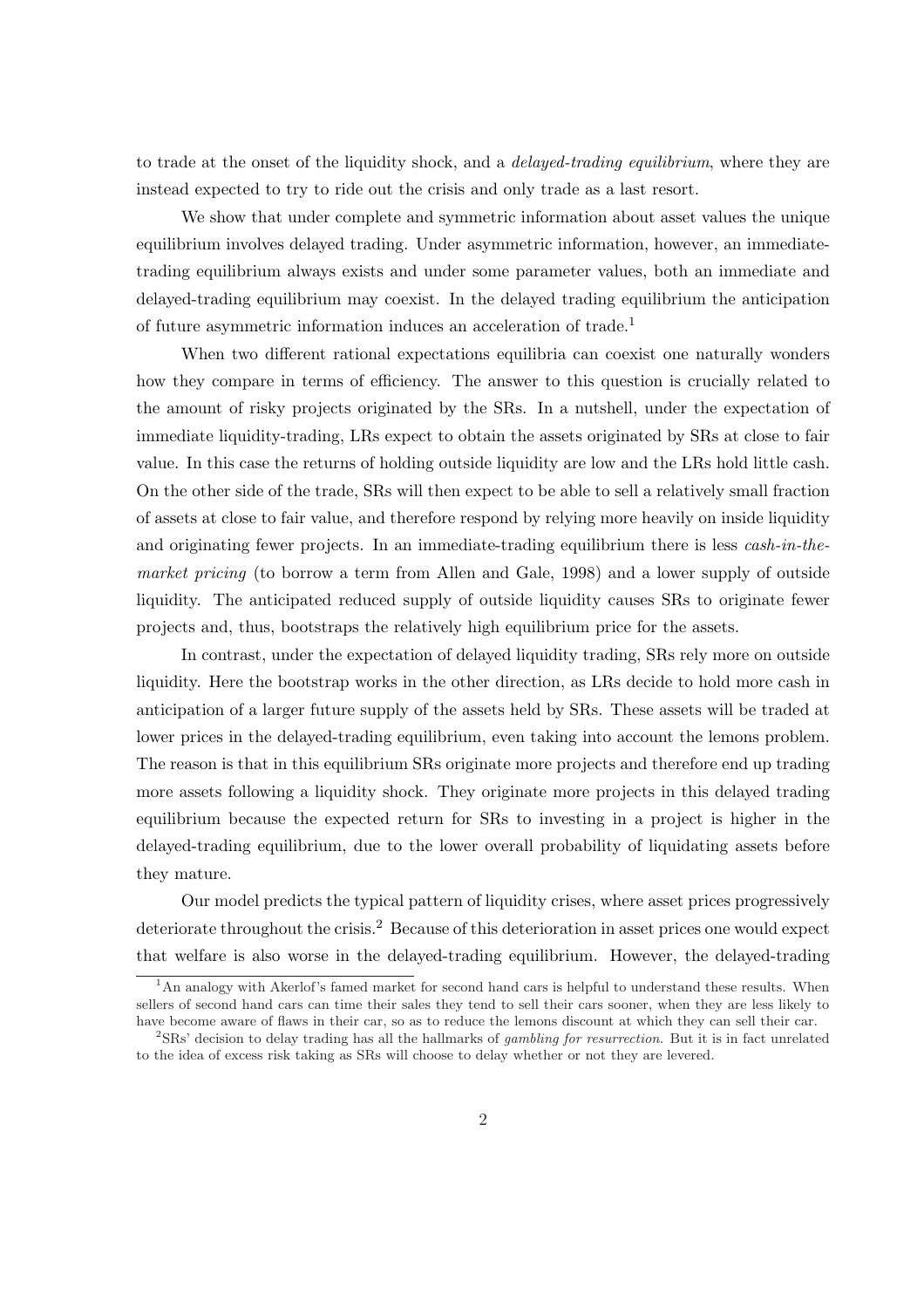equilibrium is in fact Pareto superior. What is the economic logic behind this result? The fundamental gains from trade in our model are between SRs who undervalue long term assets and LRs. The more SRs can be induced to originate projects the higher are the gains from trade and therefore the higher is welfare. In other words, the welfare efficient form of liquidity provision is outside liquidity. Since the delayed-trading equilibrium relies more on outside liquidity it is more efficient. As the lemons' problem worsens, however, the cost of outside liquidity for SRs rises. There may then come a point when the cost is so high that SRs are better off postponing the redemption of their investments altogether rather than realize a very low fire-sale price for their valuable projects. At that point the delayed-trading equilibrium collapses, as only lemons are traded for early redemption.

Our analysis sheds light on the recent transformation of the financial system towards more origination and greater reliance on distribution of assets as evidenced in Adrian and Shin (2009). This shift can be understood in our model in terms of a move from an immediatetrading equilibrium, with little reliance on outside liquidity, to a delayed-trading equilibrium. The consequences of this shift is more origination and distribution but also a greater fragility of the financial system, to the extent that assets are distributed at larger discounts under delayed trading. Our analysis highlights that greater fragility does not necessarily imply greater inefficiency. On the contrary, the move to more distribution and reliance on outside liquidity is a welfare improving move even if it means that liquidity crises may be more severe when they occur. That being said, an important concern with origination and distribution that is omitted from our model is the greater moral hazard in origination that arises with greater distribution.

In this paper we do not take an optimal mechanism design approach. We attempt instead to specify a model of trading opportunities that mimics the main characteristics of actual markets. The advantage of this approach is that it facilitates interpretation and considerably simplifies aspects of the model that are not central to the questions we focus on. Nevertheless, we do consider one long-term contracting alternative to markets, in which SRs write a longterm contract for liquidity with LRs. Such a contract takes the form of an investment fund set up by LRs, in which the initial endowments of one SR and one LR are pooled, and where the fund promises state-contingent payments to its investors. Under complete information such a fund arrangement always dominates any equilibrium allocation achieved through future spot trading of assets for cash.

However, when the investor who manages the fund also has private information about the realized returns on the fund's investments then, as we show, the long-term contract cannot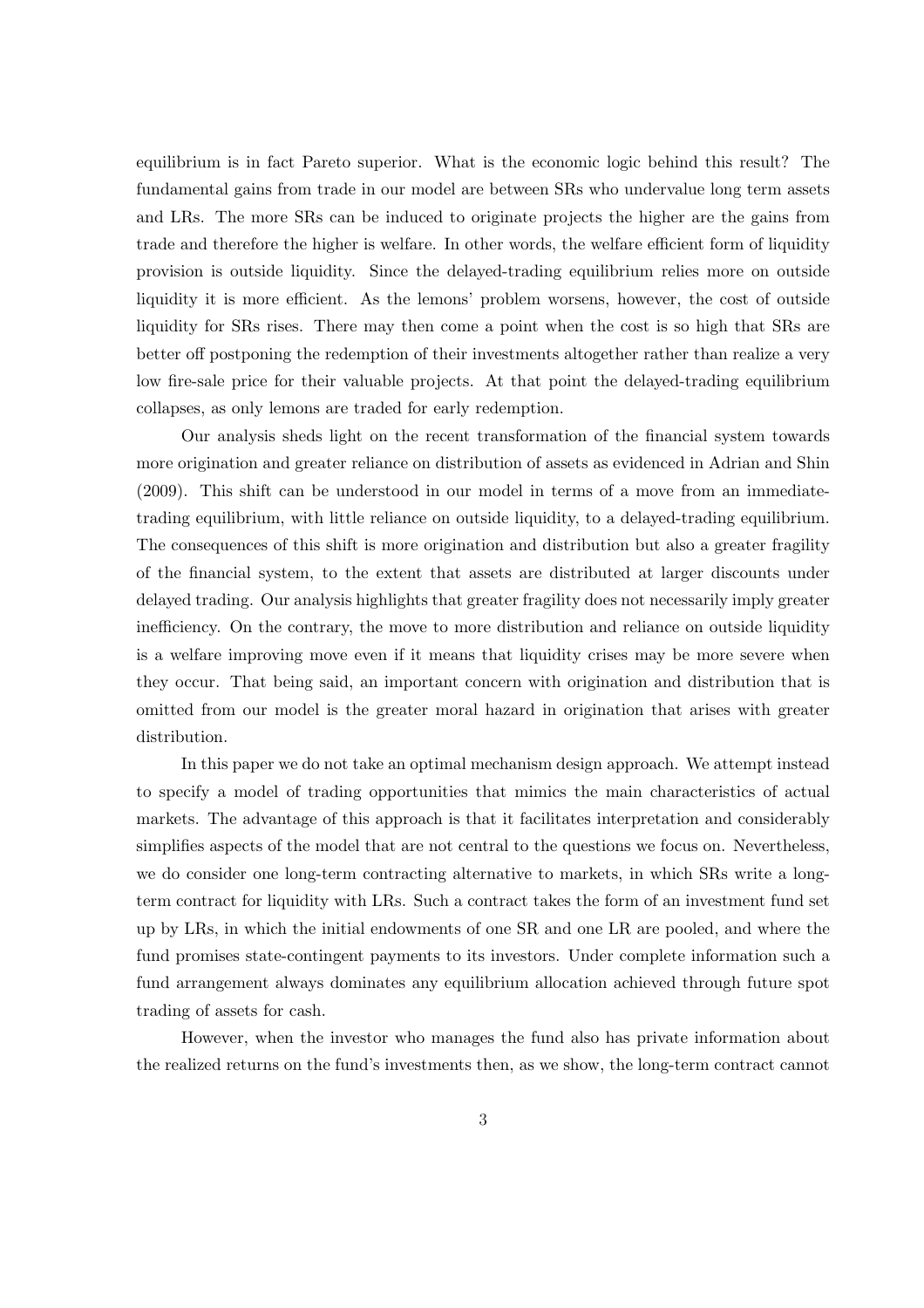always achieve a more efficient outcome than the delayed-trading equilibrium. Indeed, the fund manager's private information then constraints the fund to make only incentive compatible state-contingent transfers to the SR investor, thus raising the cost of providing liquidity. We show in particular that the fund allocation is dominated by the delayed-trading equilibrium in parameter regions for which there is a high level of origination and distribution of risky assets.

Given that neither financial markets nor long-term contracts for liquidity can achieve a fully efficient outcome, the question naturally arises whether some form of public intervention may provide an efficiency improvement. There are two market inefficiencies that public policy might mitigate. An ex-post inefficiency, which arises when the delayed-trading equilibrium fails to exist, and an ex-ante inefficiency in the form of an excess reliance on inside liquidity. It is worth noting that a common prescription against banking liquidity crises–to require that banks hold cash reserves or excess equity capital–would be counterproductive in our model. Such a requirement would only force SRs to rely more on inefficient inside liquidity and would undermine the supply of outside liquidity.

We discuss policy interventions and use this model to interpret the current crisis in Section VII and, in greater depth, in Bolton, Santos and Scheinkman (2009). We point out that the best form of public liquidity intervention relies on a complementarity between public and outside liquidity. Public liquidity in the form of a price support (or guarantee) for SR assets can restore existence of the delayed-trading equilibrium and thereby induce LRs to hold more outside liquidity. Such a policy would induce long-term investors to hold more cash in the knowledge that SRs rely less on inside liquidity, and thus help increase the availability of outside liquidity. Thus, far from being a substitute for privately provided liquidity, a commitment to providing a price support in secondary asset markets in liquidity crises can be a complement and give rise to positive spillover effects in the provision of outside liquidity.

# II. RELATED LITERATURE

Our paper is related to the literatures on banking and liquidity crises, and the limits of arbitrage. Our analysis differs from other contributions in these literatures mainly in two respects: first, our focus on ex-ante efficiency and equilibrium portfolio composition, and second, the endogenous timing of liquidity trading. Still, our analysis shares several important themes and ideas with previous papers.

Diamond and Dybvig (1983) and Bryant (1980) provide the first models of investor liquidity demand, maturity transformation, and inside liquidity. In their model a bank run may occur if there is insufficient inside liquidity to meet depositor withdrawals. In contrast to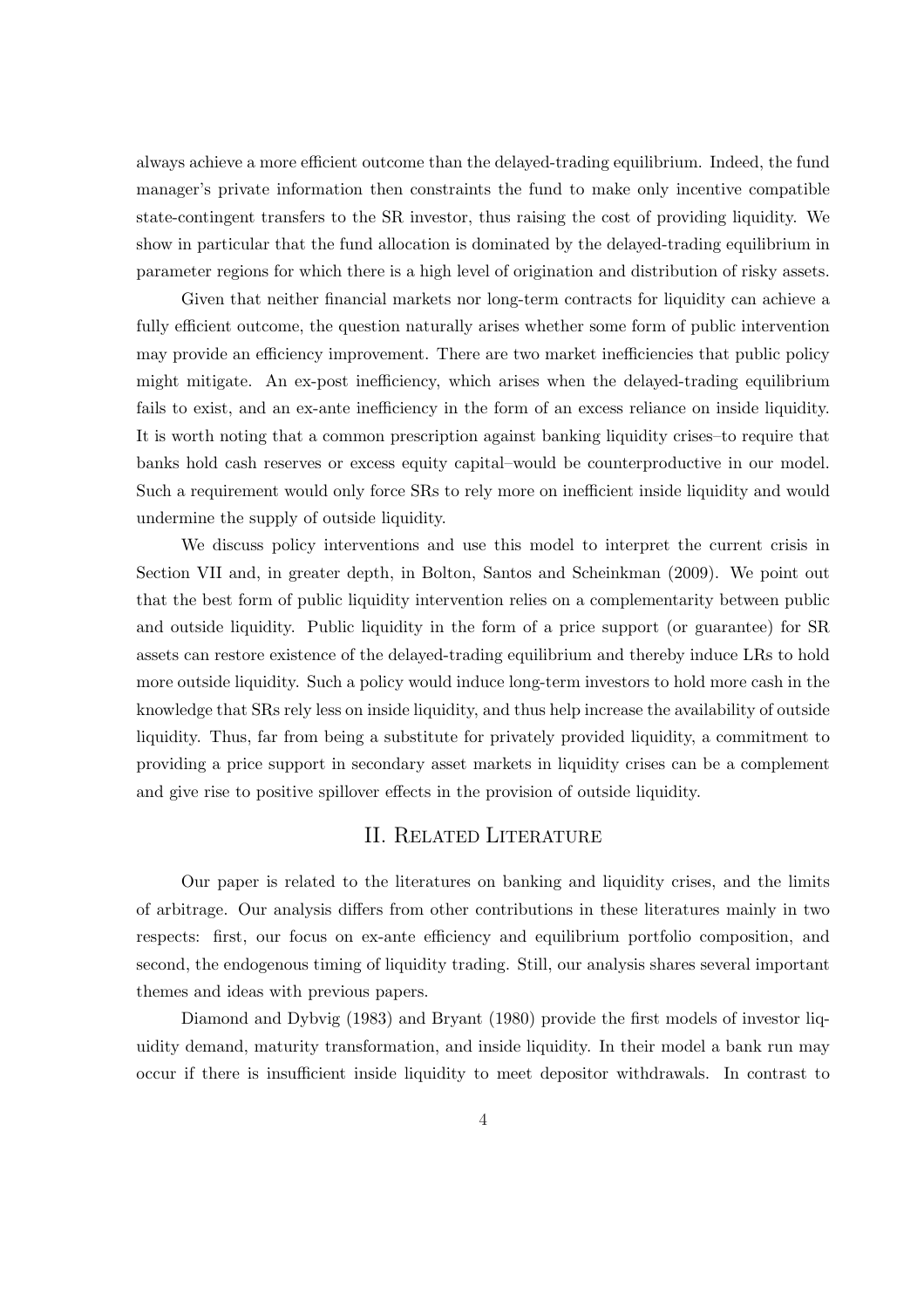our model, investors are identical ex-ante, and are risk-averse with respect to future liquidity shocks. The role of financial intermediaries is to provide insurance against idiosyncratic investors' liquidity shocks.

Bhattacharya and Gale (1986) provide the first model of both inside and outside liquidity by extending the Diamond and Dybvig framework to allow for multiple banks, which may face different liquidity shocks. In their framework, an individual bank may meet depositor withdrawals with either inside liquidity or outside liquidity by selling claims to long-term assets to other banks who may have excess cash reserves. An important insight of their analysis is that individual banks may free-ride on other banks' liquidity supply and choose to hold too little liquidity in equilibrium.

More recently, Allen and Gale (2000) and Freixas, Parigi, and Rochet (2000) (see also Aghion, Bolton and Dewatripont, 2000) have analyzed models of liquidity provided through the interbank market, which can give rise to contagious liquidity crises. The main mechanism they highlight is the default on an interbank loan which depresses secondary-market prices and pushes other banks into a liquidity crisis. Subsequently, Acharya (2009) and Acharya and Yorulmazer (2008) have, in turn, introduced optimal bailout policies in a model with multiple banks and cash-in-the-market pricing of loans in the interbank market.

While Diamond and Dybvig considered idiosyncratic liquidity shocks and the risk of panic runs that may arise as a result of banks' attempts to insure depositors against these shocks, Allen and Gale (1998) consider aggregate business-cycle shocks and point to the need for equilibrium banking crises to achieve optimal risk-sharing between depositors. In their model aggregate shocks may trigger the need for asset sales, but their analysis does not allow for the provision of both inside and outside liquidity.

Another strand of the banking literature, following Holmstrom and Tirole (1998 and 2008) considers liquidity demand on the corporate borrowers' side rather than on depositors' side, and asks how efficiently this liquidity demand can be met through bank lines of credit. This literature emphasizes the need for public liquidity to supplement private liquidity in case of aggregate demand shocks.

Most closely related to our model is the framework considered in Fecht (2004), which itself builds on the related models of Diamond (1997) and Allen and Gale (2000). The models of Diamond (1997) and Fecht (2004) seek to address an important weakness of the Diamond and Dybvig theory, which cannot account for the observed coexistence of financial intermediaries and securities markets. Liquidity trading in secondary markets undermines liquidity provision by banks and obviates the need for any financial intermediation in the Diamond and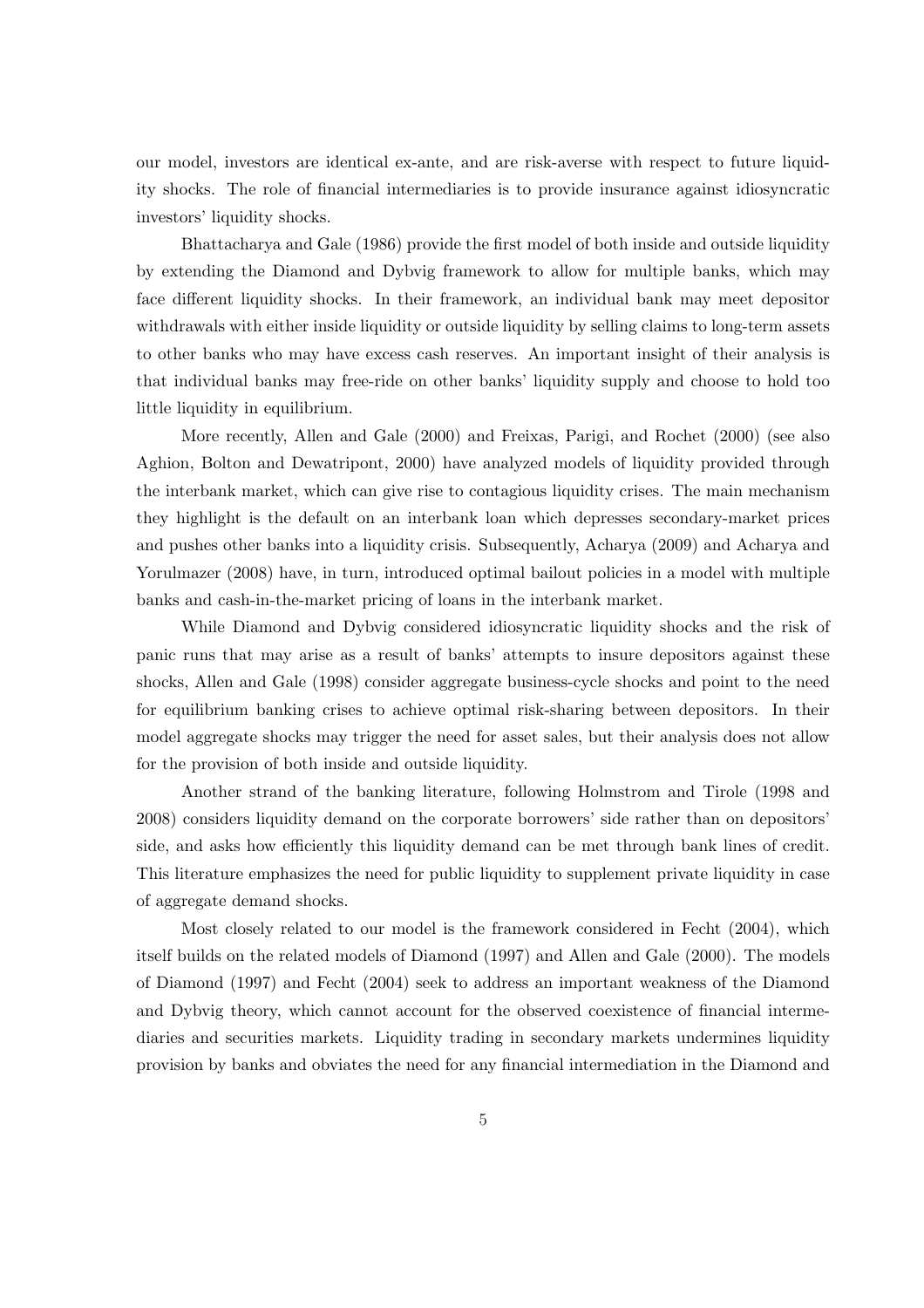Dybvig setting, as Jacklin (1987) has shown. In Diamond (1997) banks coexist with securities markets because households face costs in switching out of the banking sector and into securities markets. Fecht (2004) extends Diamond (1997) by introducing segmentation between financial intermediaries' investments in firms and claims issued directly by firms to investors though securities markets. Also, in his model banks have local (informational) monopoly power on the asset side, and subsequently can trade their assets in securities markets for cash–a form of outside liquidity. Finally, Fecht (2004) also allows for a contagion mechanism similar to Allen and Gale  $(2000)$  and Diamond and Rajan  $(2005)$ ,<sup>3</sup> whereby a liquidity shock at one bank propagates itself through the financial system by depressing asset prices in securities markets.

Two other closely related models are Gorton and Huang (2004) and Parlour and Plantin (2007). As us, Gorton and Huang consider liquidity supply in a general equilibrium model and argue that publicly provided liquidity can be welfare enhancing if the private supply of liquidity involves a high opportunity cost. However, in contrast to our analysis they do not look at the optimal composition of inside and outside liquidity, nor do they consider the dynamics of liquidity trading. Parlour and Plantin (2007) consider a model where banks may securitize loans, and thus obtain access to outside liquidity. As in our setting, the efficiency of outside liquidity is affected by adverse selection. But in the equilibrium they characterize liquidity may be excessive for some banks–as it undermines their loan origination standards–and too low for other banks, who may be perceived as holding excessively risky assets.

Our model is also related to the literature on liquidity and the dynamics of arbitrage by capital or margin-constrained speculators as in Dow and Gorton (1993) and Shleifer and Vishny (1997). The typical model in this literature (e.g. Kyle and Xiong, 2001 and Xiong, 2001) also allows for outside liquidity and generates episodes of fire-sale pricing – even destabilizing price dynamics – following negative shocks that tighten speculators' margin constraints. However, models in this literature do not address the issue of deteriorating adverse selection and the timing of liquidity trading, nor do they explore the question of the optimal mix between inside and outside liquidity. The most closely related articles to the present paper, besides Kyle and Xiong (2001) and Xiong (2001), are Gromb and Vayanos (2002), Brunnermeier and Pedersen (2009) and Kondor (2007). In particular, Brunnermeier and Pedersen (2009) also focus on the spillover effects of inside and outside liquidity, or what they refer to as funding and market liquidity.

<sup>3</sup>Another feature in Diamond and Rajan (2005) in common with our setup is the idea that financial intermediaries possess superior information about their assets, which is another source of illiquidity.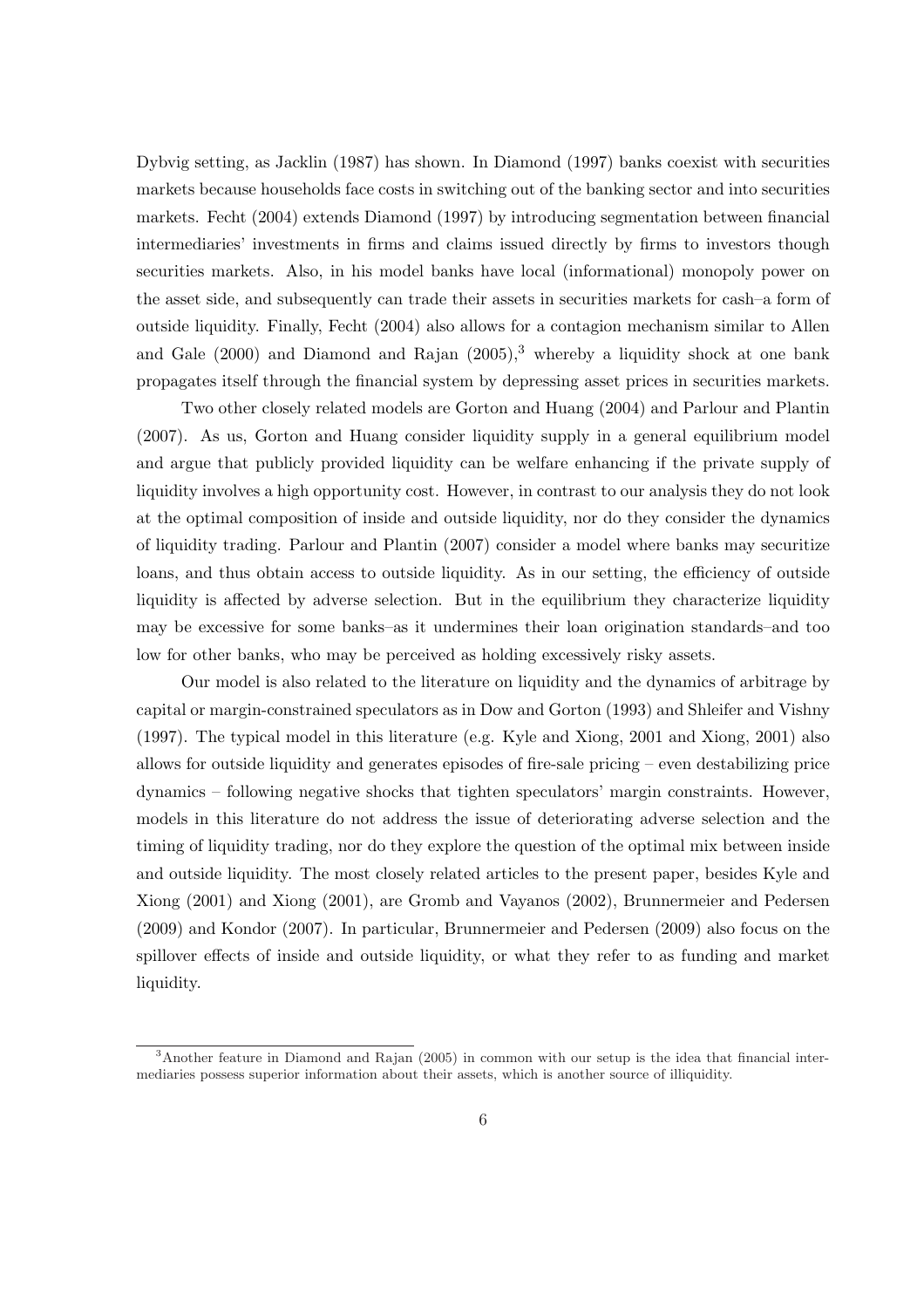## III. THE MODEL

### III.A Agents

There are two sets of agents, short and long-run investors, each with unit mass. Short run investors (SRs) have preferences over consumption in period  $t = 1, 2, 3, C_t \geq 0$ , represented by the following utility function:

(1) 
$$
u(C_1, C_2, C_3) = C_1 + C_2 + \delta C_3,
$$

where  $\delta \in (0,1)$ . These investors have one unit of endowment at date 0 and no endowments at subsequent dates. Long run investors (LRs) have a utility function over  $C_t \geq 0$ ,

$$
\hat{u}(C_1, C_2, C_3) = \sum_{t=1}^3 C_t.
$$

LRs have  $\kappa > 0$  units of endowment per-capita at  $t = 0$ , and no endowments at subsequent dates. The limit on the aggregate endowment by the LRs reflects our hypothesis that only investors with sufficient knowledge of the risky projects would stand ready to buy them, although we do not model here the determinants of  $\kappa$ .

#### III.B Assets and Information

The two sets of investors have access to different investment opportunity sets. LRs can hold *cash*, with a unit gross per-period rate of return, and invest in a decreasing-returns-toscale *long-maturity* asset that returns  $\varphi(x)$  at date 3 for an initial investment of  $x = (\kappa - M)$ at date 0, where  $M \geq 0$  denotes the LRs' cash holding. We refer to M as *outside liquidity*. As LRs are risk neutral, the assumption that the long run project is riskless is without loss of generality.

SR investors can hold cash and invest in a risky asset that they originate, a scalable constant returns-to-scale project with unit returns  $\tilde{\rho}_t$  at dates  $t = 1, 2, 3$ , where  $\tilde{\rho}_t \in \{0, \rho\}$ and  $\rho > 1$ . The return on risky assets is the only source of uncertainty in the model and is shown in Figure I. An aggregate *maturity shock* affects all risky assets: all risky assets may either mature at date 1 or at some later date. If risky assets mature at date 1 they all yield the certain return  $\rho$ . If they mature at a later date, the realized return of an individual risky asset and whether it matures at date 2 or 3 is determined by an idiosyncratic shock.

Formally, an SR chooses a size  $\nu \leq 1$  for the risky project at date 0. The project then either pays  $\rho\nu$  at date 1 (in state  $\omega_{1\rho}$ ) with probability  $\lambda$ , or it pays at a subsequent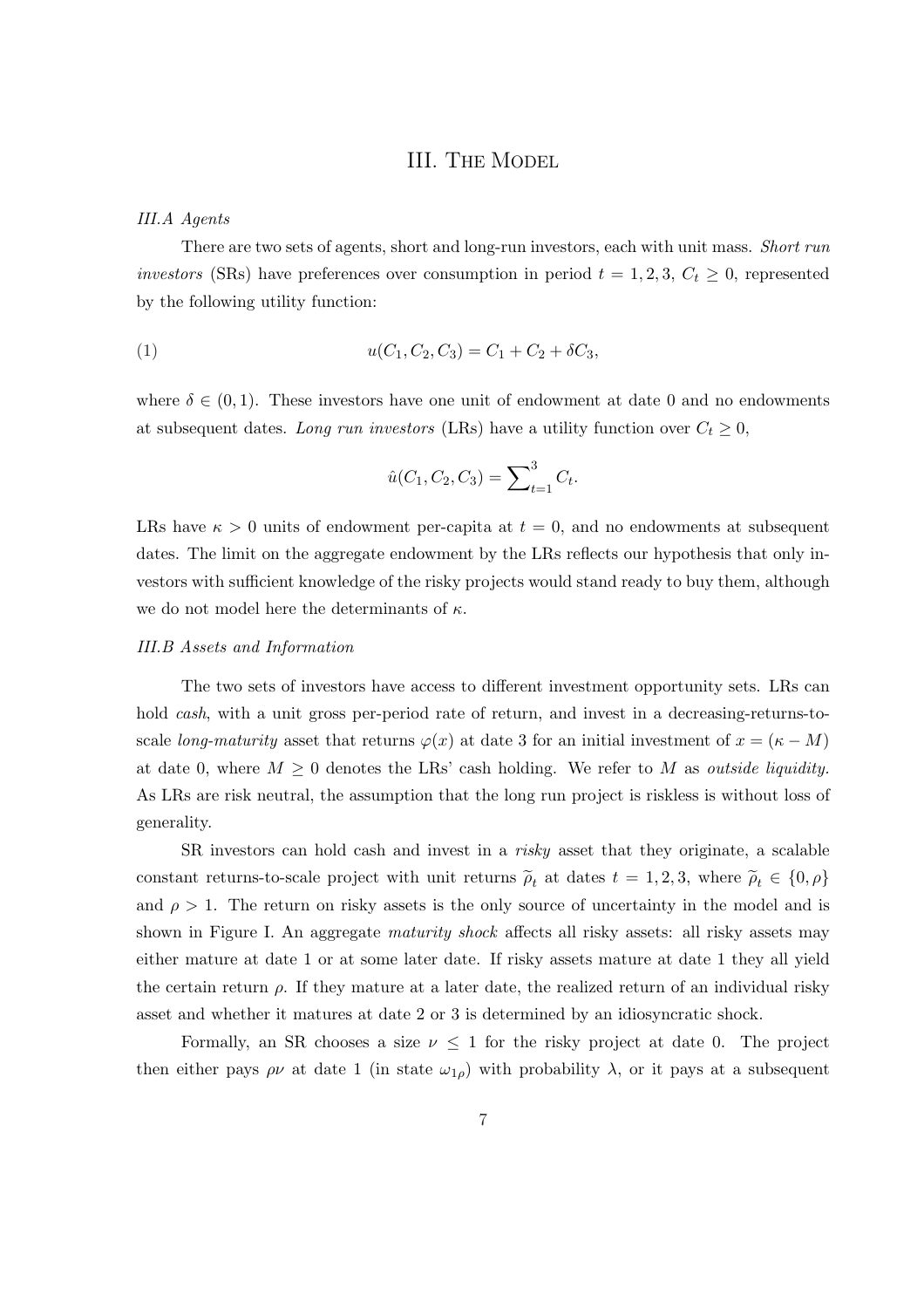date with probability  $(1 - \lambda)$ . In that case, the asset yields either a return  $\tilde{\rho}_2 \in \{0, \rho\}$  at date 2, or a late return  $\tilde{\rho}_3 \in \{0, \rho\}$  at date 3 per unit invested. After date 1, shocks are idiosyncratic (i.e. independently and identically distributed across SRs). They are represented by two independent random variables:  $(1 - \theta)$ , the probability that the asset matures at date 3 (the idiosyncratic state  $\omega_{2L}$ ); and  $\eta$ , the probability that the asset returns  $\tilde{\rho}_t = \rho$  when it matures at either dates  $t = 2, 3$  (in idiosyncratic states  $\omega_{2\rho}$  and  $\omega_{3\rho}$ , respectively). Thus,  $\tilde{\rho}_t = 0$  with probability  $(1 - \eta)$  at  $t = 2, 3$  (in idiosyncratic states  $\omega_{20}$  and  $\omega_{30}$ ). The realization of idiosyncratic shocks is private information to the SR originating the risky asset. We denote by m the amount of cash held by SRs and by  $\nu = 1 - m$  the amount invested in the risky asset; m is thus our measure of *inside liquidity*.

Under our assumptions about asset returns and observability of idiosyncratic states, SRs and LRs have symmetric information at date 1 but asymmetric information at dates 2 and 3 about expected and realized returns of risky assets. In other words, while there is no adverse selection at date 1, there will be at dates 2 and 3. This change in information asymmetry is meant to capture in a simple way the idea that in liquidity crises the extent of asymmetric information grows over time.

The notion that adverse selection problems worsen during a liquidity crisis is intuitive, as originators learn more about the quality of their assets over time. It is also broadly consistent with how the financial crisis of 2007 and 2008 has played out. To be sure, the risk profile and asset quality of many financial intermediaries became difficult to ascertain as the residential real estate and mortgage markets' implosion unfolded in 2007 and 2008 (see Gorton 2007 and 2008). Marking assets to market became more difficult. Determining the extent of unsold inventory of assets was also difficult, and the value of any insurance or swap agreements was undermined by growing counter-party risk. The freezing up of the interbank loan market was one clear symptom of the difficulty of assessing the direct and indirect exposure of financial institutions to these toxic assets.

#### III.C Assumptions

We impose assumptions on payoffs to focus the analysis on the economically interesting situations. First, for the long run asset we assume that:

### ASSUMPTION 1.

$$
\varphi'(\kappa) > 1
$$
 with  $\varphi''(x) < 0$  and  $\lim_{x \to 0} \varphi'(x) = +\infty$ .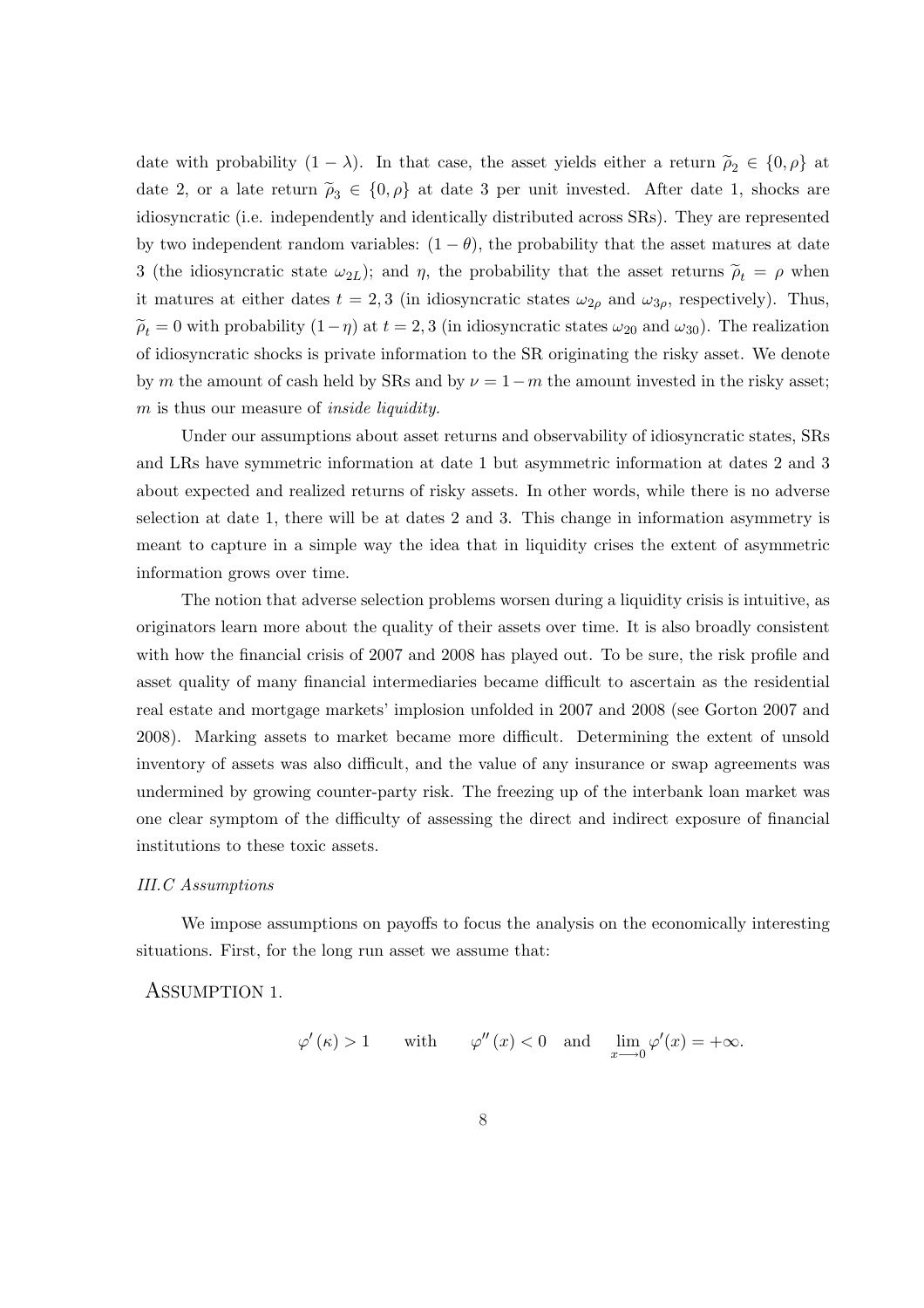The assumption  $\varphi''(.) < 0$  captures the idea that the long assets represent scarce investment opportunities. The assumption  $\lim_{x\to 0} \varphi'(x) = +\infty$  ensures that LRs always want to invest some fraction of their endowment in the long asset. The key assumption here though is that  $\varphi'(\kappa) > 1$ . This implies that LRs incur a strictly positive opportunity cost of carrying cash. They will only hold cash in equilibrium if they expect be able to acquire assets at dates 1 or 2 with expected returns at least as high as  $\varphi'(\kappa)$ . Given our assumption of risk neutrality this can only occur if asset purchases occur at cash-in-the-market prices. That is, assets must trade in equilibrium at prices that are below their expected payoff, for otherwise LRs would have no incentive to hold cash.

Second, for the risky asset we assume that:

ASSUMPTION 2.

$$
\rho \left[ \lambda + (1 - \lambda)\eta \right] > 1
$$
 and  $\lambda \rho + (1 - \lambda) \left[ \theta + (1 - \theta) \delta \right] \eta \rho < 1$ .

These assumptions imply that SRs would not invest in the risky asset in autarchy, even though investment in the risky asset may be more attractive than holding cash when the asset can be resold for it's expected payoff. Assumption 2 captures the economically interesting situation where liquidity of secondary markets at dates 1 and 2 affects asset allocation decisions at date 0.<sup>4</sup>

Third, we assume that there are gains from trading risky assets for cash at least at date 1 following an aggregate liquidity shock (the realization of state  $\omega_{1L}$ ). This is the case when  $\varphi'(\kappa)$  is not so high to make it unattractive for LRs to carry cash to purchase risky assets at date 1:

ASSUMPTION 3.

$$
\frac{\varphi'\left(\kappa\right)-\lambda}{\left(1-\lambda\right)\eta\rho}<\frac{1-\lambda}{1-\lambda\rho}.
$$

$$
\lambda \rho + (1 - \lambda) [\theta + (1 - \theta) \delta] \eta \rho \ge 1,
$$

<sup>4</sup> If we assume instead that

then SRs would always choose to put all their funds in a risky asset irrespective of the liquidity of the secondary market at date 1.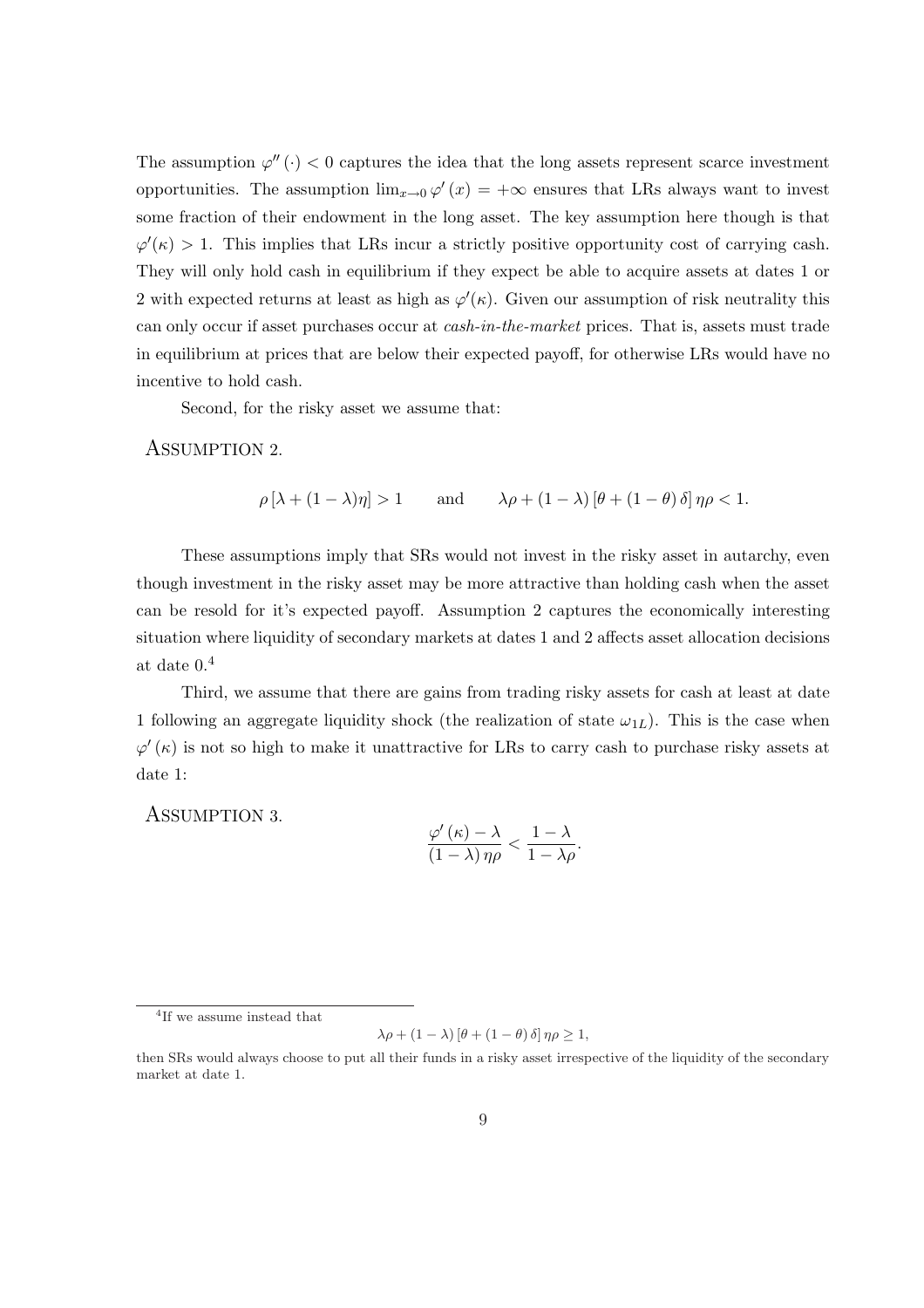# IV. OPTIMIZATION

Given that all SRs are ex-ante identical, we restrict attention to equilibria that treat all SRs symmetrically. Similarly, we assume that all LRs get the same (expected) profit in equilibrium. We also restrict attention to pooling equilibria, in which observable actions cannot be used to distinguish among SRs with worthless risky assets (in state  $\omega_{20}$ ), and SRs with valuable assets maturing at date 3 (in state  $\omega_{2L}$ ).

We denote by  $P_1$  the price of one unit of risky asset traded at date 1 in state  $\omega_{1L}$ , and by  $P_2$  the price of one unit of risky asset traded at date 2. Similarly, we denote by  $Q_1$  and  $Q_2$  the amount of risky assets demanded by an LR investor at dates 1 and 2, respectively.<sup>5</sup> Finally, we denote by  $q_1$  the amount of risky asset supplied by an SR at date 1 (in state  $\omega_{1L}$ ) and by  $q_2$  the amount supplied at date 2. Given that SRs learn at date 2 the realized returns of the risky asset they have originated, SRs can condition their trading policy on the realization of their idiosyncratic state  $\omega_2$ . An SR in state  $\omega_{20}$  would always sell his risky asset at any price, as he knows that the asset is worthless. An SR in state  $\omega_{2\rho}$  has no reason to sell a valuable risky asset that has already matured. He may as well hold on to the asset and consume its output. An SR in state  $\omega_{2L}$  will only sell a positive quantity of the risky asset  $q_2 > 0$  if the price  $P_2$  is greater than or equal to the discounted expected value of the asset  $\delta \eta \rho$ . We assume that SRs always sell their entire risky investment whenever they are indifferent between selling or holding on to their risky asset.<sup>6</sup> For expositional ease, we do allow LRs to buy a fraction of a risky project, but in section IX.D below we show how to treat the constraint that LRs also acquire an integer number of indivisible projects.

### IV.A The SR Optimization Problem

At date 0, SRs must determine how much of their unit endowment to hold in cash and how much to invest in a risky asset. At date 1, they must decide how much of the risky asset to trade at price  $P_1$ , and at date 2 how much to trade of what they still own at price  $P_2$ .

Their objective function is as follows:

<sup>&</sup>lt;sup>5</sup>More formally, we could have written  $P_1(\omega_{1L})$  and  $P_2(\omega_{1L})$  to denote the prices of the risky asset at dates 1 and 2 and similarly  $Q_1(\omega_{1L})$  and  $Q_2(\omega_{1L})$  to denote the quantities acquired by LRs at different dates. Given that all trading occurs in the "lower branch" of the tree we adopt the simpler notation as there is no possible ambiguity.

<sup>&</sup>lt;sup>6</sup>One interpretation of this assumption is that once a scale is chosen, a risky project is indivisible. This indivisibility is consistent with our assumption that each risky project has at most one SR owner, who is the only agent that observes the state of the risky project in period 2.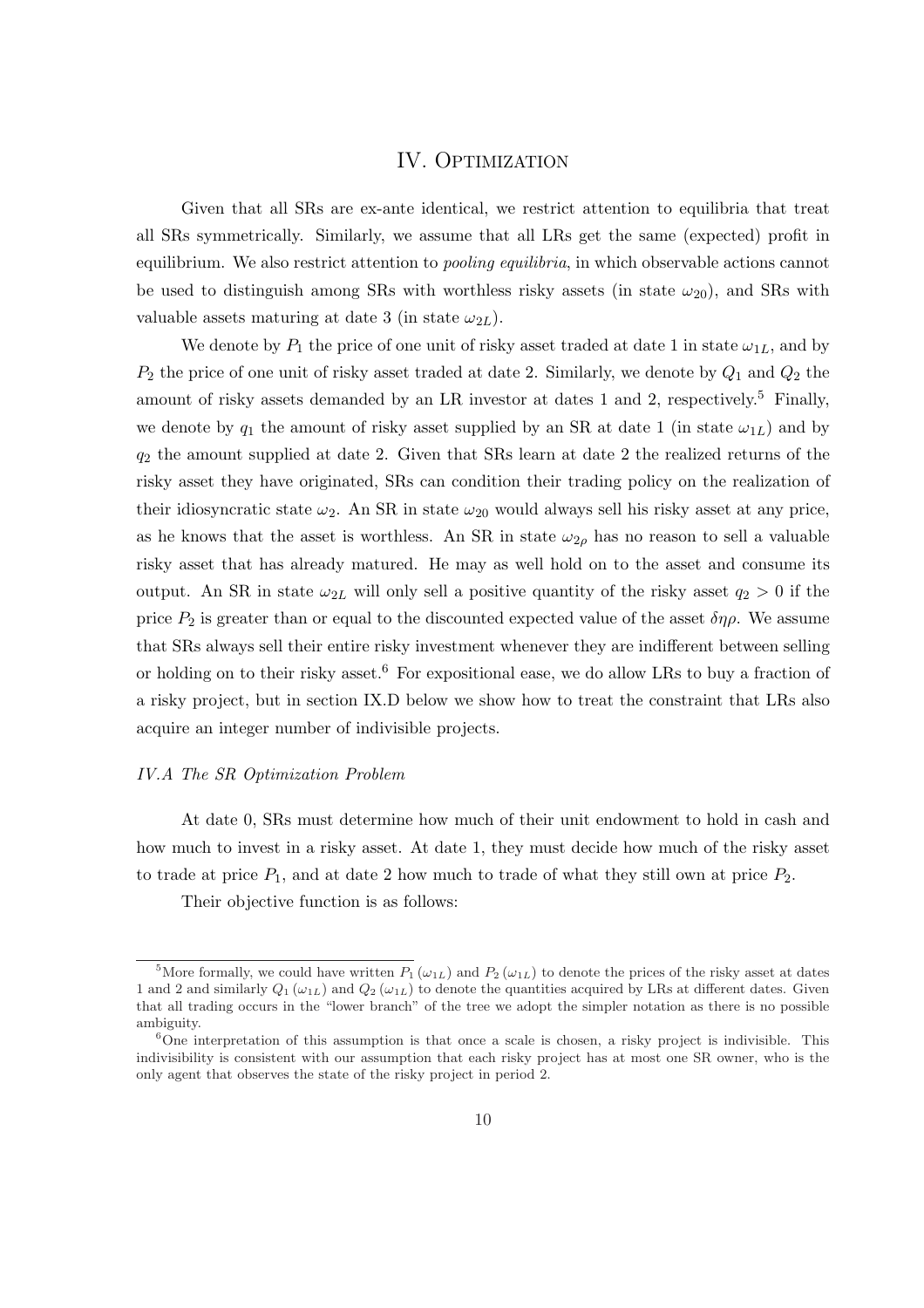(2)  
\n
$$
\pi [m, q_1, q_2] = m + \lambda (1 - m) \rho
$$
\n
$$
+ (1 - \lambda) q_1 P_1
$$
\n
$$
+ (1 - \lambda) \theta \eta [(1 - m) - q_1] \rho
$$
\n
$$
+ (1 - \lambda) \theta (1 - \eta) [1 - m - q_1] P_2
$$
\n
$$
+ (1 - \lambda) (1 - \theta) q_2 P_2
$$
\n
$$
+ \delta (1 - \lambda) (1 - \theta) \eta [(1 - m) - q_1 - q_2] \rho.
$$

Recall that an SR liquidates his remaining position in the risky asset in state  $\omega_{20}$ . Also, in states where the asset yields  $\rho$ , SRs hold on to the risky asset and consume  $\rho$ .

The SR's investment program  $P_{SR}$  is then given by:

Program  $P_{SR}$ 

$$
\max_{m,q_1,q_2} \pi [m,q_1,q_2]
$$

subject to

 $m \in [0, 1]$ 

and

$$
q_1 + q_2 \le 1 - m
$$
 and  $q_1, q_2 \in \{0, 1 - m\}.$ 

The constraints simply state that SRs cannot invest more in the risky asset than their endowment and that they cannot sell more than what they hold. The last condition ensures that when an SR sells his risky asset, he sells everything he owns.

#### IV.B The LR Optimization Problem

At date 0 LRs determine how much of their endowment to hold in cash, M, and how much in the long term asset,  $\kappa - M$ . LRs must also decide at dates 1 and 2 how much of the risky assets to purchase at prices  $P_1$  and  $P_2$ . Given that holding cash involves a strictly positive opportunity cost LRs will not carry cash that they will never use. That is, in the states of nature in which trade is profitable LRs will completely exhaust their cash reserves to purchase risky assets. With this observation in mind we can write the payoff of an LR investor that purchases  $Q_1$  at date 1 and  $Q_2$  at date 2, as follows:

$$
\Pi\left[M,Q_1,Q_2\right] = M + \varphi\left(\kappa - M\right)
$$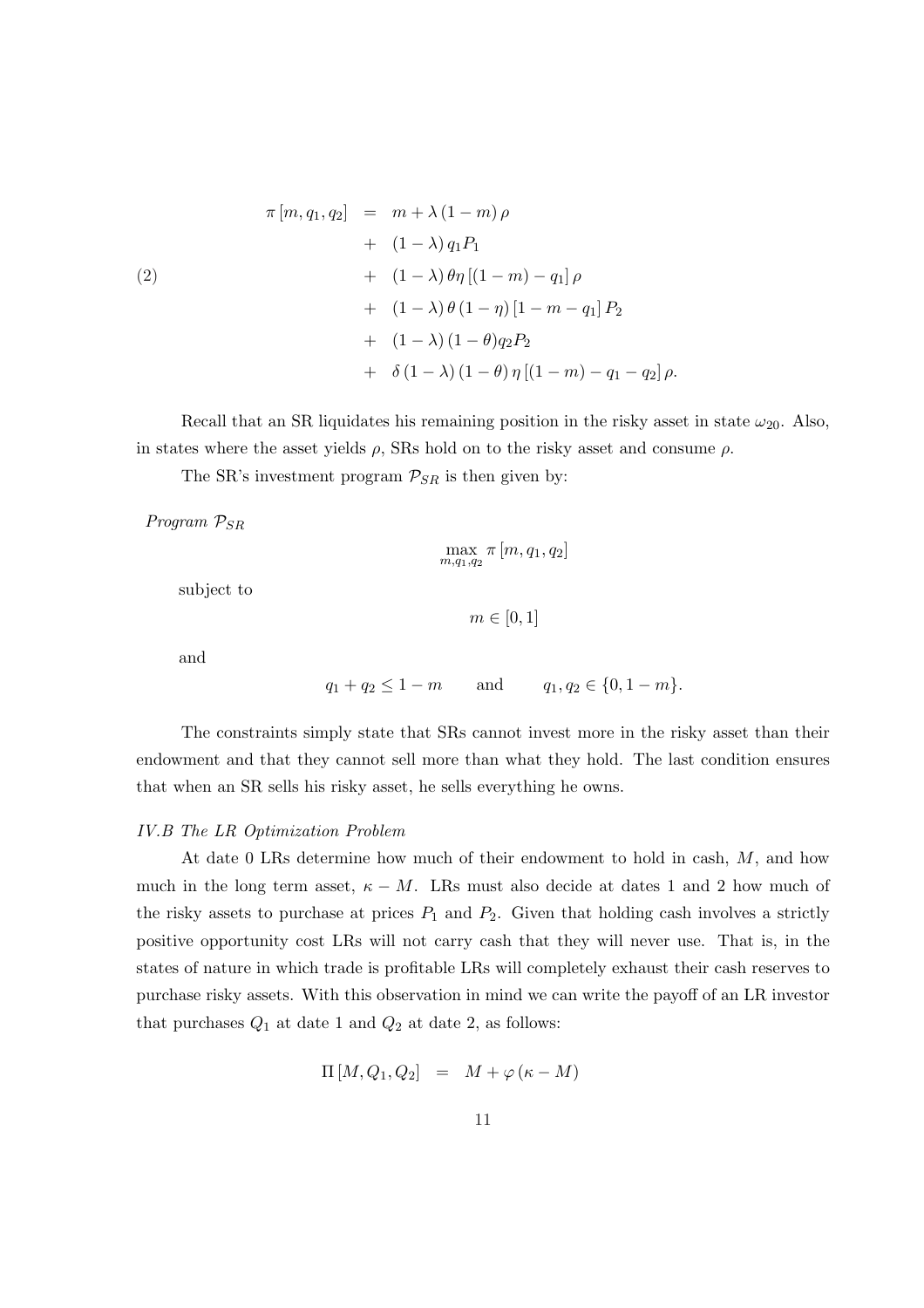(3) 
$$
+ (1 - \lambda) [\eta \rho - P_1] Q_1 + (1 - \lambda) E [\tilde{\rho}_3 - P_2] \mathcal{F} ] Q_2.
$$

The first line in (3) is simply what the LR investor gets by holding an amount of cash M until date 3 without ever trading in secondary markets at dates 1 and 2. The second line is the net return from acquiring a position  $Q_1$  in risky assets at unit price  $P_1$  at date 1. Indeed, the expected payoff of a risky asset in state  $\omega_{1L}$  is  $\eta \rho$ . The last line is the net return from trading at date 2. This net return depends on the expected realized payoff of the risky asset at date 3, or in other words on the expected quality of assets purchased at date 2. As we postulate rational expectations, the LR investor's information set,  $\mathcal{F}$ , includes the particular equilibrium that is being played. In computing conditional expectations, LRs assume that the mix of assets offered at date 2 corresponds to the one observed in equilibrium. We also impose a standard and weak refinement on LR out-of-equilibrium beliefs, that if they purchase a risky asset at date 2, in an equilibrium that prescribes no trade at that date, at a price for which SRs in state  $\omega_{2L}$  strictly prefer to hold the asset until date 3, then LRs assume that the asset is worthless.

The LR investor's program is thus:

Program PLR  $\max_{M,Q_1,Q_2} \Pi\left[M,Q_1,Q_2\right]$ subject to (4)  $0 \leq M \leq \kappa$ and (5)  $Q_1P_1 + Q_2P_2 \leq M$  and  $Q_1 \geq 0$ ,  $Q_2 \geq 0$ .

The first constraint (4) is simply the LR's wealth constraint: LRs' cannot carry more cash than their initial capital  $\kappa$  and they cannot borrow. The second constraint (5) says that LRs cannot purchase more risky projects than their money, M, can buy and that LRs cannot short risky projects.

# V. EQUILIBRIUM

We establish the existence of two stable rational expectations equilibria: an *immediate*trading equilibrium, in which all trade takes place at date 1, and a delayed-trading equilibrium, in which all trade takes place at date 2.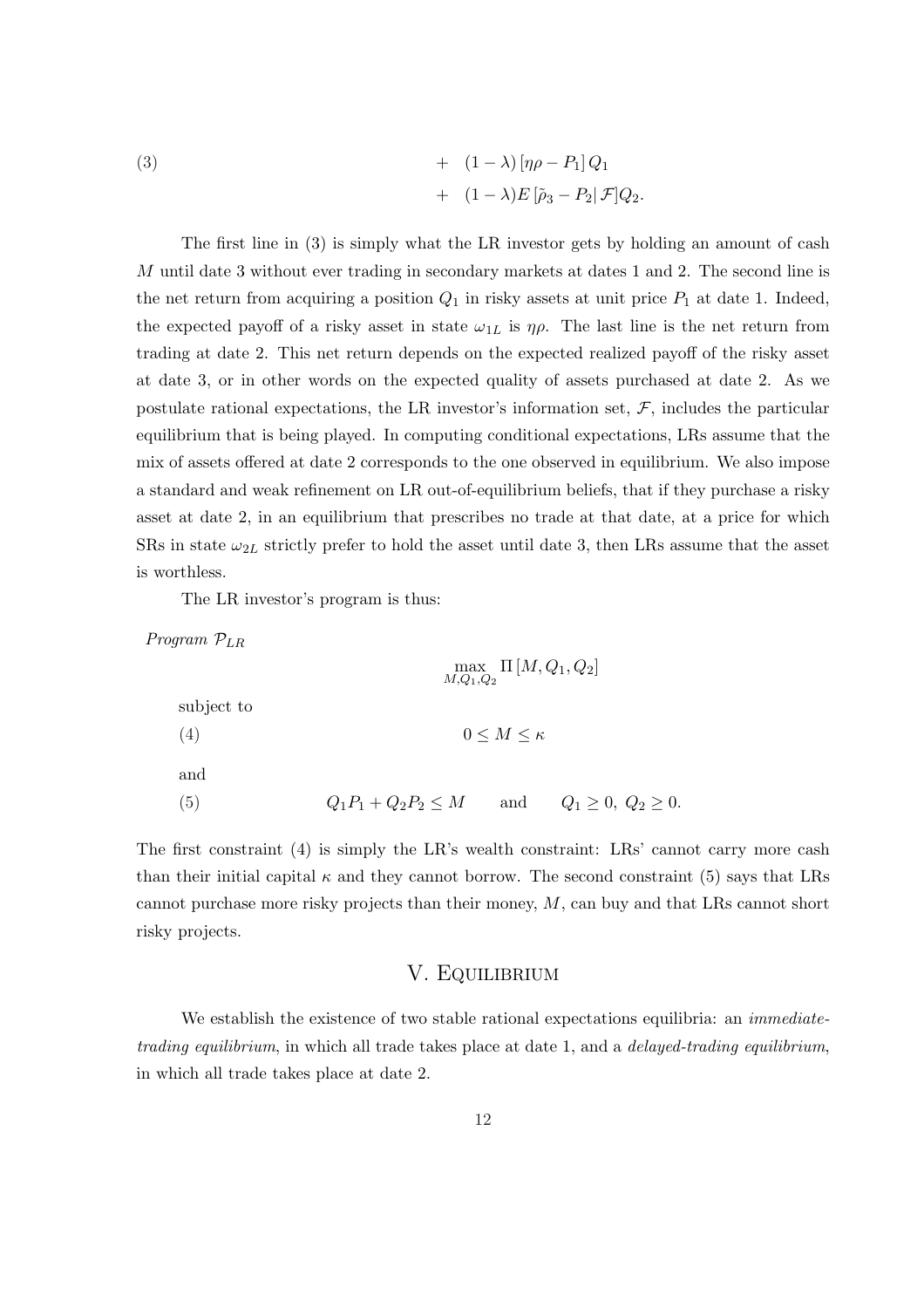### V.A Definition of Equilibrium

A rational expectations competitive equilibrium is a vector of portfolio policies  $[m^*, M^*]$ , supply and demand choices  $[q_1^*, q_2^*, Q_1^*, Q_2^*]$  and prices  $[P_1^*, P_2^*]$  such that (i) at these prices  $[m^*, q_1^*, q_2^*]$  solves  $\mathcal{P}_{SR}$  and  $[M^*, Q_1^*, Q_2^*]$  solves  $\mathcal{P}_{LR}$  and (ii) markets clear in all states of nature.

### V.B Equilibrium Under Full Information

We begin by showing that when all agents are fully informed about the realization of idiosyncratic shocks at date 2, then the unique equilibrium is the delayed-trading equilibrium. Thus, suppose for now that both SRs and LRs can observe whether a risky project is in state  $\omega_{2L}$  or  $\omega_{20}$ . Then the following result holds.

PROPOSITION 1. (Unique full information equilibrium) Assume that both SRs and LRs observe whether a risky asset is in state  $\omega_{2L}$  or  $\omega_{20}$ , that Assumptions 1-3 hold, and that  $\delta$  is small enough.<sup>7</sup> Then the unique equilibrium is the delayed-trading equilibrium.

We provide a formal proof of when the delayed-trading equilibrium exists in the appendix. For our purposes now it is sufficient to show that an immediate-trading equilibrium cannot exist under full information. Note first that the expected payoff of acquiring assets in state  $\omega_{2L}$  for LRs is  $\eta\rho$ , the same expected payoff as at date 1. It follows that LRs prefer to purchase risky assets at date 1 instead of date 2 whenever the price at the earlier date is lower than at the later date:

$$
(6) \t\t\t P_{2i}^* \ge P_{1i}^*.
$$

Similarly, SRs sell their risky asset at date 1 whenever the price they can obtain at date 1 is higher than the expected utility of holding the asset until date 2, which is the payoff in state  $\omega_{2\rho}$  times  $\theta\eta$  plus the price at which SRs sell the risky asset in state  $\omega_{2L}$ ,  $P_{2i}^*$ , times  $(1 - \theta)$ :

(7) 
$$
P_{1i}^* \geq \theta \eta \rho + (1 - \theta) P_{2i}^*.
$$

The conditions (6) and (7) must hold in any putative immediate-trading equilibrium.

But note that these two conditions together imply that  $P_{1i}^* \ge \eta \rho$ , and thus that  $P_{2i}^* \ge \eta \rho$ . Hence, for an SR, investing in a risky-project and selling it at either period 1 or 2 dominates holding cash and thus  $m_i^* = 0$ . However, given that the expected gross payoff of the asset at  $t = 1$  is  $\eta \rho$ , the expected return of carrying cash for LRs cannot be greater than one, so

<sup>&</sup>lt;sup>7</sup>In the proof of the proposition an exact, strictly positive, bound is given.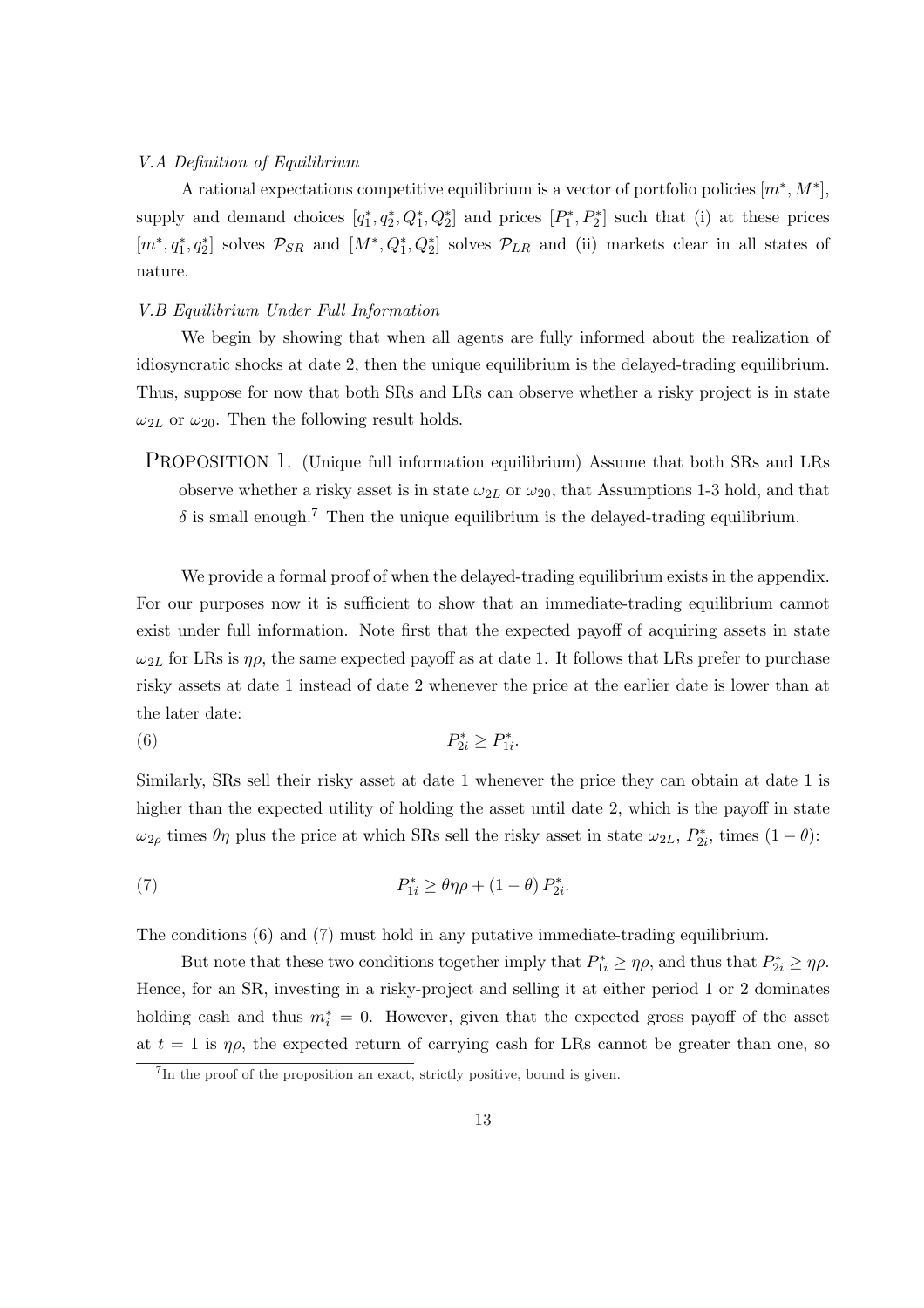that  $M_i^* = 0$  because by Assumption 1,  $\varphi'(\kappa) > 1$ . Hence SRs that have projects that will mature in date 3, cannot find any buyers. In sum, there cannot exist an immediate-trading equilibrium when LRs are fully informed about the value of risky assets at date 2. We show next that when instead there is asymmetric information about the true value of risky assets at date 2, an immediate-trading equilibrium always exists.

### V.C Equilibrium Under Asymmetric Information

We now consider the more plausible situation where only the originating SR can observe whether its risky asset is in state  $\omega_{2L}$  or  $\omega_{20}$ . LRs at date 2 can only tell that if an asset is put up for sale it can be in either state  $\omega_{2L}$  or  $\omega_{20}$ .

In what follows and for the remainder of the article we restrict our analysis to this situation of asymmetric information. In the presence of asymmetric information the following fundamental result obtains.

PROPOSITION 2. (The immediate-trading equilibrium) Suppose that LRs only observe the information set  $\{\omega_{2L}, \omega_{20}\}$  at date 2, while SRs can observe the true state  $\omega_{2L}$  or  $\omega_{20}$ . Suppose also that Assumptions 1-3 hold. Then there always exists an immediate-trading equilibrium, such that

$$
M_i^* > 0
$$
  $q_1^* = Q_1^* = 1 - m_i^*$  and  $q_2^* = Q_2^* = 0.$ 

In this equilibrium cash-in-the-market pricing obtains and

(8) 
$$
P_{1i}^* = \frac{M_i^*}{1 - m_i^*} \ge \frac{1 - \lambda \rho}{1 - \lambda}.
$$

Moreover the cash positions  $m_i^*$  and  $M_i^*$  are unique.

To gain some intuition on the construction of the immediate-trading equilibrium notice first that the first order conditions for  $m$  and  $M$  are respectively:

(9) 
$$
P_{1i}^* \ge \frac{1 - \lambda \rho}{1 - \lambda}
$$
 and  $\lambda + (1 - \lambda) \frac{\eta \rho}{P_{1i}^*} = \varphi' (\kappa - M_i^*),$ 

when  $m_i^*$  < 1 and  $M_i^*$  > 0.<sup>8</sup> These expressions follow immediately from the maximization problem  $P_{SR}$  when we set  $q_1^* = 1 - m_i^*$ , and from problem  $P_{LR}$ . Note, in particular, that the

<sup>&</sup>lt;sup>8</sup>The proof of Proposition 2 establishes that Assumption 3 rules out the possibility of a "no trade" immediatetrading equilibrium in which  $M_i^* = 0$  and  $m_i^* = 1$ .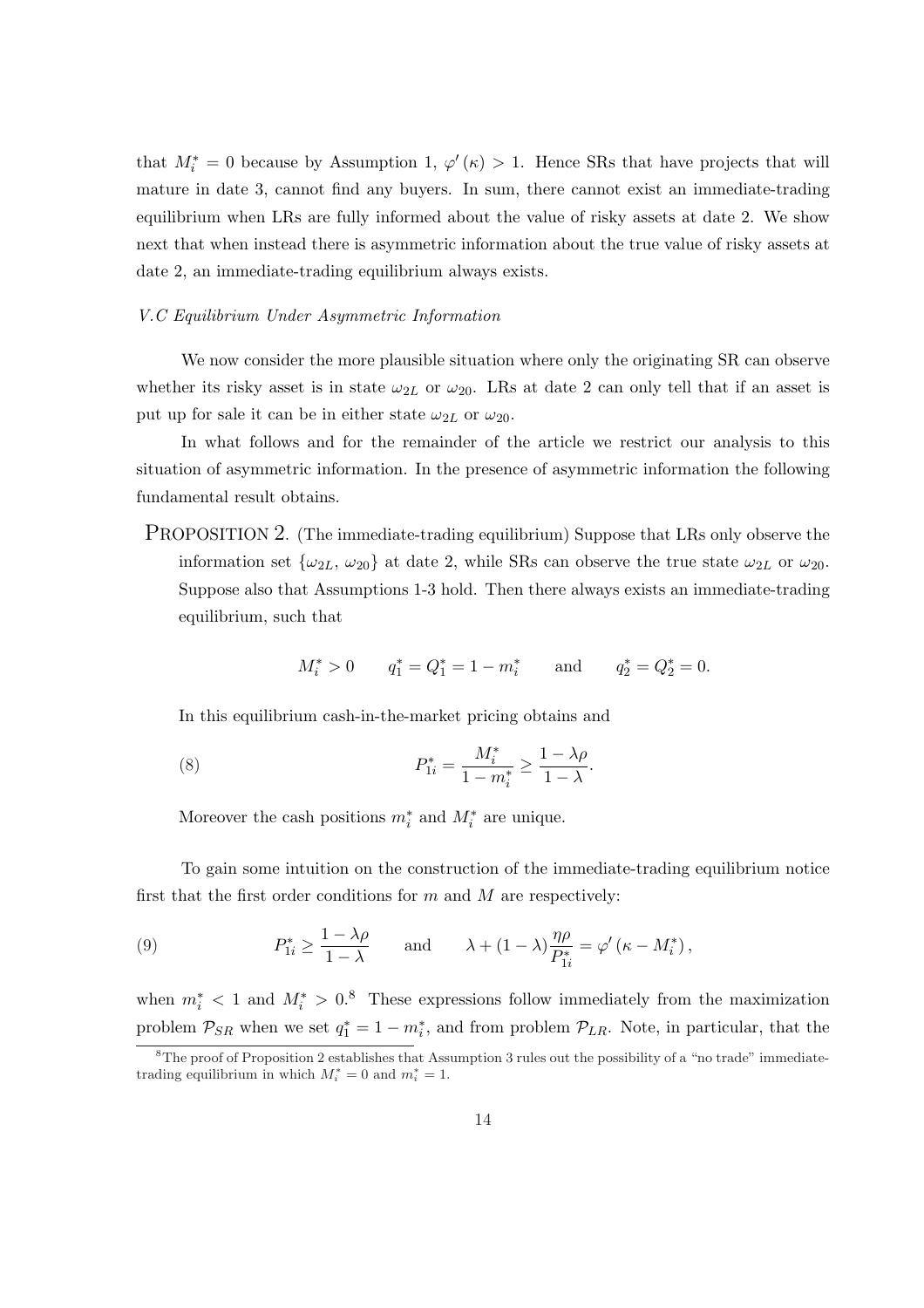LR portfolio must be such that the expected return of holding cash is the same as the return obtained by investing an additional dollar in the long run asset.

Next, to determine the equilibrium price, let  $P_{1i}$  be the unique solution to the equation:

(10) 
$$
\lambda + (1 - \lambda) \frac{\eta \rho}{P_{1i}} = \varphi' (\kappa - P_{1i}),
$$

which, given our assumptions, always exists. Assume first that the solution to (10) is such that

$$
P_{1i} > \frac{1 - \lambda \rho}{1 - \lambda}.
$$

In that case, we can set  $P_{1i}^* = P_{1i}$ ,  $m_i^* = 0$ , so that SRs are fully invested in the risky asset, and also  $M_i^* = P_{1i}^*$ , which by construction satisfies the LR's first order condition. Moreover, by Assumption 1 it must also be the case that  $M_i^* < \kappa$ .

The key step in the construction of the immediate-trading equilibrium then, is that the price at date 2,  $P_{2i}^*$ , has to be such that both SRs and LRs have incentives to trade at date 1 and not at date 2. That is, it has to be the case that

(11) 
$$
P_{1i}^* \geq \theta \eta \rho + (1 - \theta \eta) P_{2i}^* \quad \text{and} \quad \frac{\eta \rho}{P_{1i}^*} \geq \frac{\mathbf{E} \left[ \widetilde{\rho}_3 | \mathcal{F} \right]}{P_{2i}^*}.
$$

The first expression in (11) states that SRs prefer to sell their risky assets at date 1 for a price  $P_{1i}^*$  rather than carrying it to date 2: if SRs carry the asset to date 2, then with probability  $\theta\eta$  the risky asset pays off  $\rho$ , and with probability  $(1 - \theta\eta)$  the asset is either in state  $\omega_{2L}$  or  $\omega_{20}$ , when SRs choose to sell the asset at price  $P_{2i}^*$ . Hence, if the price  $P_{2i}^*$  is low enough then SRs prefer to sell the asset at date 1.

The second condition in (11) states that LR expected returns from acquiring a risky asset at date 1 (in state  $\omega_{1L}$ ) is higher than at date 2. To guarantee this outcome it is sufficient to set  $P_{2i}^* < \delta \eta \rho$  for in this case SRs in state  $\omega_{2L}$  would prefer to carry the asset to date 3 rather than selling it for that price. This means that only "lemons" (risky assets in state  $\omega_{20}$ ) get traded at date 2. LRs, anticipating this outcome, set their expectations accordingly to  $\mathbf{E}[\tilde{\rho}_3|\mathcal{F}]=0$ , and therefore at any price  $0 \le P_{2i}^* < \delta \eta \rho$  LRs (weakly) prefer to acquire assets at date 1. Hence  $P_{2i}^* = 0$  clears markets in period 2 and supports the immediate trading equilibrium.

Assume next that the solution to (10) is such that

$$
(12) \t\t P_{1i} \le \frac{1 - \lambda \rho}{1 - \lambda},
$$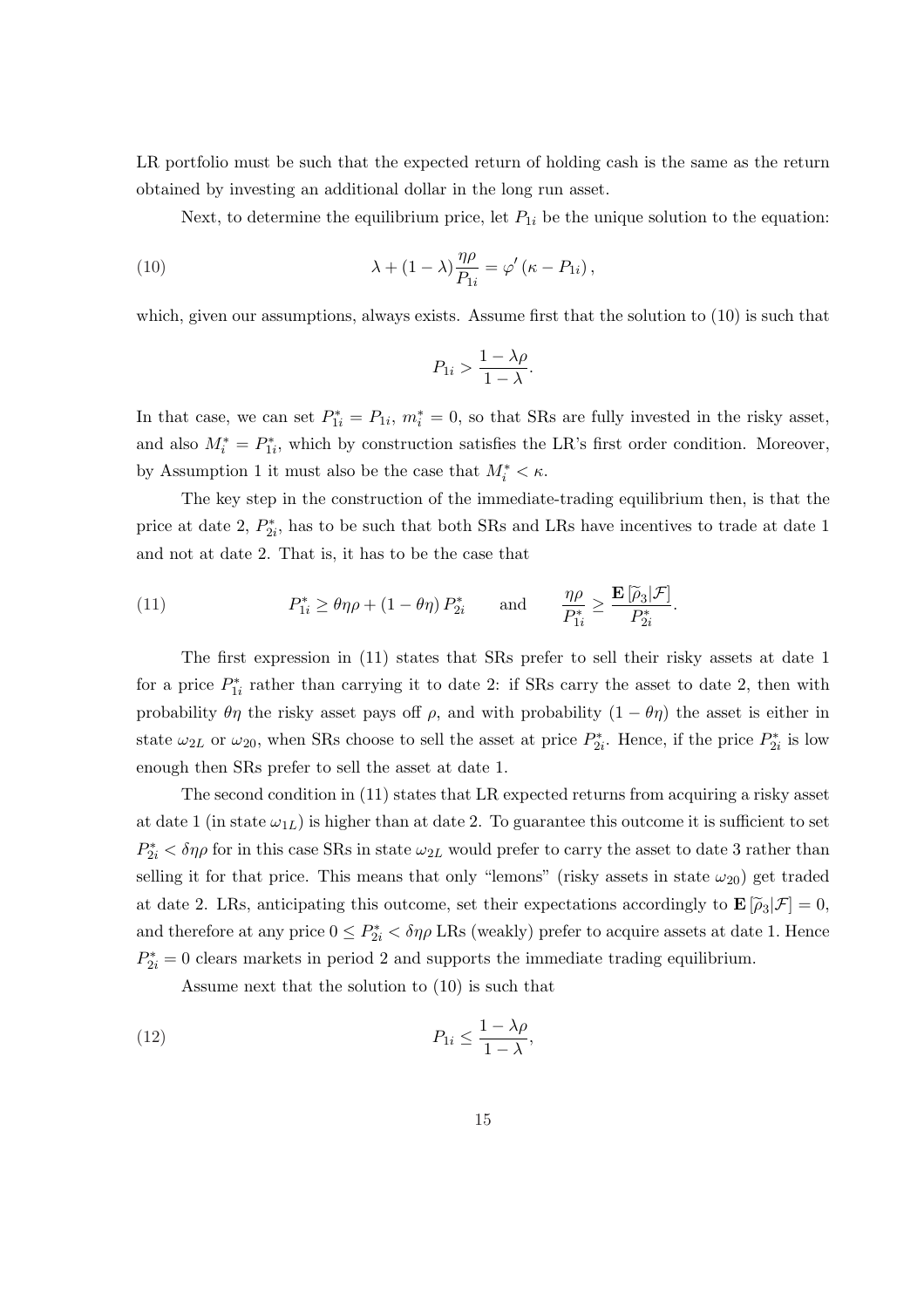and set  $P_{1i}^*$  equal to the right hand side of (12). At this price, SRs are indifferent on how much cash  $m \in [0,1]$  to carry. Then the solution to the LRs first order condition (9) is such that:

$$
M_i^* < P_{1i}^* = \frac{1 - \lambda \rho}{1 - \lambda}.
$$

It is then sufficient to set  $m_i^* \in [0,1)$  such that:

$$
\frac{M^*_i}{1-m^*_i}=\frac{1-\lambda\rho}{1-\lambda},
$$

which is always possible.<sup>9</sup> Finally, we may choose again  $P_{2i}^* = 0$ .

Why does an immediate-trading equilibrium emerge under asymmetric information when it does not exist under full information? The reason is simply that under full information SRs get to trade the risky asset at date 2 at a sufficiently attractive price to make it worthwhile for them to delay trading until that date. By trading at date 1, SRs give up a valuable option not to trade the risky asset at all. This option is available if they delay trading to date 2 and has value in the event that the asset matures at date 2 with a payoff  $\rho$ . Under asymmetric information the price at which risky assets are traded at date 2 may be so low (due to lemons problems) that SRs prefer to forego the option not to trade and to lock in a more attractive price for the risky asset at date 1. Thus, the expectation of future asymmetric information can bring about an acceleration of trade which we show in the next section is inefficient.

Under full information the price of the risky asset at date 2 must be bounded below by the price at date 1. The reason is that the expected gross value of a risky asset to LRs is always  $\eta \rho$  whether it is traded at date 1 (in state  $\omega_{1L}$ ) or at date 2 (in state  $\omega_{2L}$ ). But the opportunity cost of trading the risky asset for SRs is higher at date 1 than at date 2, as SRs forego the option not to trade when they trade at date 1 and SRs can expect to sell their asset in state  $\omega_{2L}$  at an even higher price than at date 1. To compensate SRs for these foregone options the price at date 1 has to be at least  $P_{1i} \ge \eta \rho$ , but at this price LRs don't want to carry cash to acquire risky assets at date 1. In sum, in the presence of asymmetric information the price at date 2 may be lowered sufficiently to make trade at date 1 attractive for both SRs and LRs.

While an immediate trading equilibrium always exists under asymmetric information, the next proposition establishes that a delayed-trading equilibrium exists only if the underpricing

<sup>&</sup>lt;sup>9</sup>Notice that Assumption 2 implies that  $1 - \lambda \rho > 0$ .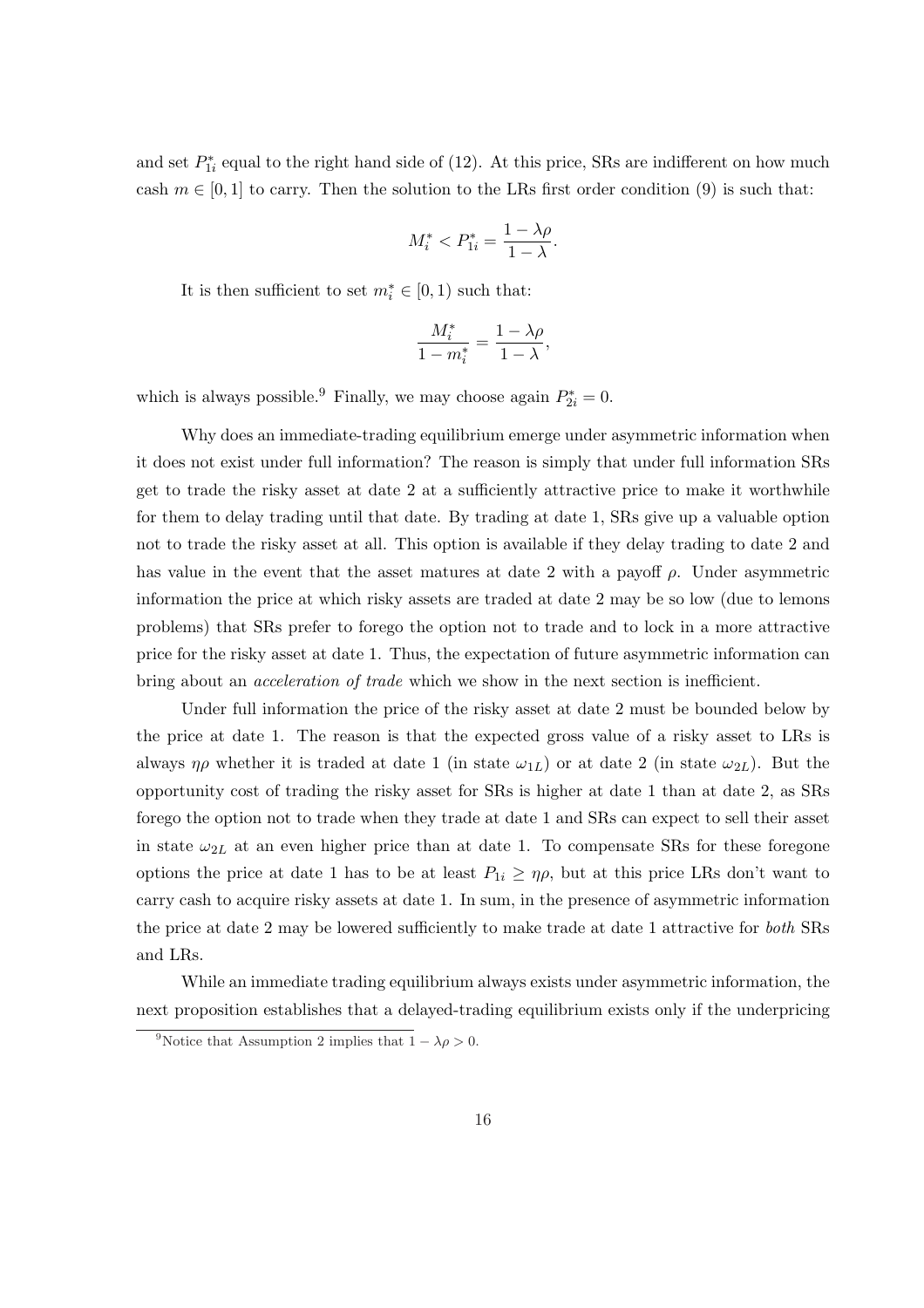of risky assets in state  $\omega_{2L}$  due to asymmetric information is not too large.<sup>10</sup>

PROPOSITION 3. (Delayed-trading equilibrium) Suppose that LRs only observe the information set  $\{\omega_{2L}, \omega_{20}\}$  at date 2, while SRs can observe the true state  $\omega_{2L}$  or  $\omega_{20}$ . Assume also that Assumptions 1-3 hold and that  $\delta$  is small enough<sup>11</sup> then there always exists a delayed-trading equilibrium, where  $m_d^* \in [0,1)$ ,  $M_d^* \in (0, \kappa)$ , and

$$
q_1^* = Q_1^* = 0
$$
 and  $q_2^* = Q_2^* = (1 - \theta \eta) (1 - m_d^*)$ .

In this equilibrium cash-in-the-market pricing obtains and

(13) 
$$
P_{2d}^* = \frac{M_d^*}{(1 - \theta \eta) (1 - m_d^*)} \ge \frac{1 - \rho \left[\lambda + (1 - \lambda) \theta \eta\right]}{(1 - \lambda) (1 - \theta \eta)}.
$$

Moreover the cash positions  $m_d^*$  and  $M_d^*$  are unique.

The construction of the delayed-trading equilibrium is broadly similar to the immediatetrading equilibrium, with a few differences that we emphasize next. First, as stated in the proposition,  $\delta$  must be small enough. Specifically, it must be such that  $\delta \eta \rho < P_{2d}^*$ . Otherwise SRs in state  $\omega_{2L}$  prefer to carry the risky asset to date 3 rather than selling it at date 2. This would destroy the delayed-trading equilibrium, as only lemons would then be traded at date 2. Second, a key difference with the immediate-trading equilibrium is that the aggregate supply of risky assets by SRs is reduced by an amount  $\theta\eta$  under delayed trading. This is the proportion of risky assets that pay  $\rho$  at date 2. As a result, cash-in-the-market pricing under delayed trading is given by:

$$
P_{2d}^* = \frac{M_d^*}{\left(1 - \theta \eta\right) \left(1 - m_d^*\right)}.
$$

The supply of risky assets at date 2 is given by  $(1 - \theta \eta) (1 - m_d^*)$ , so that delaying asset sales introduces both an adverse selection effect which depresses prices, and a lower supply of the risky assets which increases prices.

As under the immediate-trading equilibrium, to support a delayed-trading equilibrium requires that both SRs and LRs have incentives to trade at date 2 rather than at date 1, which

<sup>&</sup>lt;sup>10</sup>Note that we are assuming that  $q_1, q_2 \in \{0, 1 - m\}$ . If instead we let  $0 \leq q_1, q_2 \leq 1 - m$  there would also be a third equilibrium, which involves positive asset trading at both dates 1 and 2. We do not focus on this equilibrium as it is unstable.

<sup>&</sup>lt;sup>11</sup>The proof of the proposition clarifies the upper bound on  $\delta$  that guarantees existence, see expression (33) in the Appendix and the discussion therein.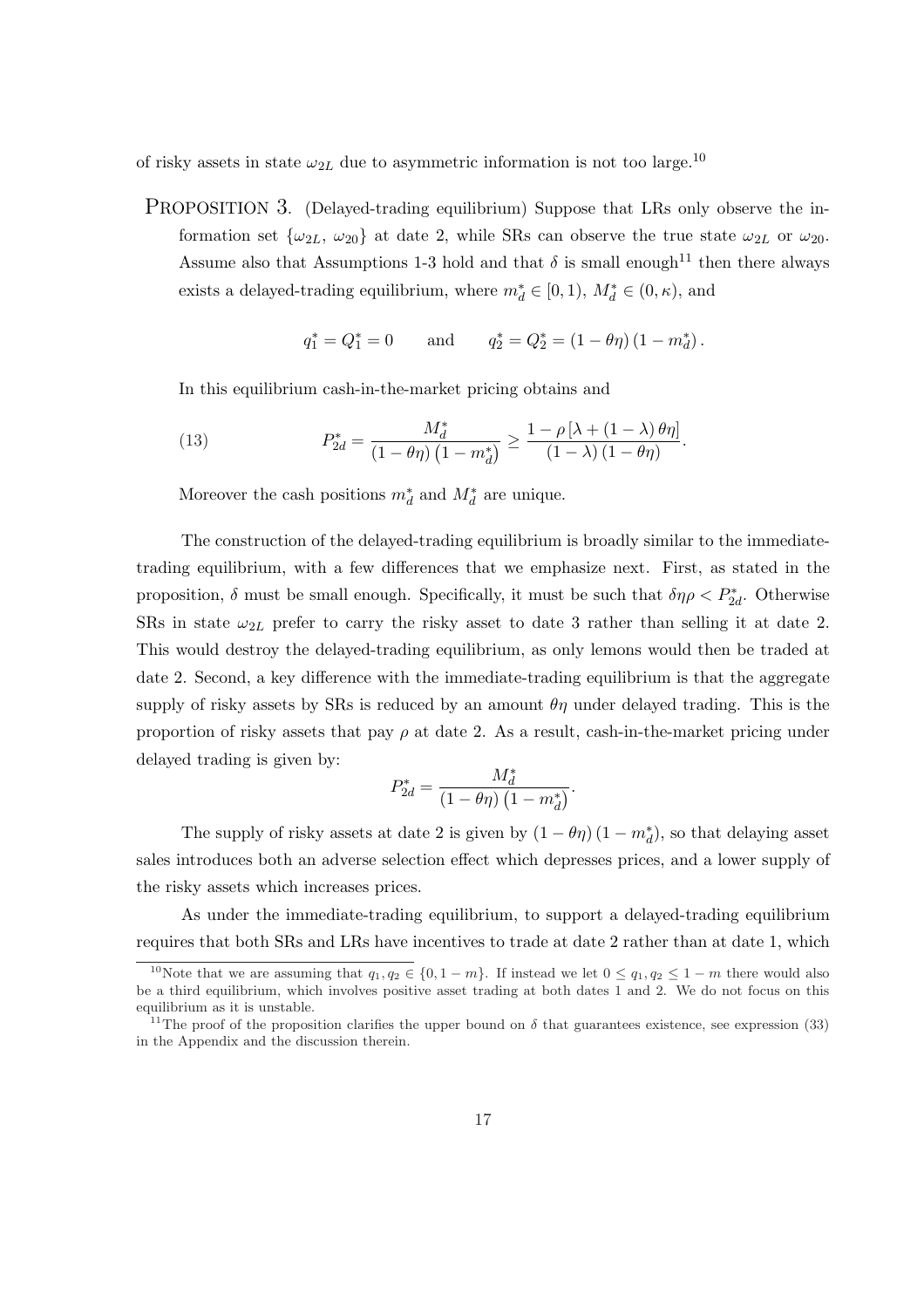entails that

(14) 
$$
P_{1d}^* \leq \theta \eta \rho + (1 - \theta \eta) P_{2d}^* \quad \text{and} \quad \frac{\eta \rho}{P_{1d}^*} \leq \frac{\mathbf{E}\left[\tilde{\rho}_3|\mathcal{F}\right]}{P_{2d}^*},
$$

where now the expected payoff of the risky asset, conditional on a trade at date 2 is given by

(15) 
$$
\mathbf{E}\left[\widetilde{\rho}_3|\mathcal{F}\right] = \frac{(1-\theta)\eta\rho}{(1-\theta\eta)}.
$$

If (14) is to be met, the price  $P_{1d}^*$  in state  $\omega_{1L}$  has to be in the interval

$$
\left[\frac{1-\theta\eta}{1-\theta}P_{2d}^*,\theta\eta\rho + (1-\theta\eta)P_{2d}^*\right].
$$

The key step of the proof of Proposition 2 is to show that this interval is non empty.

#### V.D Outside and Inside Liquidity in the Immediate and Delayed Trading Equilibria

How does the composition of inside and outside liquidity vary across equilibria? To build some intuition on this question it is helpful to consider the following numerical example.

EXAMPLE 1. Our parameter values are:

$$
\lambda = .85
$$
  $\eta = .4$   $\rho = 1.13$   $\kappa = .2$   $\delta = .1920$   $\varphi(x) = x^{\gamma}$  with  $\gamma = .4$ 

We also set  $\theta = 0.35$ . In our subsequent numerical examples we leave all parameter values unchanged except for  $\theta$ . The parameter  $\theta$  plays a critical role in our analysis, as it affects both the expected maturity of the risky assets and the informational rent of SRs at date 2. To ensure that Assumption 2 holds we always restrict the values of  $\theta$  to the interval  $0 \le \theta \le \overline{\theta}$ , where  $\overline{\theta}$  is the solution to

(16) 
$$
1 = \rho \left[ \lambda + (1 - \lambda) \eta \rho \left( \overline{\theta} + (1 - \overline{\theta}) \delta \right) \right].
$$

Under our chosen parameter values we have  $\bar{\theta} = .4834$ . It is immediate to check that Assumptions 1 to 3 also hold for these parameter values. In particular, we have

$$
\varphi'(\kappa) \approx 1.05
$$
 and  $\rho[\lambda + (1 - \lambda)\eta] \approx 1.03$ .

In this example both the immediate and delayed-trading equilibrium exist for  $\theta \in [0, \overline{\theta} =$ .4834). Moreover in the delayed-trading equilibrium we have  $m_d^* > 0$  when  $\theta \in [0, \hat{\theta}]$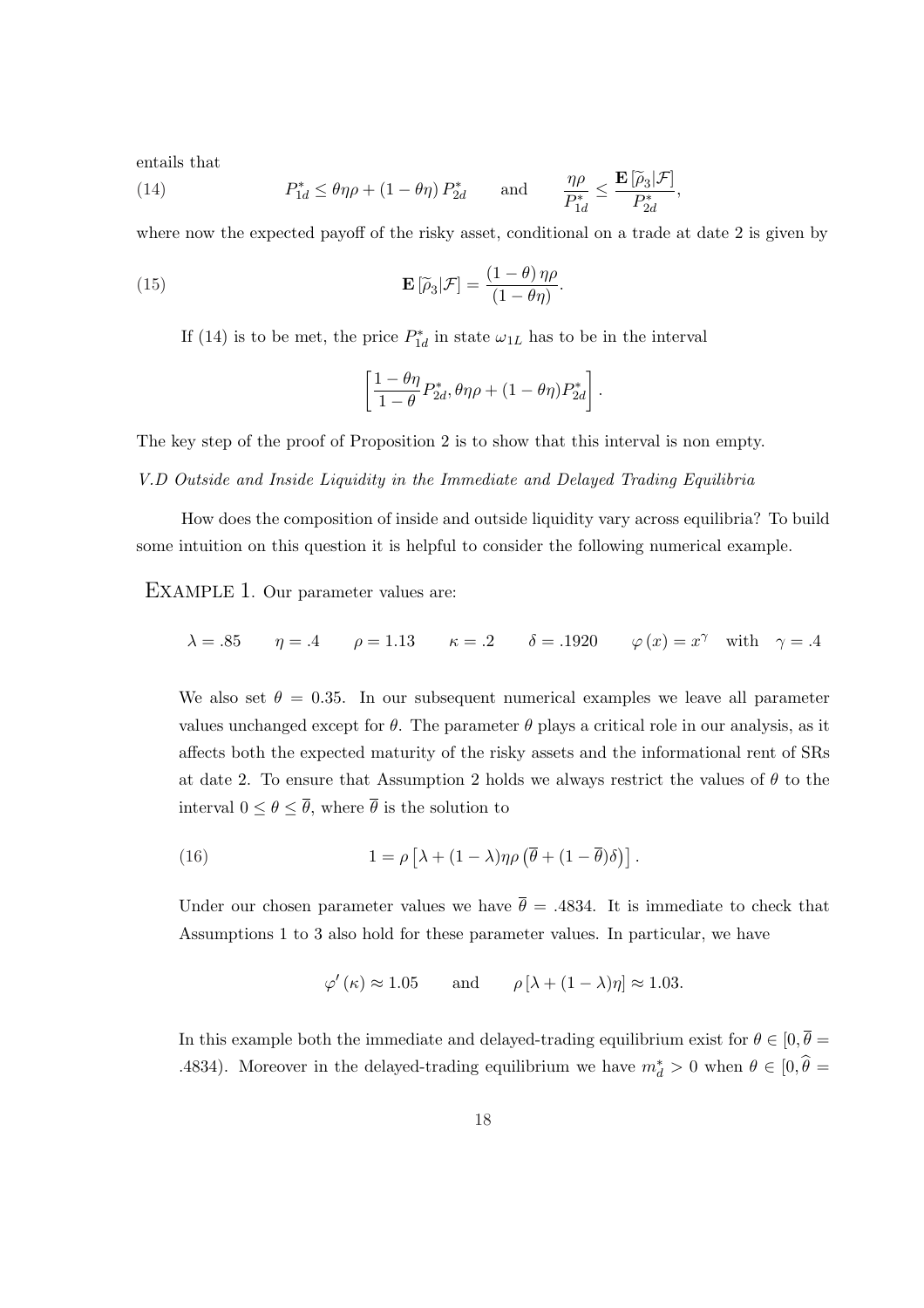.4196). For  $\theta \in \hat{\theta} = .4196, \bar{\theta} = .4834$  the delayed-trading equilibrium is such that  $m_d^* = 0$ . Finally, for  $\theta \in (0.4628, 0.4834]$  the delayed-trading equilibrium does not exist. As we explain below, for this range of  $\theta$ , the discount factor  $\delta$  is not sufficiently small to induce SRs in state  $\omega_{2L}$  to trade their asset at date 2; instead these SRs hold on to their risky asset until maturity at date 3.  $\Box$ 

Figure II represents the immediate and delayed-trading equilibria in a diagram where the x axis measures M, the amount of cash carried by LRs, and the y axis m, the amount of cash carried by SRs. The dashed lines are the isoprofit curves of LRs and the straight (continuous) lines are the *isoprofit lines* of  $SR<sup>12</sup>$  To see the direction in which payoffs increase as one moves from one isoprofit curve to another, it is sufficient to observe that LRs prefer that SRs carry more risky projects for a given level of outside liquidity,  $M$ . In other words, that  $m$  is lower. Along the other axis, LRs also prefer to carry less outside liquidity (lower M) for a given supply of risky projects by SRs. The converse is true for SRs. In the figure we display the isoprofit lines for both the immediate and delayed-trading equilibrium (this is why the isoprofit lines appear to cross in the plot; the lines that cross correspond to different dates). Equilibria are located at the tangency points between the SR and LR isoprofit curves.

Consider first the immediate-trading equilibrium, located at the point marked  $(M_i^*, m_i^*) =$ (.0169, .9358). Note that the SR isoprofit curve is for the SR reservation utility,  $\bar{\pi} = 1$ . In other words, the gains from trade in the immediate-trading equilibrium go entirely to LRs. Next, note that the delayed-trading equilibrium at  $(M_d^*, m_d^*) = (.0540, .4860)$  has more outside and less inside liquidity relative to the immediate-trading equilibrium.

One way of understanding these equilibrium portfolio choices is to note that in state  $\omega_{1L}$  the risky asset is of higher ex-ante value to LRs  $(\eta \rho)$  than to SRs  $(\theta \eta \rho + (1 - \theta) \delta \eta \rho)$ . In the immediate-trading equilibrium, SRs must be compensated with a relatively high price to be willing to originate risky assets.<sup>13</sup> But this higher price can only come at the expense of lower returns to holding cash for LRs, who are therefore induced to hold less cash. This, in turn, makes it less attractive for SRs to invest in the risky asset, and so on. The outcome is that in the immediate-trading equilibrium most of the liquidity is inside liquidity held by SRs,

 $12$ To generate these isoprofit lines note that we can construct an indirect expected profit function for SRs and LRs as a function of outside and inside liquidity,  $\pi[M,m]$  and  $\Pi[M,m]$  respectively. The lines plotted in Figures 2 and 3 simply give the combinations of m and M such that  $\pi[m, M] = \overline{\pi}$  and  $\Pi[m, M] = \overline{\Pi}$ . Assumption 3 then simply says that the slope of the isoprofit lines at  $M = 0$  at date 1 are such that there are gains from trade: the LR isoprofit curve is "flatter" than the SR isoprofit line.

<sup>&</sup>lt;sup>13</sup>This observation is reflected in the slope of the isoprofit lines in Figure II: The SRs' isoprofit line in the immediate-trading equilibrium is *flatter* suggesting that SRs require a higher price per unit of risky asset sold at that date.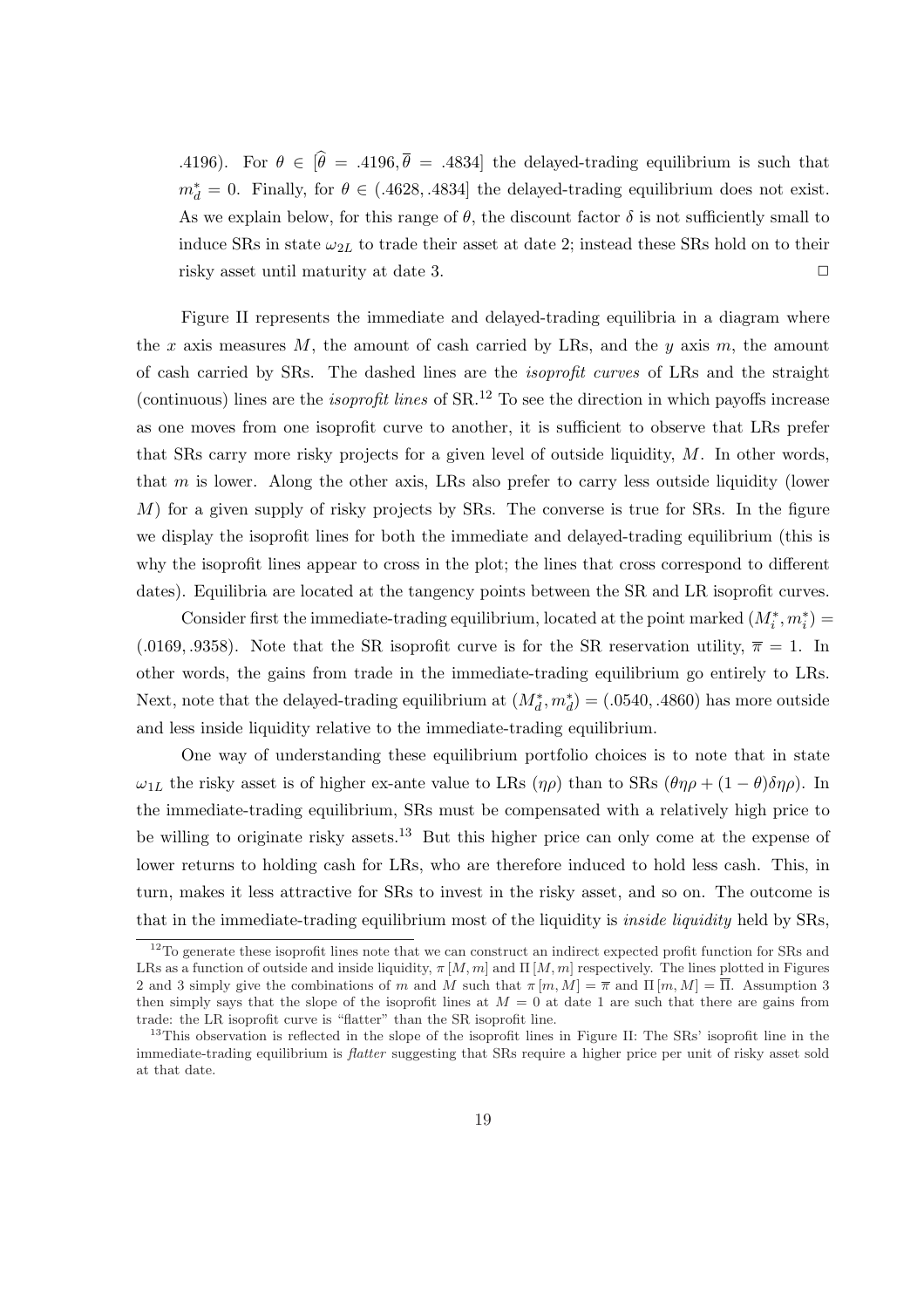whereas the delayed-trading equilibrium features relatively more *outside liquidity* than inside liquidity.

The next proposition formalizes this discussion and characterizes the mix of inside and outside liquidity across the two equilibria. For the sake of exposition it is convenient to impose one additional assumption:<sup>14</sup>

ASSUMPTION 4.

 $\theta \in (0, \theta^{\prime}].$ 

$$
\frac{1-\lambda\rho}{1-\lambda} > \kappa.
$$

PROPOSITION 4. (Inside and outside liquidity across equilibria.) Assume that Assumptions 1-4 hold and that  $\delta$  is small enough that a delayed-trading equilibrium exists for all  $\theta \in (0, \overline{\theta}]$  then there exists a cutoff  $\theta' \in ($  $0, \overline{\theta}$ ] such that  $m_i^* > m_d^*$  and  $M_i^* < M_d^*$  for all

Thus, for the range  $\theta \in [0, \theta']$  there is more outside and less inside liquidity in the delayed-trading equilibrium than the immediate-trading equilibrium. In our example  $\theta' = \overline{\theta}$ so that Proposition 4 holds for the entire range of admissible  $\theta$ s.<sup>15</sup>

Finally, note that under Assumption 4 we do not necessarily have  $m_d^* > 0$ . Figure III shows the immediate and delayed-trading equilibrium when  $\theta$  takes the higher value  $\theta = .45$ . The delayed-trading equilibrium is then  $(M_d^*, m_d^*) = (0.0716, 0)$ , while the immediate-trading equilibrium is the same as in example 1, as this equilibrium is independent of  $\theta$ . Note also that, unlike in Figure II, gains from trade do not entirely accrue to LRs in this example. In Figure III the isoprofit line marked  $IP_{SR}$  corresponds to the profit level  $\bar{\pi} = 1$  for SRs, which is the same as under autarky. The isoprofit line through the delayed-trading equilibrium, however, lies strictly to the right of  $IP_{SR}$ , which means that SRs now obtain strictly positive profits in the delayed-trading equilibrium. The reason is that at the corner when  $m_d^* = 0$  SRs are at "full capacity" in originating risky assets. They may then earn scarcity rents, as LRs compete for the limited supply of risky assets originated by SRs.

<sup>&</sup>lt;sup>14</sup>As we show in the Result in the appendix, under Assumption 4 the immediate-trading equilibrium is such that  $m_i^* \in (0,1)$ , ruling out the corner outcome where  $m_i^* = 0$  and thus the situation where  $m = 0$  under both the immediate and the delayed-trading equilibrium. Assumption 4 holds in all our numerical examples

<sup>&</sup>lt;sup>15</sup>Although we have been unable to prove it formally, we have not found an example of an economy that meets assumptions 1-4 for which  $\theta' < \overline{\theta}$ .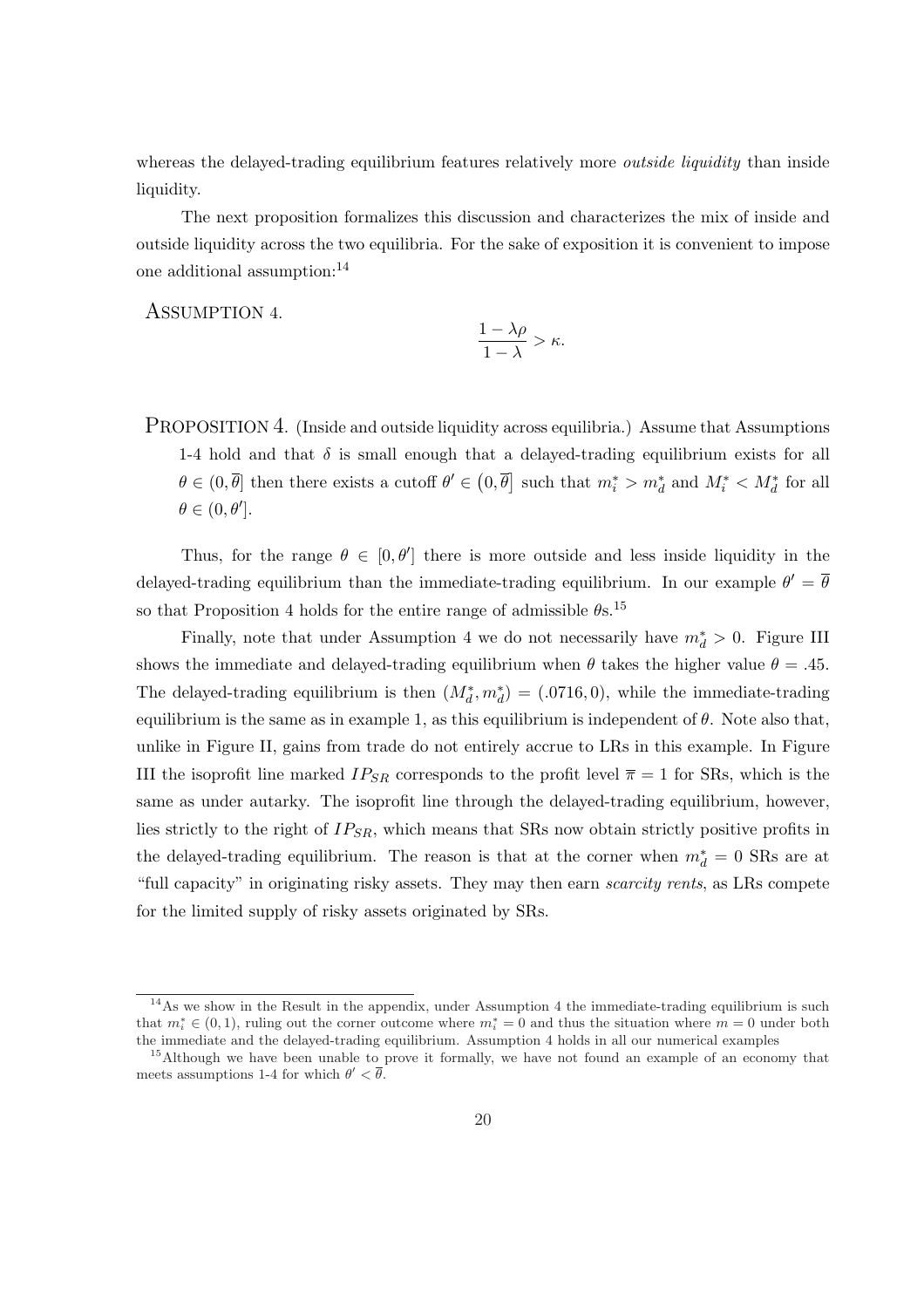# VI. WELFARE

To begin with, note that all equilibria are *interim efficient*. That is, conditional on trade occurring at either dates there is no reallocation of the risky asset that would make both sides better off. Figure II shows that it is not possible to improve the ex-post efficiency of either equilibrium, as in each case the equilibrium allocation is located at the tangency point of the isoprofit curves. In our model inefficiencies arise through distortions in the ex-ante portfolio decisions of SRs and LRs and through the particular timing of liquidity trades they give rise to. When agents anticipate trade in state  $\omega_{1L}$ , SRs lower their investment in the risky asset and carry more *inside liquidity*  $m_i$ . In contrast LRs, carry less liquidity  $M_i$  as they anticipate fewer units of the risky asset to be supplied in state  $\omega_{1L}$ .

When the immediate and delayed-trading equilibrium coexist, an interesting question to consider is whether the two equilibria can be Pareto ranked. We are able to establish that indeed the delayed-trading equilibrium Pareto dominates the immediate-trading equilibrium. But the delayed-trading equilibrium may not exist. When the delayed-trading equilibrium does not exist we show, however, that a more efficient outcome can be attained under a LR monopoly.

### VI.A Pareto Ranking of the Immediate and Delayed-trading Equilibria

The clear Pareto ranking of the two equilibria is somewhat surprising, as delayed trade is hampered by the information asymmetry at date 2, and takes place at lower equilibrium prices. While lower prices clearly benefit LRs it is not obvious a priori that they also benefit SRs. The next proposition establishes that this is the case. The economic reason behind this clear Pareto ranking is that SRs are induced to originate more risky assets when they expect to trade at date 2. This higher supply of risky assets benefits SRs sufficiently to compensate for the lower price at which risky assets are sold.

PROPOSITION 5. (Pareto ranking of equilibria.) Assume that Assumptions 1-4 hold and that  $\delta$  is small enough so that a delayed-trading equilibrium exists for all  $\theta \in [0, \overline{\theta}]$ , then there exists a  $\theta' \in (0, \overline{\theta}]$  such that  $\pi_i^* \leq \pi_d^*$  and  $\Pi_i^* < \Pi_d^*$  for all  $\theta \in (0, \theta')$ .

In our numerical example  $\theta' = \overline{\theta}$  so that the delayed-trading equilibrium Pareto dominates the immediate-trading equilibrium for all  $\theta \in (0, \overline{\theta}]$ . This is illustrated in Figure VI, where the expected profits of both SRs and LRs are plotted for a particular range of  $\theta s$ .<sup>16</sup> The

<sup>&</sup>lt;sup>16</sup>The value  $\theta = .35$  is chosen simply to show the figures in a convenient scale.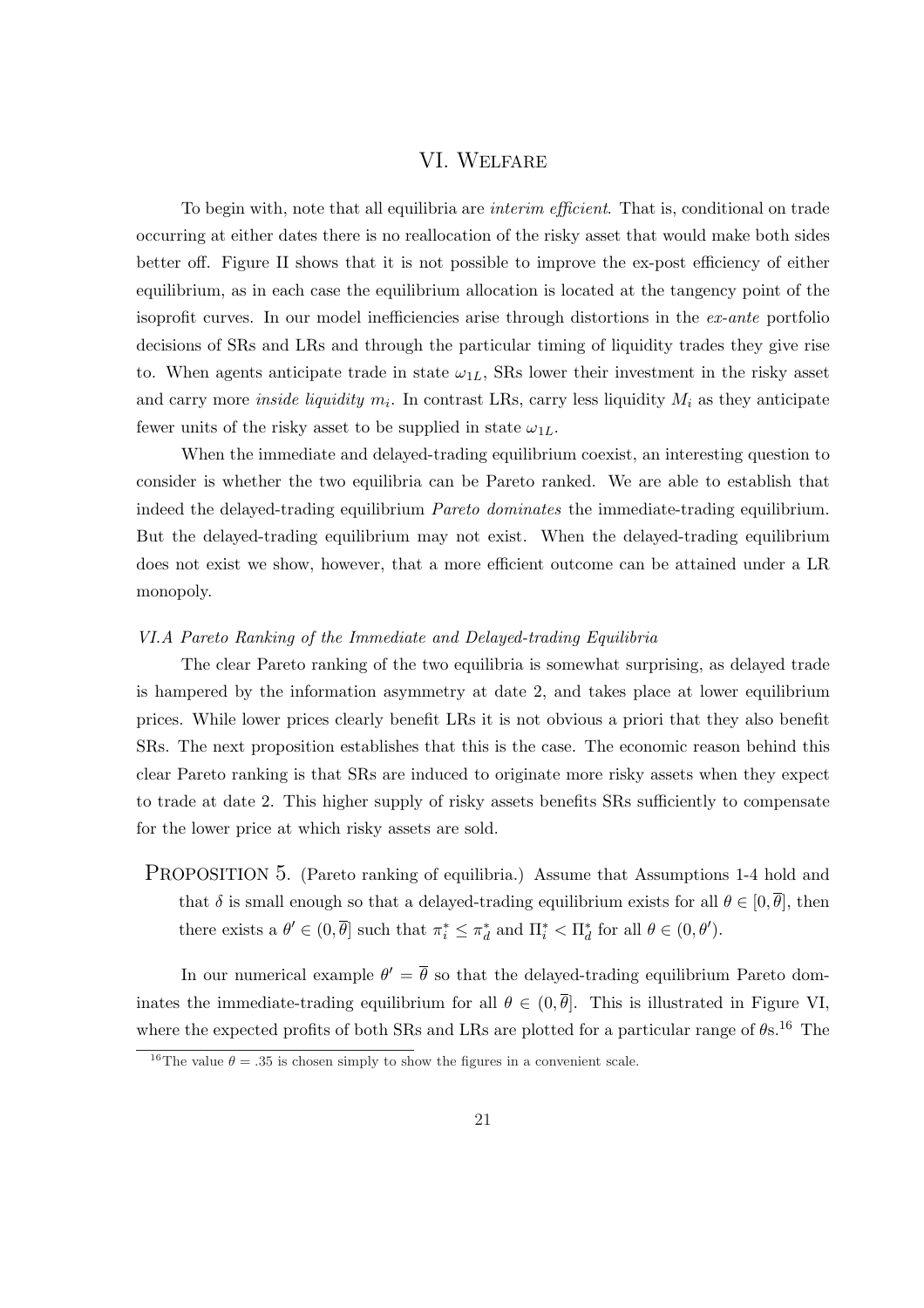top panel shows the SRs' expected profits. Notice that for all  $\theta \leq \hat{\theta} = .4196$  SRs only obtain their reservation profits, when they were to be fully invested in cash. The SRs' risky asset is a constant returns to scale technology and, a shown in Proposition 4, in this range of  $\theta$  SRs are not fully invested in the risky asset. The lower panel shows the LRs' expected profit. The flat line corresponds to the LR's expected profit in the immediate-trading equilibrium, which is everywhere strictly below the expected profit in the delayed-trading equilibrium.

Somewhat surprisingly, in the range of  $\theta \in (0,\hat{\theta})$  LRs' expected profits are increasing in  $\theta$ . As  $\theta$  increases, the adverse selection problem at date 2 worsens, yet LRs' obtain higher ex-ante expected profits. This is due to the fact that when  $\theta$  increases, the expected maturity of risky assets is also shorter, so that risky assets become more attractive investments for SRs. Therefore SRs originate and distribute more risky assets to LRs at date 2, which can only make them better off.

For  $\theta > \hat{\theta}$  SRs are fully invested in the risky asset and acquire equilibrium rents. In this range  $\pi_d^* > 1$  and increasing with  $\theta$ , whereas LRs' expected profits are decreasing in  $\theta$ . Note however that  $\Pi_d^* > \Pi_i^*$  throughout the relevant range for  $\theta$ .

In our setup a higher total surplus can be achieved when the aggregate amount of cash held by investors is lower and when investment in risky and long run projects is increased. But under Assumption 2, SRs only want to hold cash in autarchy and do not want to originate risky projects. They are only willing to invest in risky projects if enough outside liquidity is provided by LRs at either dates 1 or 2. SRs are endowed with an investment opportunity they don't want to exploit, unless they can distribute the investment to LRs in exchange for cash in some contingencies. The SR investment technology is a constant returns to scale technology. Therefore, from a social point of view efficiency requires minimization of inside liquidity. Thus the key trade-off is between the efficiency gain from lowering inside liquidity and the efficiency loss from raising outside liquidity.

In the delayed-trading equilibrium, inside liquidity is lower and the amount of risky projects originated is larger than in the immediate-trading equilibrium. But, there is also more outside liquidity. The higher amount of risky projects originated is an efficiency gain, while the larger amount of outside liquidity is an efficiency loss. However, the efficiency gain more than offsets the efficiency loss. The reason is that the amount of outside liquidity that LRs hold in the delayed-trading equilibrium is not that much larger than the amount of cash they hold in the immediate-trading equilibrium. LRs don't need to hold much more cash as they expect to acquire only risky assets in states  $\omega_{2L}$  and  $\omega_{20}$ . In other words, they expect that SRs retain the risky asset in state  $\omega_{2\rho}$  in the delayed trading equilibrium. In contrast, in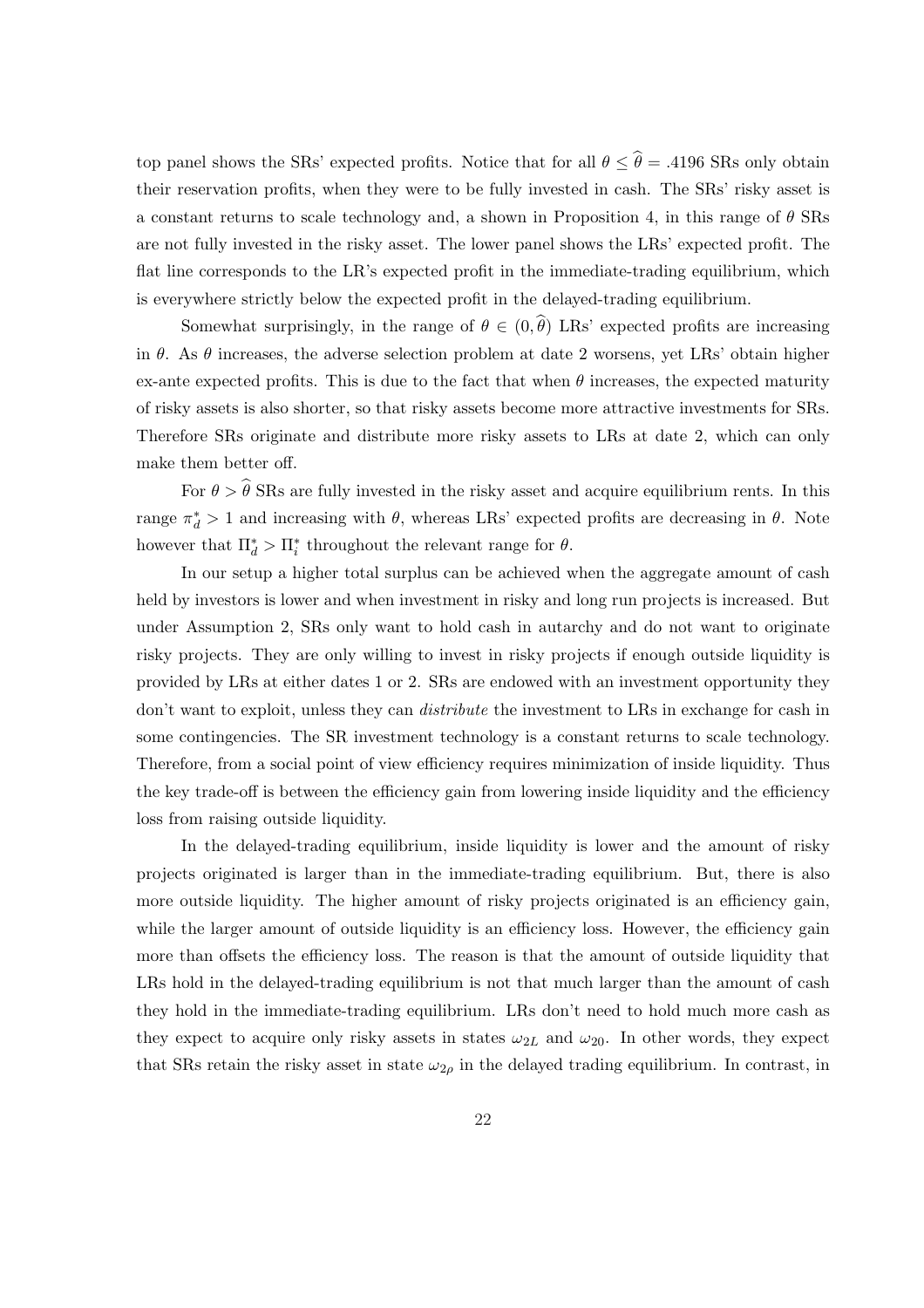the immediate trading equilibrium the price of the risky asset must be relatively high, and the expected returns to LRs relatively low, to compensate SRs for the foregone option that the asset may pay off at date 2. This lowers the amount of outside liquidity that LRs are willing to hold to trade at date 1, and this in turn decreases the incentives of SRs to invest in risky assets.

#### VI.B Existence of the Delayed Trading Equilibrium

Adverse selection at date 2 plays a fundamental role in our framework and introduces two sources of inefficiency. The first is the main contribution of this paper: the anticipation of adverse selection problems at a future date may lead to an inefficient acceleration of liquidity trades. This acceleration of trade is inefficient from an ex-ante perspective for it induces SRs to rely less on distribution as a source of liquidity and more on inside cash reserves. The second source of inefficiency is more standard and is related to the lemons problem in Akerlof (1970): when the adverse selection discount is too large good risks (SRs in state  $\omega_{2L}$ ) withdraw their supply leaving only *lemons* in the market. This then leads to a market breakdown.<sup>17</sup> SRs in state  $\omega_{2L}$  prefer to hold the risky asset to date 3 whenever the candidate delayed-trading equilibrium price  $P_{2d}^C$  as defined in (13) is small enough that  $P_{2d}^C < \delta \eta \rho$ . In our example this occurs for the range of economies for which  $\theta \in (0.4628, 0.4834)$ .

To illustrate the welfare costs associated with this breakdown in the secondary market at date 2, Figure VII plots the expected profits for SRs and LRs as a function of  $\theta$  in the delayed-trading equilibrium. There are three regions in the plot. The first two correspond to the cases already discussed. In region A,  $\theta \in (0, 4196)$  and the delayed-trading equilibrium is such that  $m_d^* > 0$ . In region B, where  $\theta \in [0.4196, 0.4628)$ , the delayed-trading equilibrium is such that  $m_d^* = 0$ . In region C a delayed-trading equilibrium does not exist, so that the unique equilibrium outcome is the immediate-trading equilibrium. The dashed line in both panels of Figure VII shows the additional expected profits that SRs and LRs would obtain if SRs could commit ex-ante to sell their risky assets at the candidate price  $P_{2d}^C$  in state  $\omega_{2L}$ . In this case, LRs–anticipating that the pool of assets supplied at date 2 also includes high quality assets–would be willing to hold more outside liquidity than in the immediate-trading equilibrium, which is a Pareto improvement as we have shown.

### VI.C Monopolistic Supply of Liquidity and Efficiency

Another way of ensuring trade at date 2 in state  $\omega_{2L}$  is to have a monopoly LR set prices

<sup>&</sup>lt;sup>17</sup>We have so far assumed that  $\delta$  is small enough that good risks prefer to trade at date 2 at the (candidate) price  $P_{2d}^*$  rather than hold on the risky asset to maturity (date 3).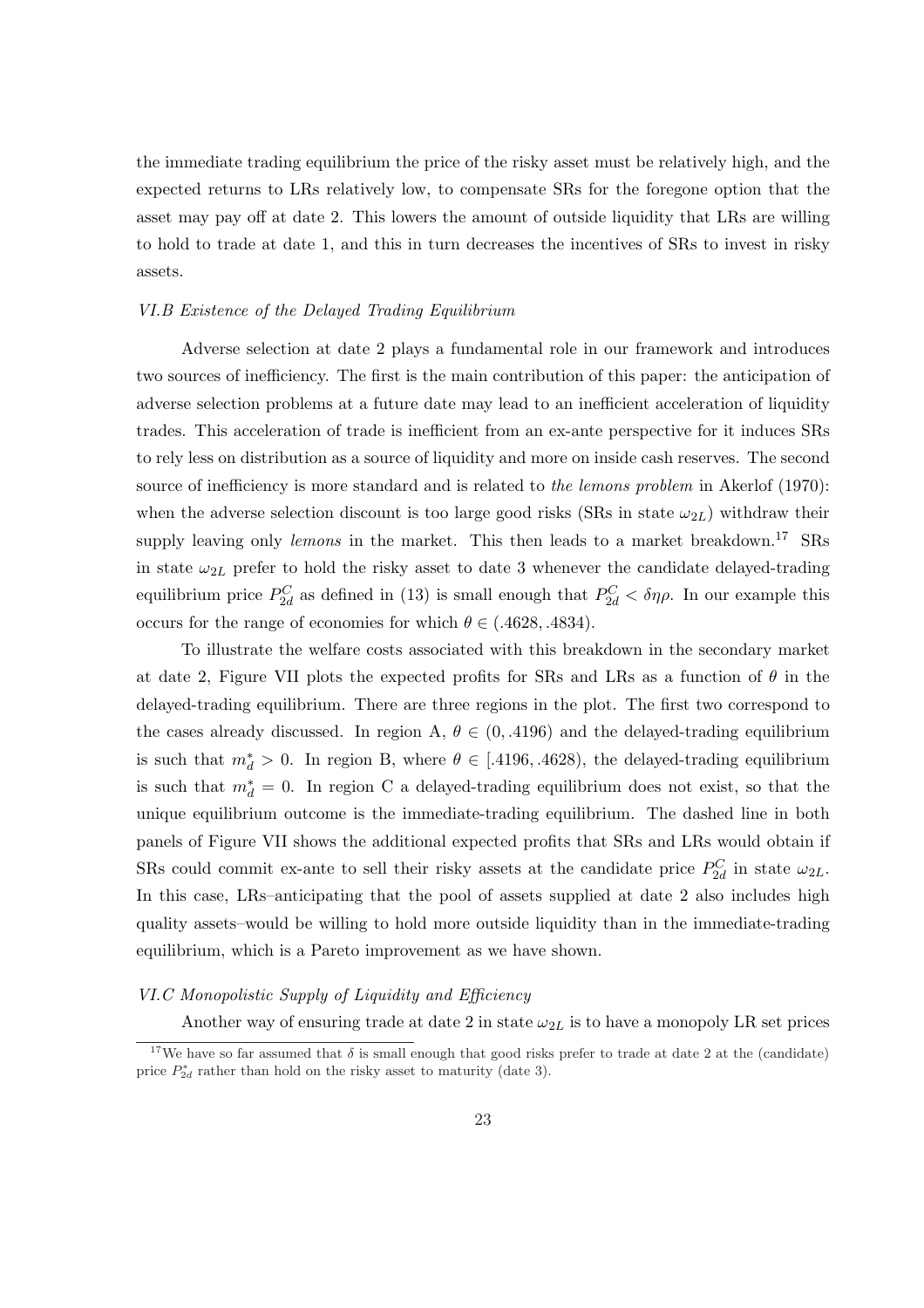instead of an auctioneer in a competitive market. A monopoly LR would internalize the effect of an excessively low price on the quality of assets exchanged by SRs and may choose to keep its price  $P_2^M$  above  $\delta \eta \rho$  to support the market at date 2. The obvious question then is whether a monopoly LR may be more efficient ex-ante than a competitive market.

When  $\theta < \hat{\theta}$ , where  $\hat{\theta}$  is the lowest value of  $\theta$  such that  $m_d^* = 0$ , SRs carry a strictly positive amount of inside liquidity  $m_d^* > 0$  and make zero profits. All the surplus then goes to LRs, whether they behave competitively or not. It follows then that in this range the competitive and monopoly solutions are identical. In contrast, when  $\theta \geq \hat{\theta}$ , the level of inside liquidity in the competitive equilibrium is  $m_d^* = 0$ , LRs compete for a fixed supply of the risky assets, and SRs obtain some of the surplus from trade. In this situation, a monopoly LR would be able to generate higher returns by restricting its supply of outside liquidity and thereby raising the price  $P_{2d}$ . This can be seen in Figure VIII, where the top panel plots the profits of a monopoly LR along with the profits under perfect competition, and the bottom panel plots the respective prices in states  $(\omega_{20}, \omega_{2L})$ .

Notice first that in region  $\mathbf{A}$  ( $\theta < \hat{\theta}$ ) prices and profits under a monopoly are identical to those under perfect competition. In region **B** (where  $m_d^* = 0$ ) the monopoly LR restricts the supply of outside liquidity so as to fully capture all the gains from trade. Therefore, the price of the risky asset at date 2 under a monopoly LR is below the competitive price.

When  $\theta$  exceeds the threshold where the competitive equilibrium ceases to exists, the monopoly LR sets the price for the risky asset equal to  $\delta \eta \rho$  to guarantee a profitable trade at date 2. In this parameter region, region C in Figure VIII, a monopoly LR improves ex-ante efficiency, by avoiding the break down of the delayed exchange market. As shown in the top panel of Figure VIII, the monopoly's profits in this region are above those that obtain in the immediate-trading equilibrium, which is the only one that exists with competitive LRs.<sup>18</sup>

## VII. APPLICATIONS AND MOTIVATION

Although our model is highly stylized and abstracts from many institutional aspects of financial markets, it does shed light on the unfolding of the current crisis. Our model builds on the interconnections between the reversal in real estate price growth and the liquidity shock to financial intermediaries over this period. The central source of uncertainty in our model comes from SRs' origination of risky projects. This uncertainty takes the form of both payoff

<sup>&</sup>lt;sup>18</sup>It is worth emphasizing than in this region SR profits are such that  $\pi > 1$ . The reason is that the monopolist has to "leave some rents" to the SRs precisely to elicit trade of quality assets in state  $\omega_{2L}$ .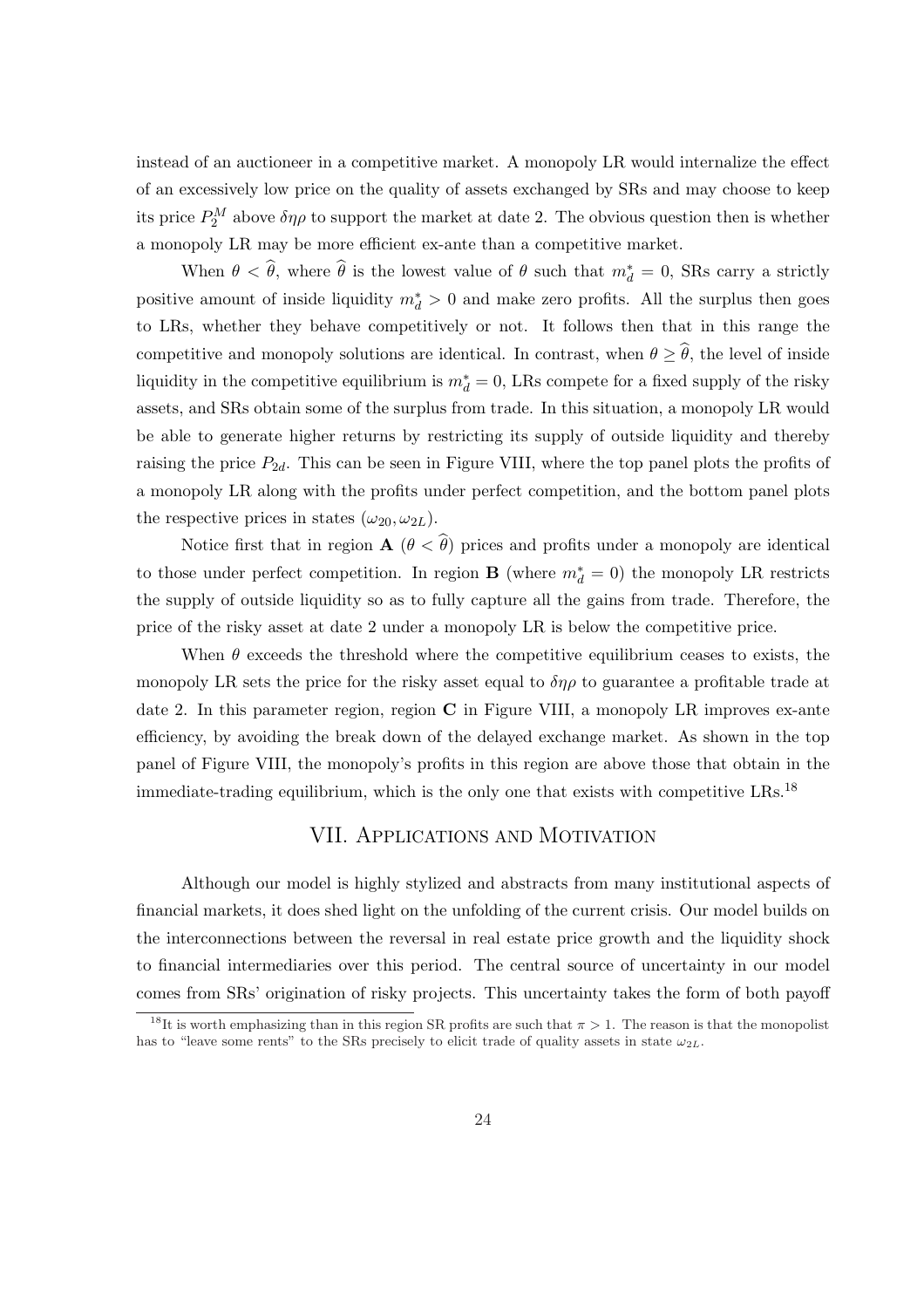uncertainty and maturity risk. When risky assets mature late this results in a liquidity shock for SRs.

The analogy with the financial crisis here is that prior to the crisis banks have originated a growing proportion of loans – subprime mortgages, leveraged buyouts, or commercial real estate loans – which were structured to be refinanced within a relatively short horizon, on the expectation that real estate and asset prices would continue to appreciate and thus enable the borrowers to refinance the initial loan with a new loan collateralized by a more valuable asset.<sup>19</sup> When real estate prices unexpectedly started to decline, loan refinancing was no longer possible, resulting in both a maturity and liquidity shock for banks. This is what our aggregate liquidity shock at date 1 represents.

Banks (or SRs in our model) at that point had the choice of quickly selling the loans they had originated, but at fire-sale prices, or hold on to their assets in the hope that the decline in real estate prices would not affect much their own portfolio. This is what SRs choice to trade or wait until date 2 represents in our model. At the same time intermediaries became aware that the initial valuation of assets by rating agencies was seriously flawed and that it would pay to invest on learning the quality of the specific securities they held. Some of these assets, such as CDOs and  $CDO<sup>2</sup>$ , were so complex that they required substantial resources to determine their value. Strikingly, the financial stability office of the Bank of England has estimated that the documents underlying a typical  $CDO<sup>2</sup>$  amounted to over 1,1 billion pages (Haldane, 2009). Inevitably, in the discovery process of underlying asset values, originators such as Merrill Lynch and Citi, holding large quantities of a particular  $CDO<sup>2</sup>$ , were expected to develop an informational advantage, as they would benefit from scale economies in appraising these assets.<sup>20</sup> This informational asymmetry in turn undermined liquidity trading:

In a market that is supposed to roll over billions of dollars of debt each day, a sudden need to evaluate counterparty collateral can be devastating. These markets operate on trust, that is, faith that the counter-party is creditworthy, with no time for detailed evaluations. [Bengt Holmstrom  $(2008)$  pp: 3-4]<sup>21</sup>

 $19$ Originating financial institutions also kept super senior tranches of asset backed debt on their balance sheet. These tranches, as well as the special investment vehicles backed by commercial paper facilities were asset risks that banks remained exposed to until the securities were sold to third parties.

<sup>&</sup>lt;sup>20</sup>The complexity of  $CDO<sup>2</sup>$  is a necessary but not sufficient condition for asymmetric information problems to arise, and in fact, common equity is a more complicated security than a  $CDO<sup>2</sup>$ . We are arguing that buyers worried that originators of certain derivatives were insiders, just as buyers of stocks worry that sellers may have inside knowledge.

 $21$ Echoing Bengt Holmstrom, Martin Hellwig (2008) has drawn attention to the same mechanism: "As the crisis unfolded, participants in the various relevant markets behaved as one would expect them to behave when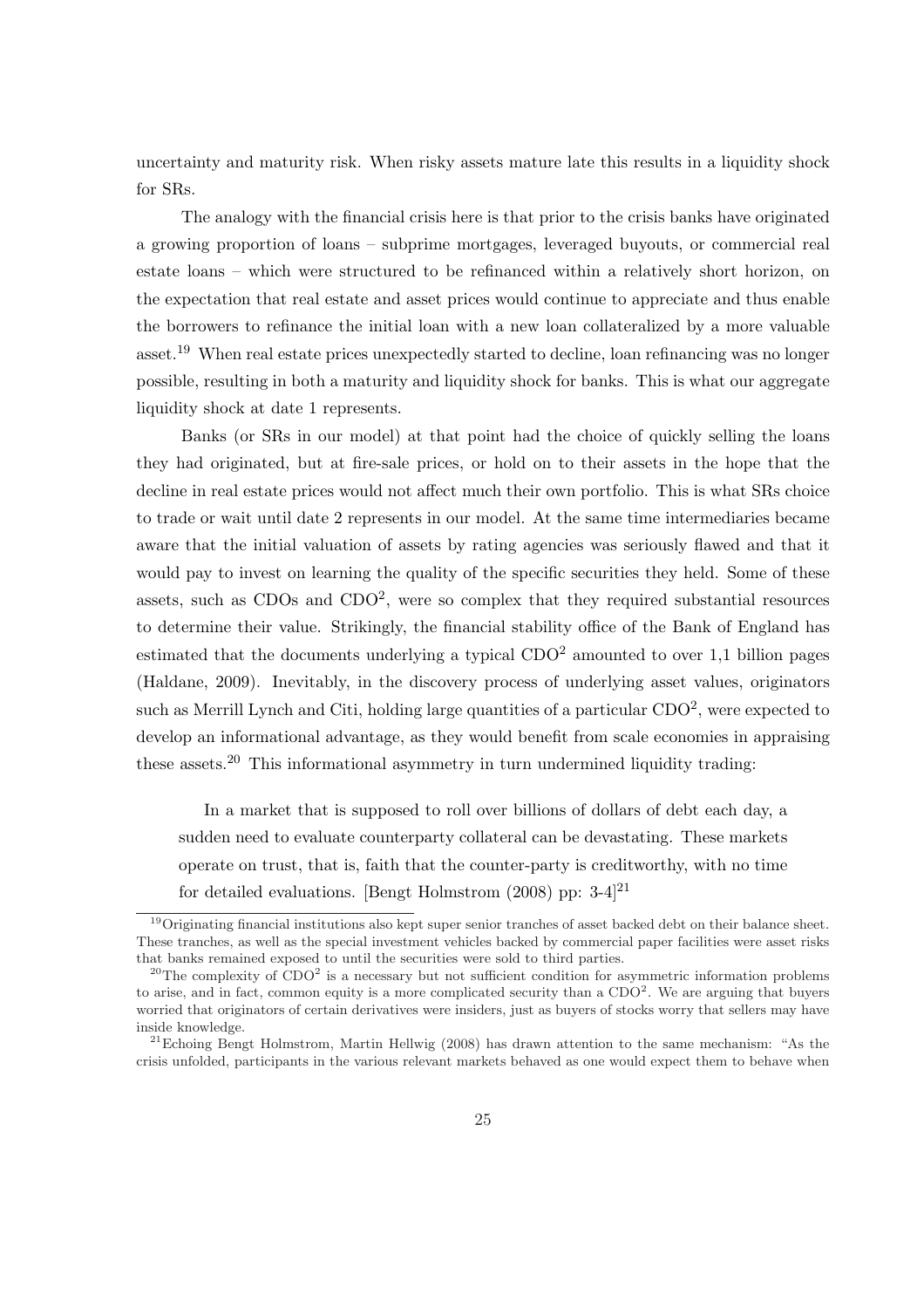Thus, the dilemma for bank originators over the summer and fall of 2007 in particular was whether to immediately respond to the liquidity shock by raising new funds through asset sales at fire-sale prices, or to take a chance that the liquidity shock might be shortlived at the risk of having to raise liquidity at a later date under much worse conditions, such as those prevailing after the collapse of Lehman Brothers. Banks were aware that the longer they waited in trading assets the more they would be perceived to be trading based on superior information about asset quality. In september of 2007 the 10 largest US banks attempted to resolve this dilemma by setting up a superconduit called the Master-Liquidity Enhancement Conduit which would pool a large fraction of their non-refinanced assets and which would use these assets as collateral to raise new funds.<sup>22</sup> The plan eventually collapsed as the participating banks could not find a way of avoiding the lemons' problem in distributing the worst assets to the superconduit.

As we have shown, the delayed-trading equilibrium in our model Pareto dominates the immediate-trading equilibrium, even though secondary market prices for risky assets are higher under early trading. The reason is that while some SRs are forced to sell at even lower prices in the delayed-trading equilibrium, others are able to hold on to their assets as they learn that their liquidity needs are only temporary. The delayed-trading equilibrium, thus, economizes on aggregate liquidity. The important implication of this observation is that lower secondary market prices do not imply that the liquidity crisis is more severe. On the contrary.

To our knowledge, our model is the first in which origination and the timing of the resolution of the liquidity crisis are explicitly linked. This is to us a main feature of the present crisis: It is precisely because the economy was in a delayed-trading equilibrium that banks were originating a large amount of risky assets (mortgages) to be sold, if necessary, at severely distressed prices at  $t = 2$ . If instead banks were expecting to sell at date 1, at better prices, this would come at the expense of the expected returns of outside providers of liquidity who then would bring little cash to the market which in turn would elicit low investment in risky assets. The reason for the low expected returns is that when selling at date 1, our SRs sell also the good outcome at  $t = 2$ , that is, they sell the contingency when risky assets pay off, in state  $\omega_{2a}$ . This "expensive" contingency is costly for SRs to let go. In sum, efficient origination can

there is significant apprehensiveness about the quality of the assets, the quality of counterparties, and the evolution of the financial system in the near future. They withdrew funding and insisted on large discounts on any assets of unknown quality ... this behaviour can be seen as an instance of Akerlofs lemons problem: In a crisis situation, in which there is asymmetric information about the quality of assets that are being traded, any potential investor must fear that the seller is trying to unload his rotten apples while keeping the good ones."

<sup>22</sup>See "Rescued Readied By Banks Is Bet To Spur Market"By Carrick Mollenkamp, Deborah Solomon and Robin Sidel, Wall Street Journal October 15, 2007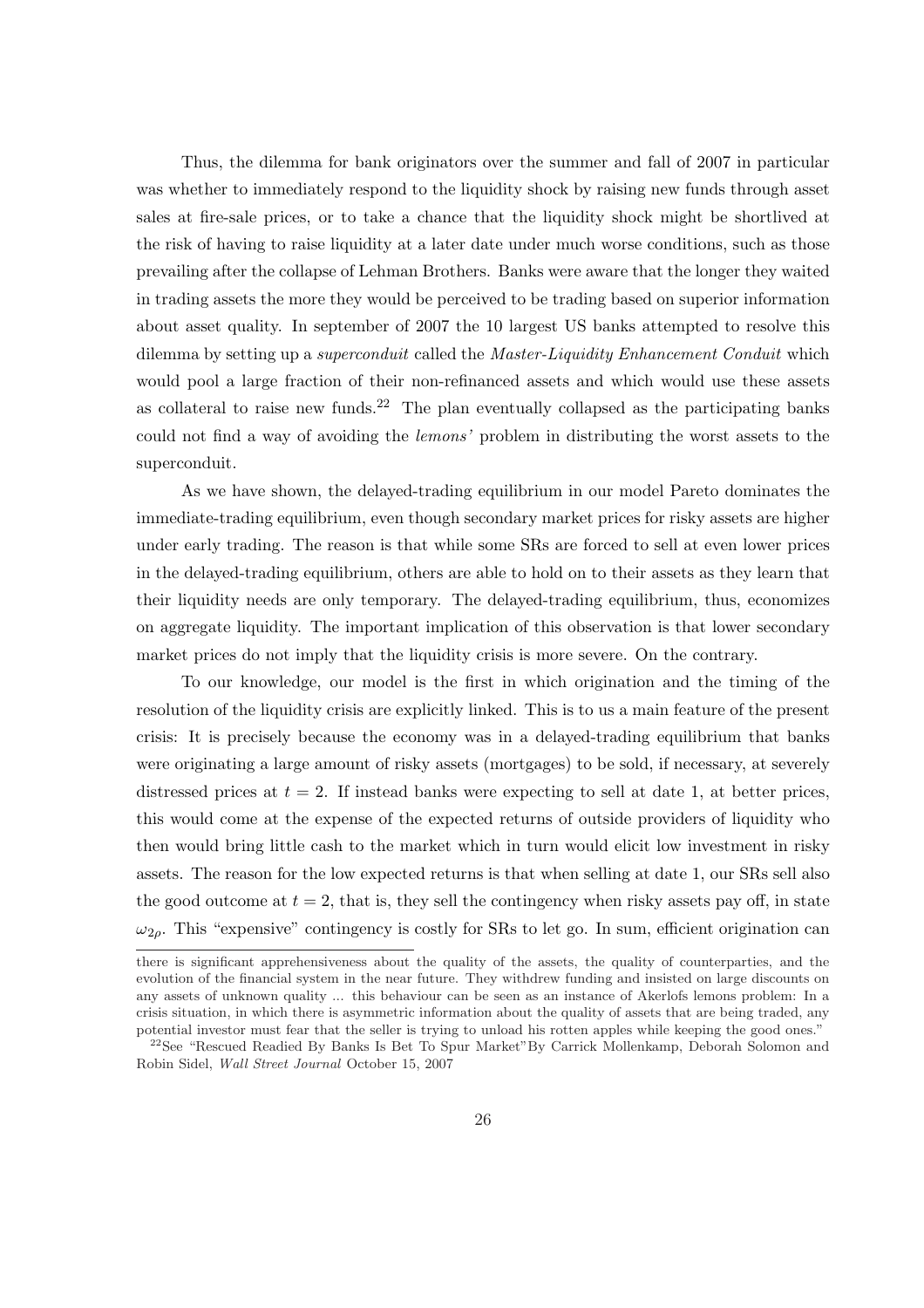only come at the expense of truly distressed selling. Of course, many factors that our model ignores also contributed to the current crisis, in particular moral hazard at origination.

Our model also underscores the importance of correctly timing government intervention and public liquidity provision. If a delayed-trading equilibrium prevails, then public injections of liquidity at any date are counterproductive: at date 2 they will crowd out liquidity provision by LRs, and at dates 1 or 3 they may undermine the equilibrium by shifting assets trades to inefficient states of nature. In contrast, if an immediate-trading equilibrium prevails, then public intervention in the form of a price support at date 2, helps shift trade to an efficient state of nature and crowds in liquidity supplied by LRs at date 2. This form of intervention is welfare improving, as it raises the quality of the average asset for sale at date 2 and thus increases private liquidity provision by LRs. Just as with the delayed-trading equilibrium, however, interventions at date 1 or 3 are counterproductive. At date 1 public liquidity would only crowd out private outside liquidity and at date 3 it would undermine outside liquidity altogether.

Our model also highlights that by supporting secondary market trading and the reliance on outside liquidity by banks, monetary authorities can encourage banks to do new lending. In other words, they can induce banks to originate more assets. Our analysis thus helps put into context the new forms of intervention by the federal reserve during the crisis, ranging from the commercial paper funding facility (CPFF), the money-market investor funding facility (MMIFF), to the public-private investment program for bank legacy assets (PPIP). All these interventions are aimed at restoring the outside liquidity channel for banks and make new origination of loans more attractive.

Finally, one natural interpretation of the parameter  $\delta$  in the model is that it equals  $\frac{1}{1+r}$ where r is the interest rate faced by SR's at date 2. Lowering r, that is increasing  $\delta$ , makes it more likely that SRs with good projects will choose to hold on to their assets rather than trade them for outside liquidity at date 2, undermining the delayed trading equilibrium.

In sum, as we emphasize in Bolton, Santos and Scheinkman (2009), our analysis highlights that when governments intervene as lenders of last resort–as opposed to market makers of last resort–they risk crowding out rather than crowding in the private provision of liquidity.

# VIII. COMPARATIVE STATICS

We examine next in greater detail how changes in  $\theta$  affect delayed-trading equilibrium cash holdings, supply of risky assets and returns, where expected returns on acquiring a risky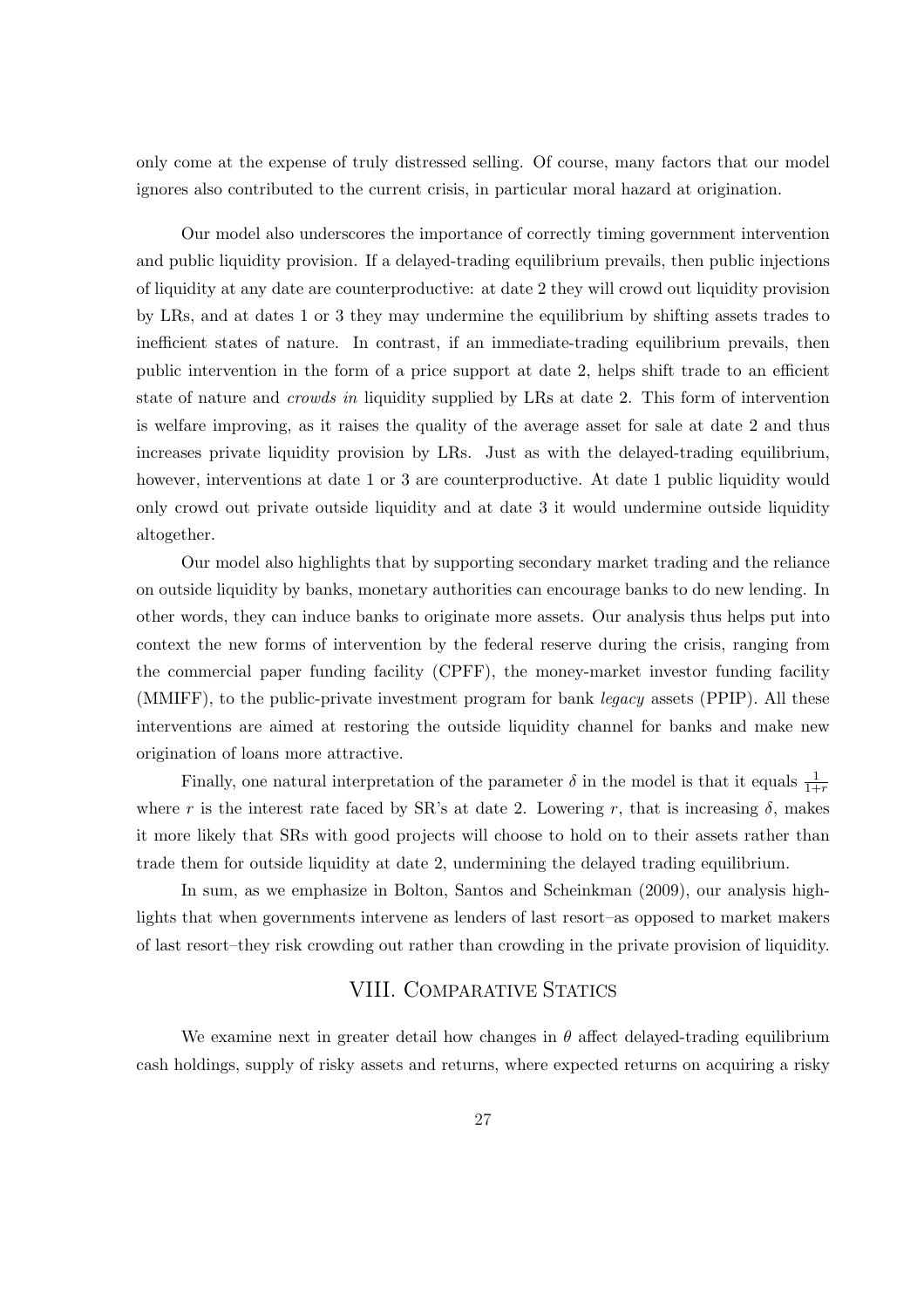asset at date 2 are defined as

$$
R_{2d}^* \equiv \frac{\left(1-\theta\right)\eta\rho}{\left(1-\theta\eta\right)P_{2d}^*}.
$$

Several important effects are at work as  $\theta$  changes, some of which we have already mentioned. First, SRs' incentives to hold onto their assets until date 2 are affected. As  $\theta$  rises the risky asset is more likely to mature at date 2 and thus becomes more attractive to SRs. Other things equal, SRs are then both more likely to invest in the risky asset and to carry the asset from date 1 to date 2. Second, as  $\theta$  rises SRs are more likely to trade lemons at date 2 and therefore equilibrium prices  $P_{2d}^*$  are lower. These lower prices in turn reduce SR incentives to invest in the risky asset and to carry it to date 2. An additional complication is that as  $\theta$ increases the supply of risky assets at date 2,

(17) 
$$
s_{2d}^* \equiv (1 - m_d^*(\theta)) (1 - \theta \eta)
$$

diminishes as more risky assets mature early and are then not traded. The next proposition establishes how these countervailing effects net out and how  $M_d^*$ ,  $m_d^*$ ,  $s_{2d}^*$ ,  $P_{2d}^*$  and  $R_{2d}^*$  vary with  $\theta$ . Throughout we assume that  $\theta \leq \overline{\theta}$ , as defined in (16).

- PROPOSITION 6. (Comparative statics.) Assume that Assumptions 1-4 hold and that  $\delta$  is small enough so that a delayed-trading equilibrium exists for all  $\theta \in [0, \overline{\theta}]$ . Then there exists a unique  $\widehat{\theta} \in [0, \overline{\theta}]$  such that:
	- 1. The SRs cash position  $m_d^*$ : (a) is a (weakly) decreasing function of  $\theta$ , (b)  $m_d^* > 0$ for all  $\theta \in [0,\hat{\theta})$  and  $m_d^* = 0$  for all  $\theta \in [\hat{\theta},\overline{\theta}]$ , and (c)  $s_{2d}^*$  is a strictly increasing function of  $\theta$  for  $\theta \in [0,\hat{\theta})$  and a strictly decreasing function of  $\theta$  for  $\theta \in [\hat{\theta}, \overline{\theta}]$ .
	- 2. The LRs cash position:  $M_d^*$  is a strictly increasing function of  $\theta$  for  $\theta \in [0,\hat{\theta})$  and a strictly decreasing function of  $\theta$  for  $\theta \in (\hat{\theta}, \overline{\theta})$ .
	- 3. Expected returns at date 2:  $R_d^*$  is an increasing function of  $\theta$  for  $\theta \in [0,\hat{\theta})$  and a decreasing function of  $\theta$  for  $\theta \in (\hat{\theta}, \overline{\theta})$ .

We illustrate the comparative statics results in Proposition 6 in Figures IV and V. Consider first Figure IV. As expected, the amount of cash carried by SRs is a decreasing function of  $\theta$ , and  $m_d^* = 0$  for  $\theta \ge \hat{\theta} = .4196$ . It is less obvious how cash carried by LRs varies with  $\theta$ . Consider first the case where  $\theta \leq \hat{\theta}$ . The amount of cash carried by LRs is then an increasing function of  $\theta$ . This is surprising: the more severe the lemons problem at date 2 the more cash is carried by LRs. What is the logic behind this result?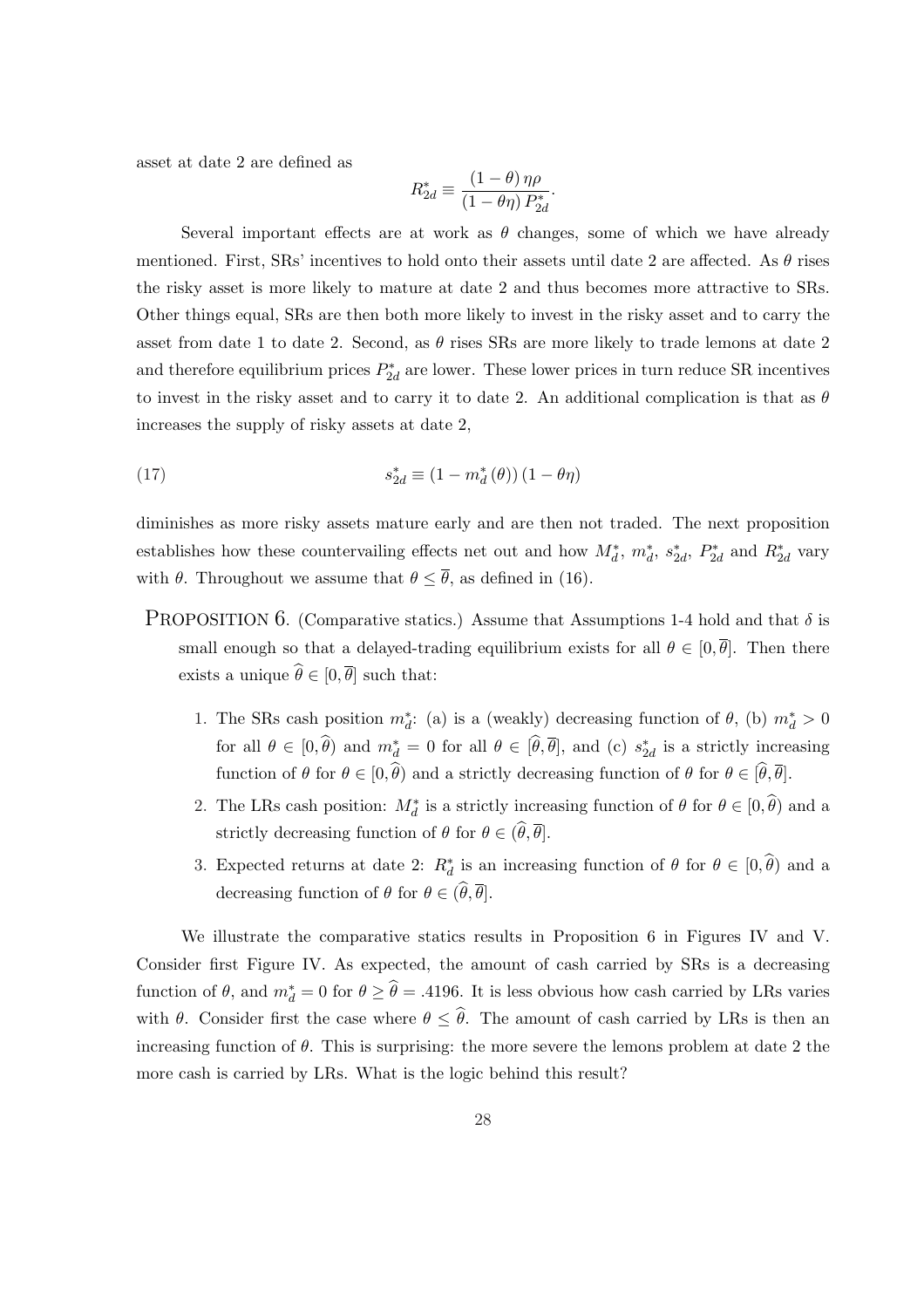Although an increase in  $\theta$  worsens the lemons problem and would push LRs to reduce their supply of liquidity other things equal, there is the countervailing effect of the increase in  $\theta$  on the higher origination and greater supply of risky assets by SRs at date 2. As Proposition 6-1-(c) establishes,  $s_d^*$  is an increasing function of  $\theta$  in the range where  $\theta \leq \hat{\theta}$ .<sup>23</sup> This higher supply of risky assets makes LRs want to increase their holdings of outside liquidity. The latter effect dominates and thus results in an increasing  $M_d^*$  as a function of  $\theta$  in the range  $\theta \leq \hat{\theta}$ . Instead, when  $\theta > \hat{\theta}$  the supply effect is reversed and  $s_d^*$  is a decreasing function of  $\theta$ . Both the supply side and the adverse selection effect then reduce the benefits for LRs of carrying cash. This is why  $M_d^*$  is a decreasing function of  $\theta$  over the range where  $\theta > \hat{\theta}$ .

Figure V illustrates that the price  $P_{2d}^*$  is a decreasing function of  $\theta$ . Note that the decline is more pronounced when  $\theta < \hat{\theta}$  due to the increased supply of risky assets by SRs when  $\theta$  increases. When  $\theta \geq \hat{\theta}$  SRs hit a corner solution,  $m_d^* = 0$ , and there can be no further investment in the risky asset. At that point the price  $P_{2d}^*$  keeps falling as  $\theta$  increases, but at a lower rate since now only adverse selection is present.

The pattern of returns is revealing about LRs incentives to carry outside liquidity in the delayed-trading equilibrium. For  $\theta < \widehat{\theta}$ ,  $R_{2d}^{*}$  is an increasing function of  $\theta$ . The expected payoff of the risky asset at date 2 is given by (15), which is a decreasing function of  $\theta$ . But the price  $P_{2d}^*$  is falling faster, so that returns  $R_{2d}^*$  are increasing in  $\theta$ . This is why LRs want to carry more cash when  $\theta$  increases. Instead when  $\theta > \hat{\theta}$ , the expected payoff is still decreasing in  $\theta$ but the price  $P_{2d}^*$  is falling more slowly so that  $R_{2d}^*$  is a decreasing function of  $\theta$  in this range.

In sum, for  $\theta \in [0,\hat{\theta}]$  the more severe the lemons problem, as measured by  $\theta$ , the higher the amount of outside liquidity brought to the market by LRs and the lower the amount of inside liquidity carried by SRs. This counterintuitive result is due to the fall in prices,  $P_{2d}^*$ , which makes the risky asset more attractive to LRs at date 2. The larger the liquidity discount at date 2, the more attractive it is for LRs to carry cash and trade opportunistically.

# IX. ROBUSTNESS

### IX.A Trading of Risky Assets at Date 0

We have so far only allowed for the distribution of risky assets originated by SRs at dates 1 (in state  $\omega_{1L}$ ) and 2 (in states  $\omega_{20}$  and  $\omega_{2L}$ ). A natural question is whether distribution could

<sup>&</sup>lt;sup>23</sup>There are two effects on  $s_{2d}^*$  when  $\theta \leq \hat{\theta}$ . When  $\theta$  increases, SRs carry more risky projects; that is  $m_d^*$ decreases as the risky project is more likely to pay off at date 2. On the other hand, the higher  $\theta$ , the lower the fraction of risky projects carried by SRs that is supplied at date 2. Note that the second term in (17),  $1 - \theta \eta$ , is a decreasing function of θ. Proposition 4-I shows that the first effect dominates the second over this range.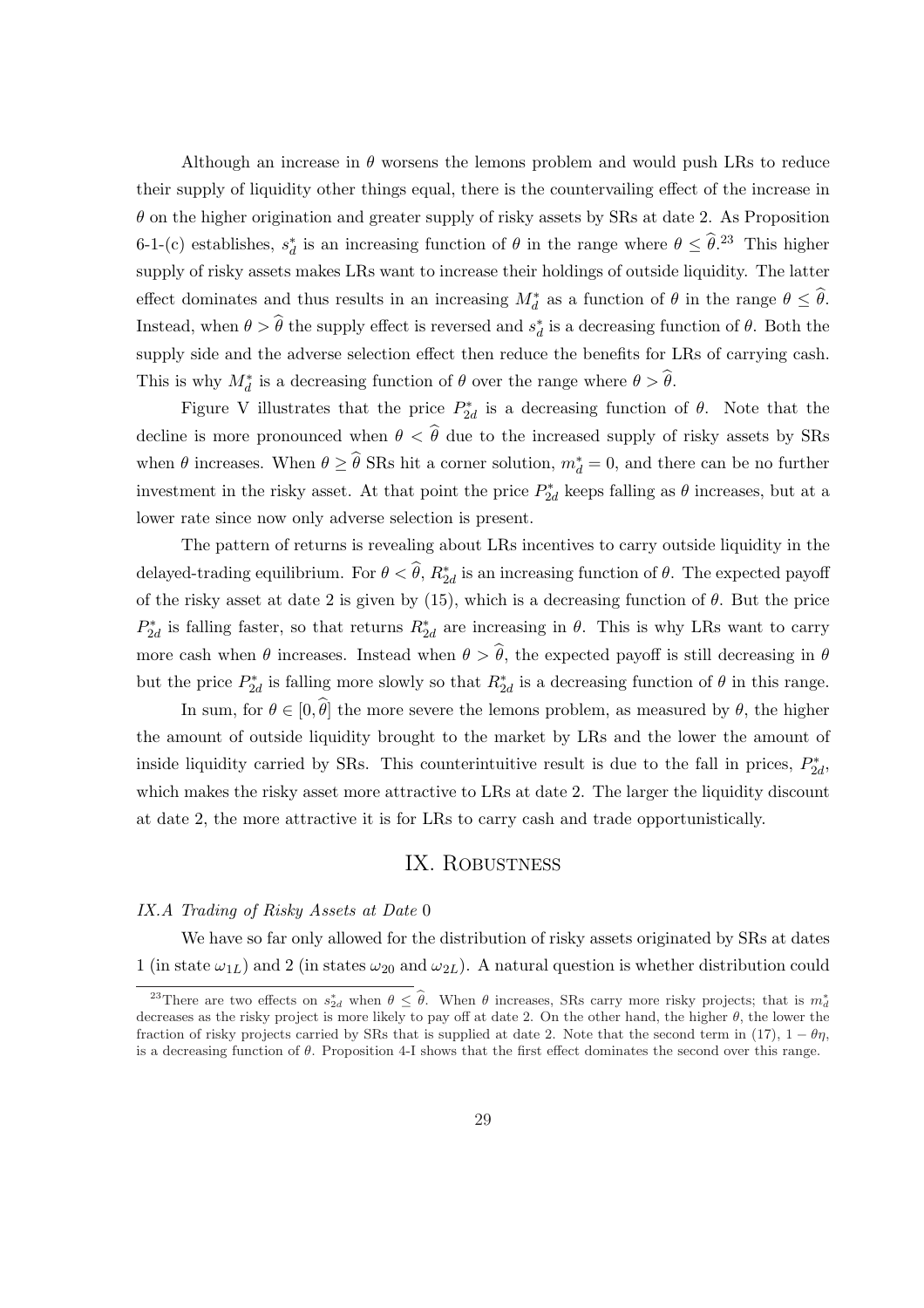also take place instantaneously at date 0 and whether this might not be welfare improving. We show next that, in fact, if a market is open, no trading will occur at date 0.

To see that instantaneous trading cannot be supported in a competitive equilibrium, i To see that instantaneous trading cannot be supported in a competitive equilibrium,<br>suppose to the contrary that there is a profile of equilibrium prices  $\left[ \hat{P}_0, \hat{P}_1, \hat{P}_2 \right]$  that supports instantaneous-trading. In an instantaneous-trading equilibrium it must the case that SRs and LRs weakly prefer to trade at date 0 rather than at date 1, that is,

(18) 
$$
\widehat{P}_0 \ge \lambda \rho + (1 - \lambda) \widehat{P}_1
$$
 and  $\frac{[\lambda + (1 - \lambda) \eta] \rho}{\widehat{P}_0} \ge \frac{\eta \rho}{\widehat{P}_1}.$ 

When the first inequality in (18) holds SRs weakly prefer to sell their risky asset at date 0 rather than date 1; under the second condition the expected return of acquiring the risky assets for LRs are not lower at date 0 than at date 1. Trivial manipulations of these inequalities then imply that

$$
\widehat{P}_0 \ge \left[\lambda + (1 - \lambda)\,\eta\right]\rho.
$$

As  $\varphi'(\kappa) > 1$ , LRs then strictly prefer to invest their capital in the long-run asset to purchasing any risky assets at price  $\widehat{P}_0$  at date 0. It follows from this argument that neither the immediatetrading equilibrium, nor the delayed-trading equilibrium is unraveled by the introduction of possible trading of risky assets at date 0.

In summary, LRs prefer to hold cash to acquire assets opportunistically at depressed prices at dates 1 and 2. The gains from trade between SRs and LRs occur in states of nature  $\omega_{1L}$  and  $\omega_{2L}$  when SRs suffer a negative maturity shock. Not surprisingly, therefore, this is when LRs want to be in the market for risky assets. In other words, our model represents a particular form of modern banking: origination and contingent distribution of assets in the presence of liquidity shocks.

### IX.B General Investment Opportunity Sets for Both LRs and SRs

If instantaneous distribution of risky assets cannot be supported as an equilibrium, the next question is whether LRs would want to invest in risky assets directly at date 0 if they could? So far we have ruled out this possibility by assuming that asset markets are segmented: only SRs can invest in a risky asset, and only LRs can invest in the long-maturity asset. Interestingly, this separation in investment opportunity sets is less restrictive than it seems.

Consider first LRs. Even if LRs can invest in risky assets at date 0, they may still choose not to hold these assets if the return on risky assets is low relative to the return on holding cash, as is the case for a large subset of our parameter values in our model. If, however, the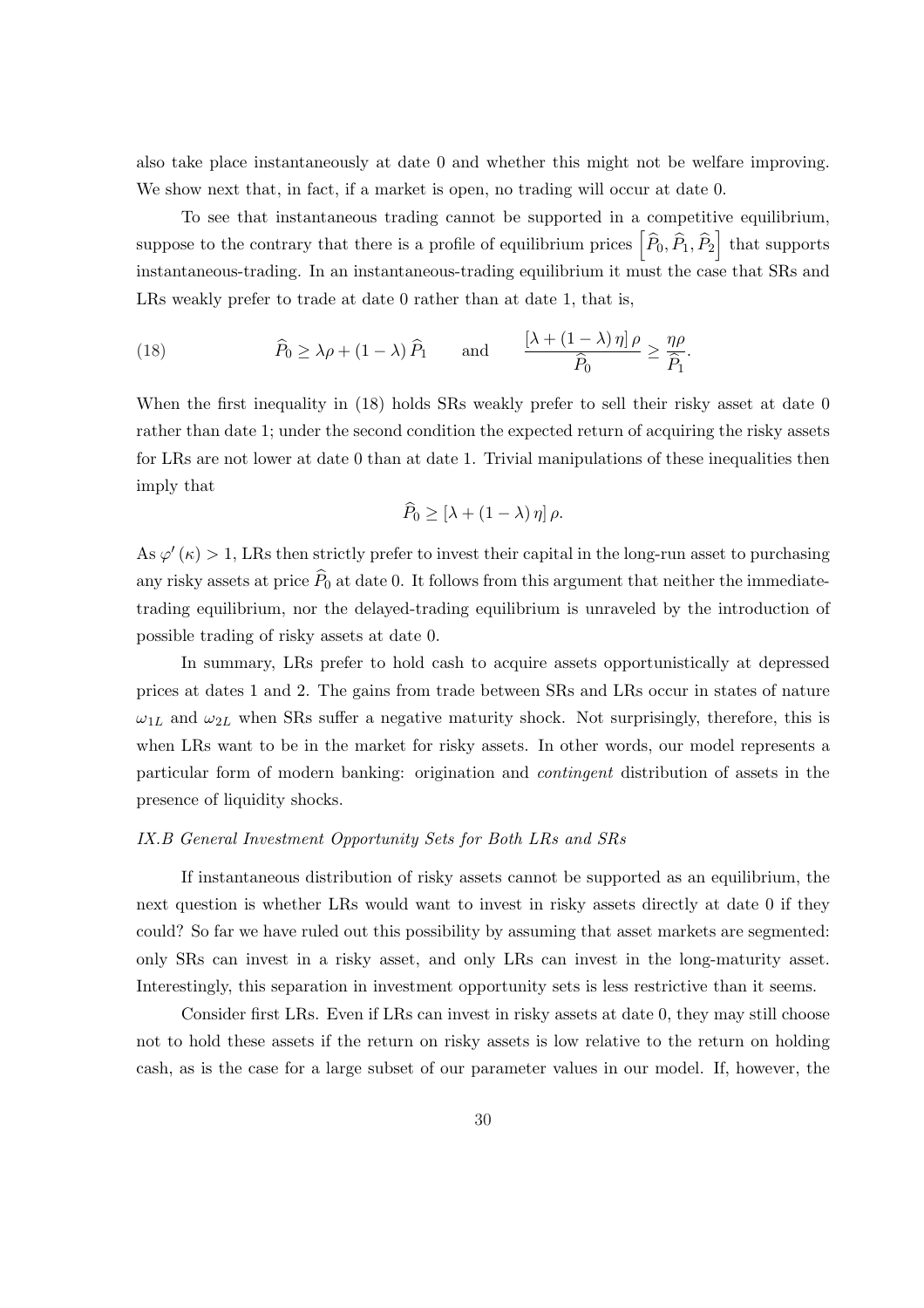supply of risky assets by SRs is so low that SRs earn a scarcity rent from investing in risky assets, then LRs may also invest a positive amount of their endowment in risky assets at date 0. In this case SRs are fully invested in risky assets and hold no cash. Even in this case, LRs will continue to hold cash sufficient to equalize the return on the marginal dollar held in cash with the expected return on risky assets at date 0. The prospect of purchasing risky assets from SRs at distressed prices at dates 1 or 2 provides a sufficiently high expected return on cash to LRs to induce them to hold positive amounts of cash.

Consider next SRs. If they are allowed to invest in the long-maturity asset, they may still choose not to invest in these assets if the discounted return on the long-maturity asset from their point of view is sufficiently low. If they buy and hold long-run assets, a sufficient condition for SRs to prefer not to fully invest in the long run asset is  $\delta \varphi'(1) < 1$ .

Similarly, even if SRs buy long-run assets to sell them to LRs at date 1 or 2, as a substitute for holding cash, they may still choose to only hold cash and originate risky assets if the shadow cost of cash for LRs  $\varphi'(\kappa - M)$  is very large. Indeed, in this case SRs have to sell their long-run assets at such discounts at dates 1 or 2 that holding only cash and risky assets is preferred to holding long run assets that they sell at dates 1 or 2.

If however, the shadow cost of cash for LRs is not too high then SRs may choose to buy long-run assets to sell them to LRs at date 1 or 2, as a substitute for holding cash. In this case our analysis with respect to SRs demand for liquidity with respect to the risky assets they originate would still go through virtually unchanged. In this case, cash is a dominated asset for SRs but not for LRs, as the latter continue to benefit from buying risky assets in secondary markets at distressed prices. Also, the Pareto dominance of the delayed-trading equilibrium would still obtain. The only difference is that liquidity for SRs is held in the form of a tradable long-run asset instead of cash.

The basic point is that what makes an investor an SR or LR is almost by definition the investor's preferences for short versus long-maturity assets. These preferences in turn drive portfolio choices whether or not we assume that asset markets are segmented.

### IX.C Arbitrage Contagion: The Price of the Long Run Asset

In the main analysis of the model we have only considered secondary markets for risky assets at dates 1 and 2. We now briefly discuss the implications of also opening secondary markets for the long-run asset at those dates. We show that cash-in-the-market pricing in one market then translates into cash-in-the-market pricing in other markets with potentially large "balance sheet" effects for LRs. Consider first the immediate trading equilibrium. In this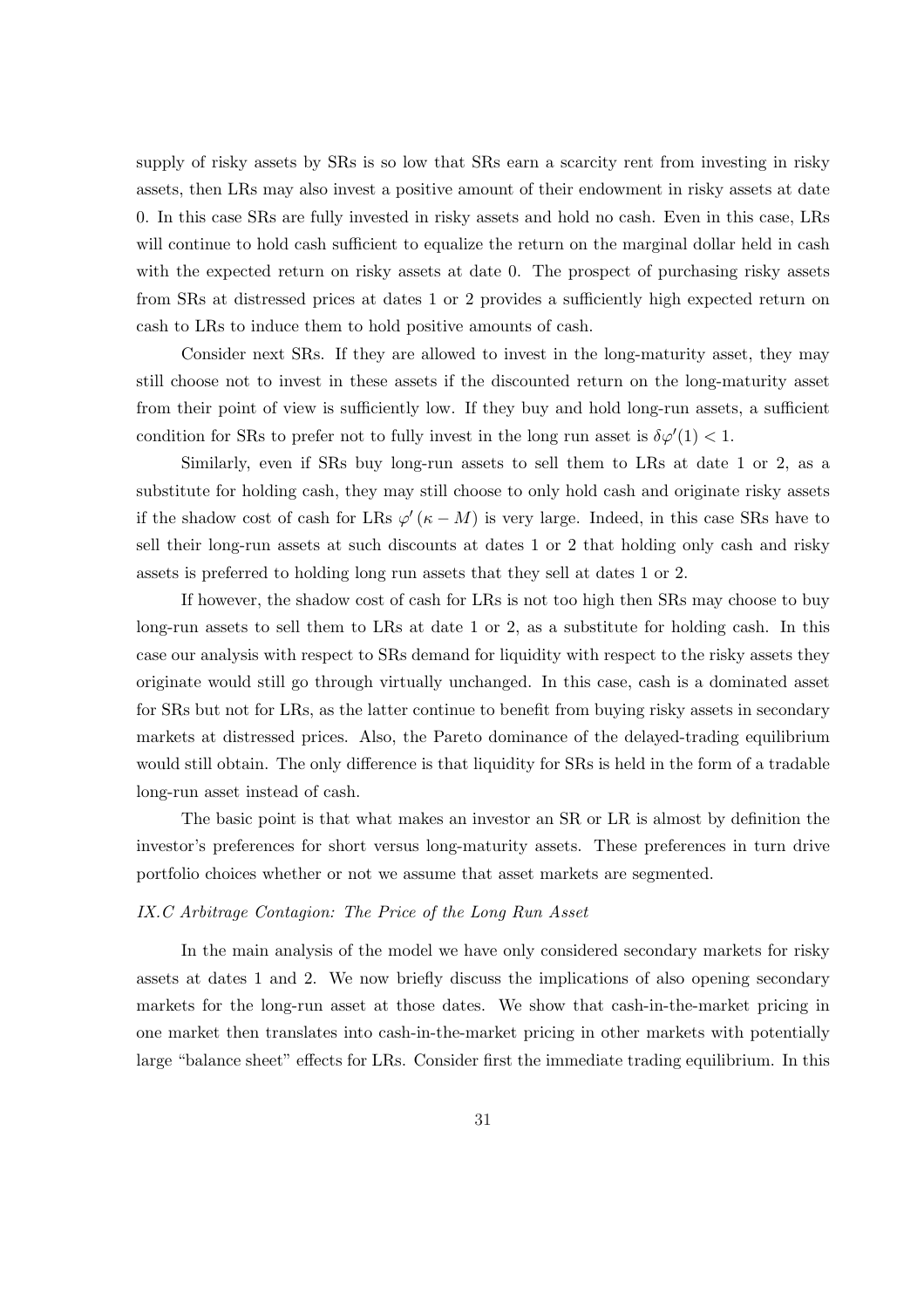equilibrium the price at dates 1 and 2 for claims to date 3 output from the long run asset are

$$
S_{1i}^* = \frac{P_{1i}^*}{\eta \rho} < 1
$$
 and  $S_{2i}^* = 1$ ,

respectively. As LRs are risk neutral, the expected returns of all the assets they may hold have to be equated otherwise there would be an arbitrage gain. If for instance  $S_{1i}^* = 1$  then LRs could sell claims to date 3 output from the long run asset to obtain the cash and then acquire the risky assets at date 1, which offer higher expected returns. Similarly, in the delayed trading equilibrium secondary market prices for date 3 consumption are

$$
S_{1d}^* = \frac{P_{1d}^*}{\eta \rho}
$$
 and  $S_{2d}^* = \frac{P_{2d}^*(1 - \theta \eta)}{(1 - \theta)\eta \rho}$ .

Similarly, claims to date 3 output from the long-run asset also trade at depressed prices at date 1, even if fire sales of risky assets only take place at date 2.

In sum, a unit of output from the long-run project at date 3 has to trade at a discount at dates 1 and 2 because of arbitrage. Thus, in our setup cash-in-the-market pricing is necessarily transmitted in the form of arbitrage contagion across different secondary asset markets, even if no trading of the long-run asset actually occurs in equilibrium. In other words, liquidity events affect prices of assets other than the ones where distressed sales are taking place. Liquidity crises thus cannot be contained across markets and time when these markets are linked via arbitrageurs.

#### IX.D Trading of Indivisible Risky Projects

In this subsection we explore the consequences of restricting LRs to buying an integer number of indivisible projects. This restriction parallels the constraint we imposed on SRs and is similarly motivated by the fact that assets may in practice be physically indivisible, and more importantly, that information about each risky project is itself indivisible.

Consider for example the delayed-trading equilibrium. If only indivisible assets can be traded then only a fraction  $(1 - \theta \eta)$  of LRs will be acquiring risky assets (recall that there is a unit mass of SRs and LRs). These risky assets will be purchased with their own cash reserves  $M_d^*$ , and with the cash reserves of the other  $\theta\eta$  fraction of LRs, obtained by exchanging a share of long-run assets held by the fraction  $(1 - \theta \eta)$  of LRs. If there is such a feasible exchange of cash for long-run assets then there is no difficulty in supporting a delayed-trading equilibrium with indivisible risky projects.

Thus, we need to verify that the value of long-run assets  $(1 - \theta \eta) S_{2d}^* \varphi(\kappa - M_d^*)$  held by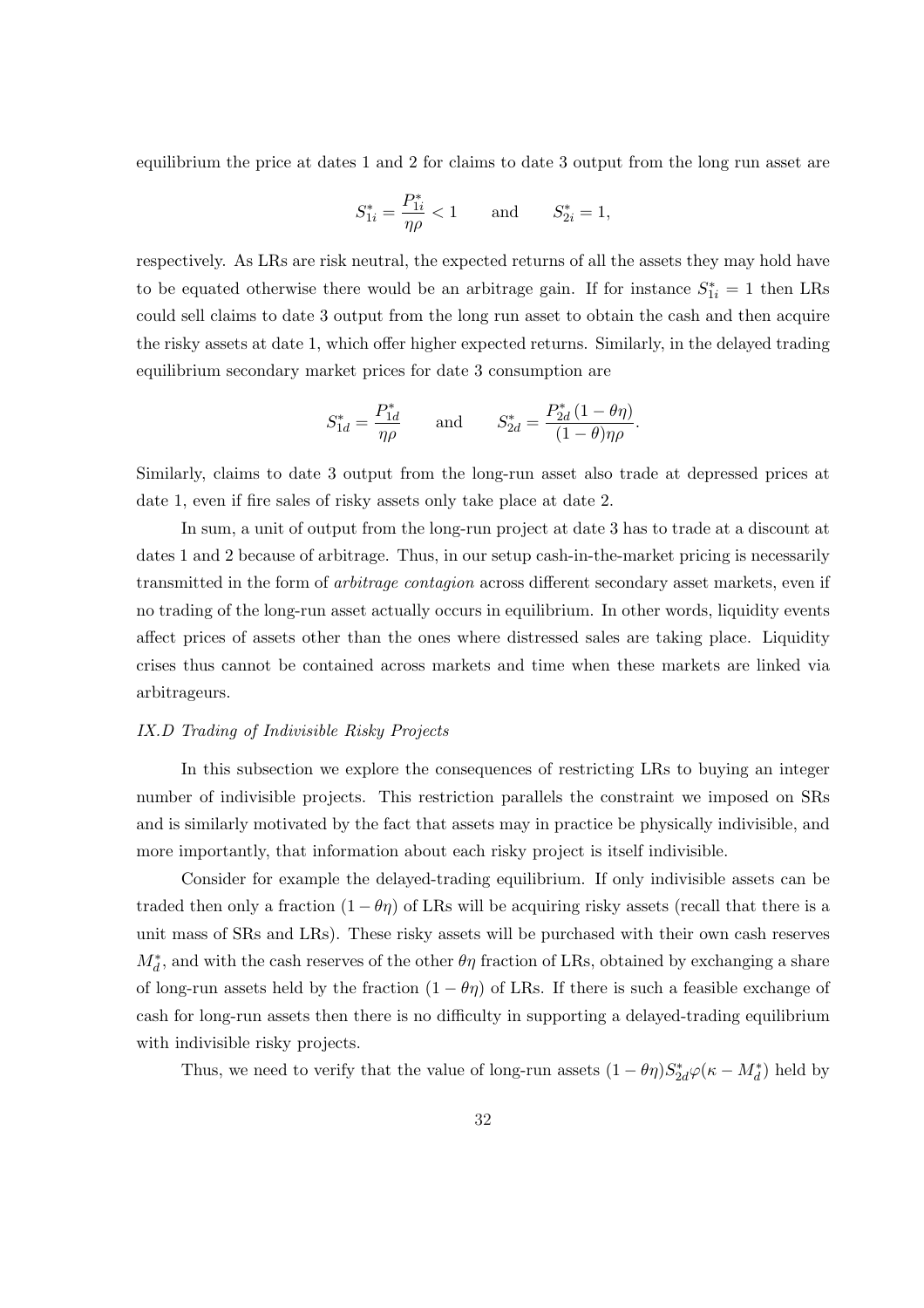LRs acquiring risky assets is greater than or equal to the value of cash held by LRs who do not acquire risky assets:  $\theta \eta M_d^*$ . In other words, we need to verify that the following inequality holds:

$$
(1 - \theta \eta) \frac{P_{2d}^* (1 - \theta \eta)}{(1 - \theta) \eta \rho} \varphi(\kappa - M_d^*) \ge \theta \eta M_d^* \equiv \theta \eta P_{2d}^* (1 - m_d^*)
$$

or:

(19) 
$$
\frac{(1-\theta\eta)^2}{(1-\theta)\eta\rho}\varphi(\kappa - M_d^*) \ge \theta\eta(1 - m_d^*).
$$

Note that inequality (19) holds for theta sufficiently small. In addition it can be verified that inequality (19) holds for all our numerical examples for the delayed-trading equilibrium.

Alternatively, we can also interpret the decreasing returns to scale of the long run asset as due to a pecuniary externality that depends on the average amount invested by all LRs. That is, the output produced at date 3 with x units invested at date 0 equals  $x\phi(\bar{x})$ , where  $\bar{x}$ is the average LR investment and  $\phi$  is a concave function. Under this interpretation, every LR is indifferent between holding cash or investing in the long run project in equilibrium. Besides capturing an important aggregate economic effect, this formulation also makes it easier to accommodate the discreteness of long-run projects.

# X. LONG-TERM CONTRACTS FOR LIQUIDITY

#### X.A Long-term Contracts

As Section VI.C highlights, a commitment by LRs to purchase risky assets at date 2 at a pre-determined price can improve ex-ante welfare in situations where a delayed-trading equilibrium fails to exist due to severe lemons problems. A natural question therefore is what form of long term contract between an SR and LR at date 0 can improve on the allocations obtained in the immediate and delayed-trading equilibria?

Allowing for bilateral contracts between an SR and LR expands the set of allocations that can be attained as transfers can be made contingent on the realization of  $\omega_{2\rho}$ ,  $\omega_{20}$ , and  $\omega_{2L}$ . It therefore seems to follow that ex-ante contracting will always give rise to more efficient outcomes than under the immediate and delayed-trading equilibria. A key and surprising observation of this section, however, is that optimal incentive-compatible, ex-ante contracts do not generally give rise to strict efficiency improvements over the equilibrium allocations in the delayed-trading equilibrium.

We consider long-term bilateral contracts between one SR and one LR such that SR transfers to LR both his risky investment opportunity and unit of endowment at date 0 in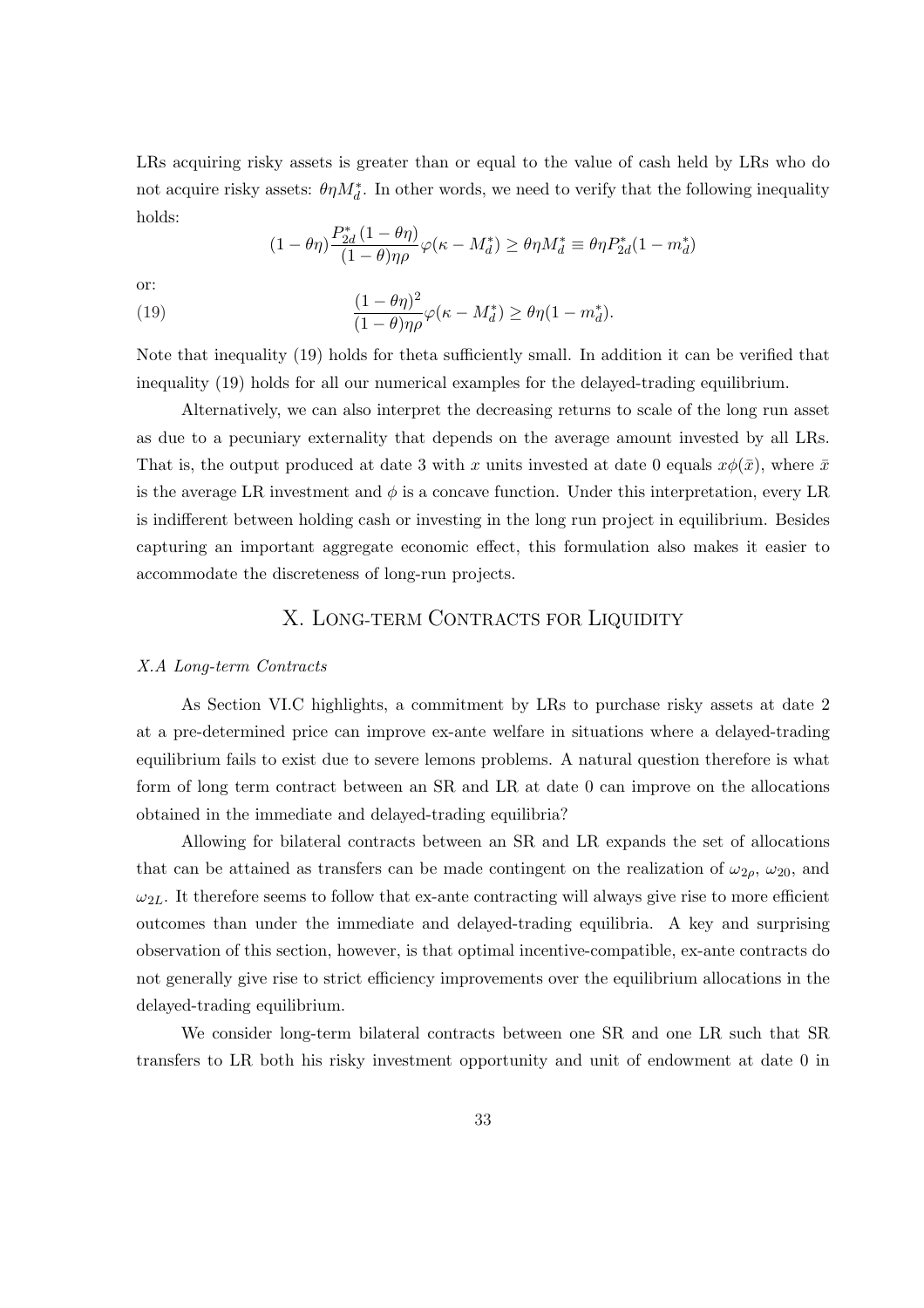exchange for the commitment by LR to offer SR a state-contingent consumption stream  $C_t(\omega)$ , where  $t = 1, 2, 3$  and  $\omega \in {\{\omega_{1\rho}, \omega_{1L}, \omega_{2\rho}, \omega_{20}, \omega_{2L}, \omega_{30}, \omega_{3\rho}\}.$  In other words, the contract sets up a fund with total assets  $(1 + \kappa)$  managed by LR and invested in a portfolio of assets that may comprise the long-run asset, a risky asset, and cash.<sup>24</sup> As LR is managing the fund, LR can observe the realized idiosyncratic states of nature for the risky asset, but not SR. The fund manager LR therefore faces incentive compatibility constraints, which limit the efficiency of the long-term contract.<sup>25</sup>

Finally we assume throughout that  $\delta\varphi(\kappa) < 1$ , so that LR would not simply invest the whole endowment  $(1 + \kappa)$  in the long asset and repay the SR at date 3.

### X.B Feasibility, Participation and Incentive Compatibility Constraints

We begin with date 3 incentive compatibility constraints, in situations where LR has previously announced the state of nature  $\omega_{2L}$ . Incentive compatibility at date 3 then requires that

(20) 
$$
C_3(\omega_{3\rho}) = C_3(\omega_{30}),
$$

for otherwise LR simply announces the state which involves the lower payment to SR.

Given this constraint, date 2 incentive compatibility in turn requires that:

(21) 
$$
C_2(\omega_{2L}) + C_3(\omega_{30}) = C_2(\omega_{20}) + C_3(\omega_{20}) = C_2(\omega_{2\rho}) + C_3(\omega_{2\rho}).
$$

Otherwise, again, LR would simply announce the state at date 2 which involves the lowest total payout.

Turning next to feasibility constraints, we can without any loss in generality impose the restriction that  $C_1(\omega_{1\rho}) = C_1(\omega_{1L}) = 0$  given that SR is indifferent between consumption at

<sup>&</sup>lt;sup>24</sup>Note that we do not allow for more general multilateral contracts such that, for example, a giant financial intermediary contracting with all LRs and SRs simultaneously. In the absence of any organizational frictions in managing such a large institution, this arrangement is bound to achieve a better outcome, as it can pool all the idiosyncratic risks and thereby virtually eliminate asymmetric information between the parties.

It is clearly unrealistic, however, to suppose that such an institution can be run without a hitch, and that it can magically overcome all existing informational constraints. In other words, such an institution in practice would be constrained by the same informational problems present in competitive bilateral exchange, but this time inside the organization. Explicitly modeling these informational frictions and solving for the optimal informationally efficient multilateral organization is beyond the scope of this paper.

<sup>&</sup>lt;sup>25</sup>If SR can also observe the realization of idiosyncratic shocks then the asymmetric information problem in the delayed-trading equilibrium would not be present, so that the long-term contract at date 0 clearly yields a superior outcome. The more consistent and interesting situation, however, is when the observation of idiosyncratic shocks is private information to the manager of the risky asset.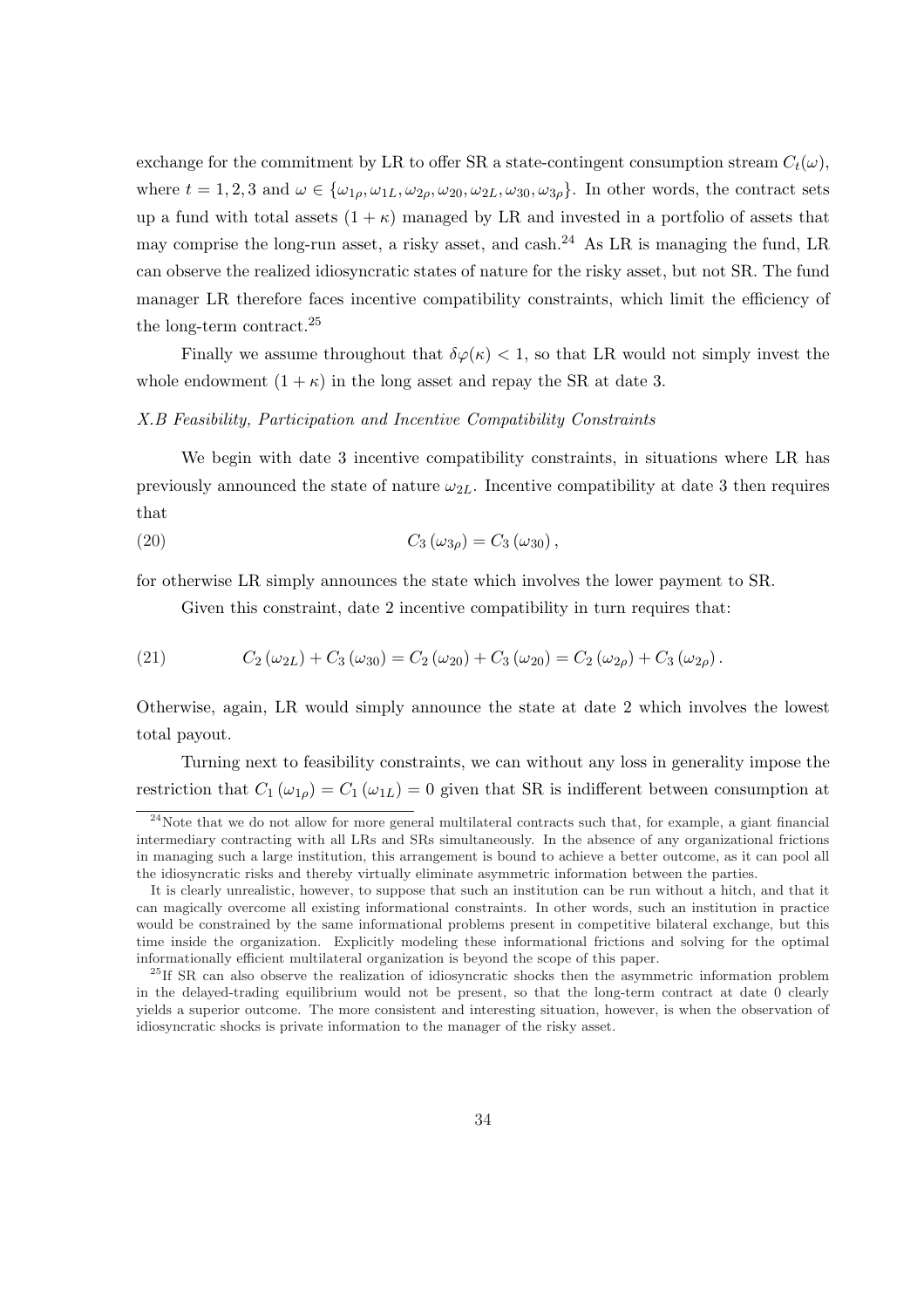date 1 and 2. Under this restriction the feasibility constraints in state  $\omega_{1\rho}$  are as follows:

$$
C_{2\rho}(\omega_{1\rho}) \le \alpha_x \rho + M_x
$$
 and  $C_2(\omega_{1\rho}) + C_3(\omega_{1\rho}) \le \alpha_x \rho + M_x + \varphi(y_x)$ ,

where  $\alpha_x \leq 1$  is the amount that LR invests in the risky project,  $M_x$  the cash position and  $y_x = \kappa + 1 - \alpha_x - M_x$  the amount invested in the long project. Note that since  $\alpha_x$ ,  $M_x$  and  $y_x$  are all observable to SR and LR and verifiable, the long term contract between the two parties will specify a particular portfolio allocation. The other feasibility constraints follow along similar lines and in the interest of space we write them out explicitly only in the Appendix.

Finally, participation constraints at date 0 must also be met. Without loss of generality we give LR all the bargaining power. He can make a take-it-or-leave-it offer to SR, who in turn accepts the contract if and only if she gets at least the same payoff as under the delayed trading equilibrium. The long-term contract then dominates the allocation under the delayed-trading equilibrium if and only if the surplus under the long term contract to LR,  $\Pi_x^*$ , exceeds LR's expected payoff under the delayed-trading equilibrium,  $\Pi_d^*$ <sup>26</sup>

### X.C Long-term Contracts Versus Market Liquidity

When SR expects the delayed-trading equilibrium, then the long-term contract cannot always replicate the allocation under delayed trading. The reason is that under delayed trading, SR is constrained by different incentive constraints at date 2 than those faced by LR under the long-term contract. Under delayed-trading SR must trade the risky asset at the same price in both states  $\omega_{20}$  and  $\omega_{2L}$ , and in state  $\omega_{2\rho}$  there is no trade between SR and LR. Under the long-term contract, however, LR promises transfers  $C_t(\omega)$  to SR which must satisfy the incentive compatibility constraints (20) and (21). It is immediate from these constraints that LR cannot replicate the delayed-trading equilibrium allocation under a long-term contract.

Given that the delayed-trading equilibrium allocation is not in the feasible set for the long-term contract it is not obvious a priori which allocation is superior. To be able to answer this question we must first characterize the optimal long-term contract. Solving the long-term contracting problem is a somewhat tedious constrained optimization problem, as it involves two investment variables  $(\alpha, M)$  and seven state-contingent transfers to SR. This problem can be simplified to some extent, as the next proposition establishes, since the combination of

<sup>&</sup>lt;sup>26</sup>When SR expects the immediate-trading equilibrium, then any pair of LR and SR are weakly better off writing a long-term contract at date 0. At worst the contract simply replicates the allocation under immediate trading. But, the contract can also implement other allocations that are not feasible under the immediatetrading equilibrium. Therefore, the optimal long-term contract weakly (and sometimes strictly) dominates the equilibrium allocation under immediate trading.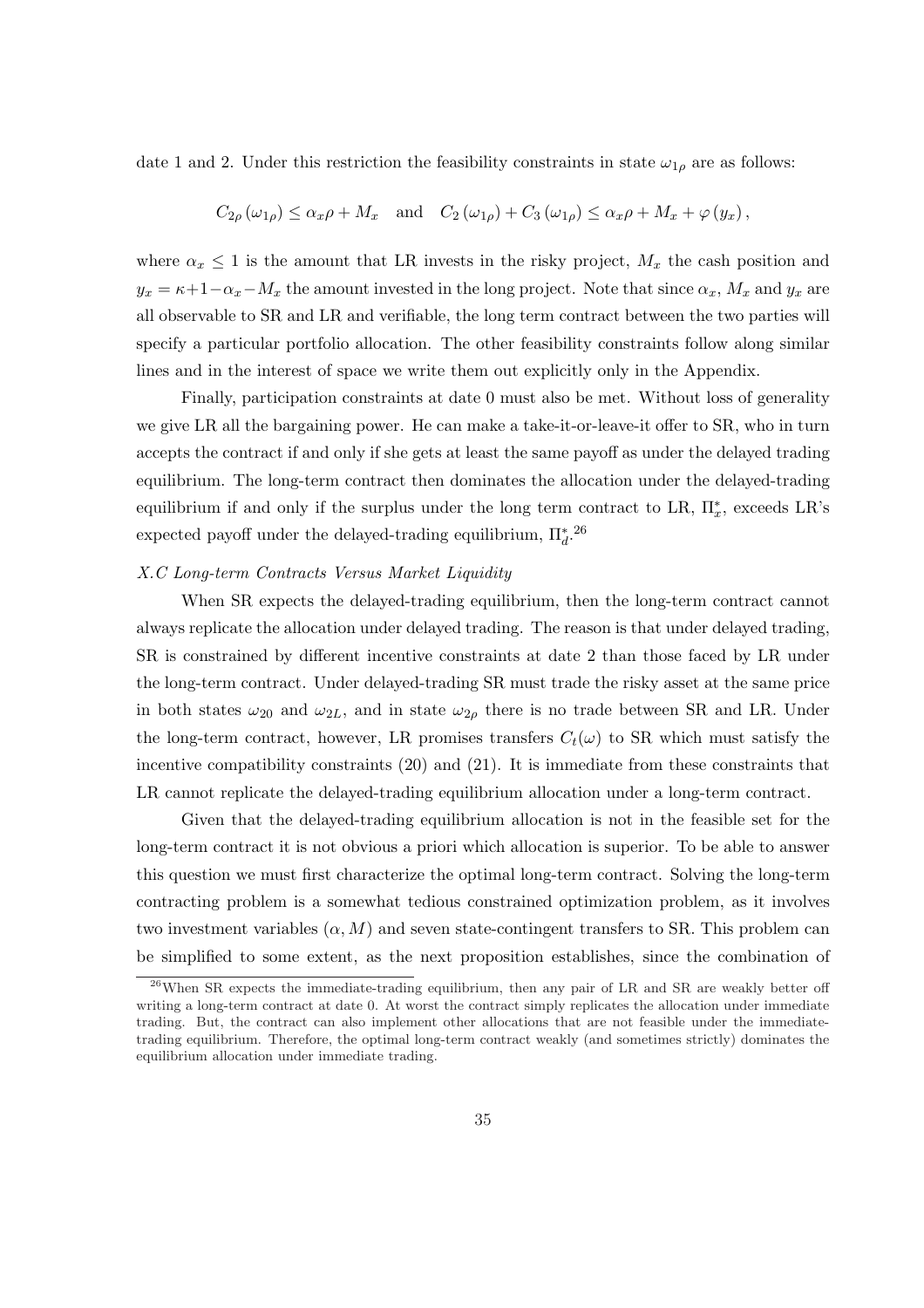all the incentive and feasibility constraints reduce the long-term contracting problem to the determination of optimal values for only: i) the amount  $\alpha \in [0,1]$  invested in the risky SR project, ii) the amount M of cash held by the fund, and iii) payments to SR in states  $\omega_{1\rho}$ ,  $\omega_{2\rho}$ and  $\omega_{30}$ .

PROPOSITION 7. (Characterization of the long term contract)

1. Without loss of generality, any feasible, incentive-compatible long-term contract between LR and SR takes the form:

| $\omega_{1\rho}$ $\omega_{2\rho}$                         | $\omega_{20}$ | $\omega_{2L}, \omega_{30}$ $\omega_{2L}, \omega_{3\rho}$                                                              |                |
|-----------------------------------------------------------|---------------|-----------------------------------------------------------------------------------------------------------------------|----------------|
| $C_2(\omega)$ $M + \alpha \rho$ $C_2(\omega_{2\rho})$ $M$ |               | M                                                                                                                     | $\overline{M}$ |
|                                                           |               | $C_3(\omega)$ $C_3(\omega_{1\rho})$ $C_3(\omega_{2\rho})$ $C_3(\omega_{30})$ $C_3(\omega_{30})$ $C_3(\omega_{3\rho})$ |                |

2. Suppose that  $\delta$  is close to zero and that

(22) 
$$
\eta(1-\lambda)\rho + \varphi(0) \leq \varphi(\kappa),
$$

then the optimal long-term contract is such that  $C_3(\omega_{1\rho}) = C_3(\omega_{2\rho}) = 0$ .

As SR discounts date 3 consumption by  $\delta$  it seems inefficient to offer any date 3 consumption to SR. Still, we cannot rule out that  $C_3(\omega) > 0$  for either  $\omega \in {\{\omega_{1\rho}, \omega_{2\rho}, \omega_{30}, \omega_{3\rho}\}}$ since a date 3 transfer in one state may be required for LR to satisfy all incentive constraints he faces. To be able to credibly disclose that the realized state is  $\omega_{20}$ , for example, LR may have to promise a high transfer  $C_3(\omega_{30})$  at date 3. Nevertheless, intuition suggests that if  $\delta$  is very small,  $\lambda$  is sufficiently large, and the opportunity cost of holding cash for LR is bounded, then the optimal contract ought to specify  $C_3(\omega_{1\rho}) = C_3(\omega_{2\rho}) = 0$ . This is what Proposition 7.2 establishes.

With this characterization we are able to numerically solve for the optimal contract and to compare LR payoffs under the contract and under the delayed-trading equilibrium. The numerical solution is such that the long-term contract is dominated by the delayed-trading equilibrium for high values of  $\theta$ , but not for low values of  $\theta$ . The economic logic behind this result is that when  $\theta$  is high the risky asset is likely to mature at dates 1 or 2. The added value of additional liquidity to SR offered by LR through a long-term contract is then not that high. In addition, when  $\theta$  is high LR also faces high costs of meeting incentive constraints under the long-term contract. To be able to credibly claim that the risky asset did not yield a return  $\rho$ at either dates 1 or 2, LR must commit to wasteful date 3 payments  $C_3(\omega_{3\rho}) = C_3(\omega_{30}) > 0$ ,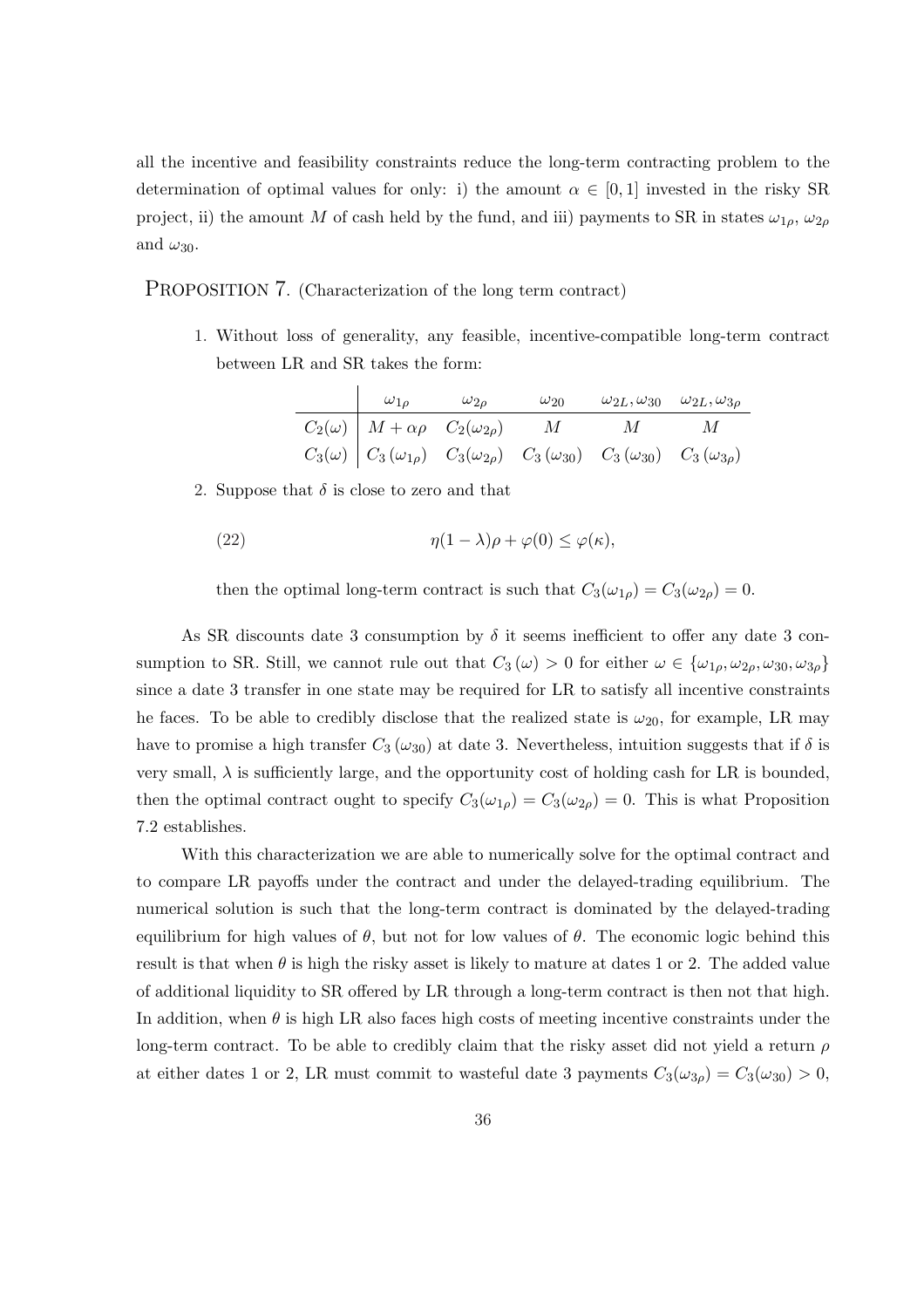which SR does not value much. The deadweight cost of these distortions then exceeds the benefit of extra liquidity insurance when  $\theta$  is high.

EXAMPLE 2. In our example we keep  $\theta$  as a free parameter and fix the other parameters to the following values:

$$
\lambda = .7
$$
  $\eta = .4$   $\rho = 1.25$   $k = .12$   $\delta = .1$  and  $\varphi(x) = x^{\gamma}$  with  $\gamma = .19$ .

Note that all our assumptions are then met as long as  $\theta \leq .8148$ . Accordingly our plots below are restricted to the interval  $\theta \in [0, .8148]$ . The payoffs of SR and LR under the long-term contract are given by respectively:

$$
\pi_x^* = \lambda [M + \alpha \rho + \delta C_3(\omega_{1\rho})]
$$
  
+ 
$$
(1 - \lambda) [\theta \eta (C_2(\omega_{2\rho}) + \delta C_3(\omega_{2\rho})) + (1 - \theta \eta)(M + \delta C_3(\omega_{30}))]
$$

and

$$
\Pi_x^* = M + \varphi[\kappa + (1 - \alpha) - M] + \lambda[\alpha \rho - (C_2(\omega_{1\rho}) + C_3(\omega_{1\rho}))]
$$
  
+ 
$$
(1 - \lambda)[\eta \alpha \rho - (M + C_3(\omega_{30}))].
$$

We set  $\pi_x^* = \pi_d^*$ , the SR payoff in the delayed-trading equilibrium. The numerical solution for the chosen parameter values is such that  $C_3(\omega_{1\rho}) = C_3(\omega_{2\rho}) = C_3(\omega_{30}) = 0$ , and therefore that  $C_2(\omega_{2\rho}) = M$ .

Note that for these parameter values a delayed-trading equilibrium always exists. In the top panel of Figure IX we plot the expected utility of SR in the delayed-trading equilibrium and in the bottom panel we plot the expected utility of LR in the delayedtrading equilibrium,  $\Pi_d^*$ , together with LR's expected payoff under the long-term contract,  $\Pi_x^*$ . For  $\theta > \tilde{\theta}$  this payoff is less than what LR gets in the delayed-trading equilibrium. The bottom panel of Figure X shows that when  $\theta$  increases, the amount of cash carried by LR to fulfill his commitments under the long-term contract increases, making the contract less efficient, in sharp contrast with the total amount of cash  $m_d^* + M_d^*$  carried by both LR and SR in the delayed-trading equilibrium, shown in the top panel of the same figure. This increase in cash under the long-term contract is due to the incentive constraints LR faces, which restrict the difference in payments in states  $\omega_{2\rho}$  and  $\omega_{20}$ . As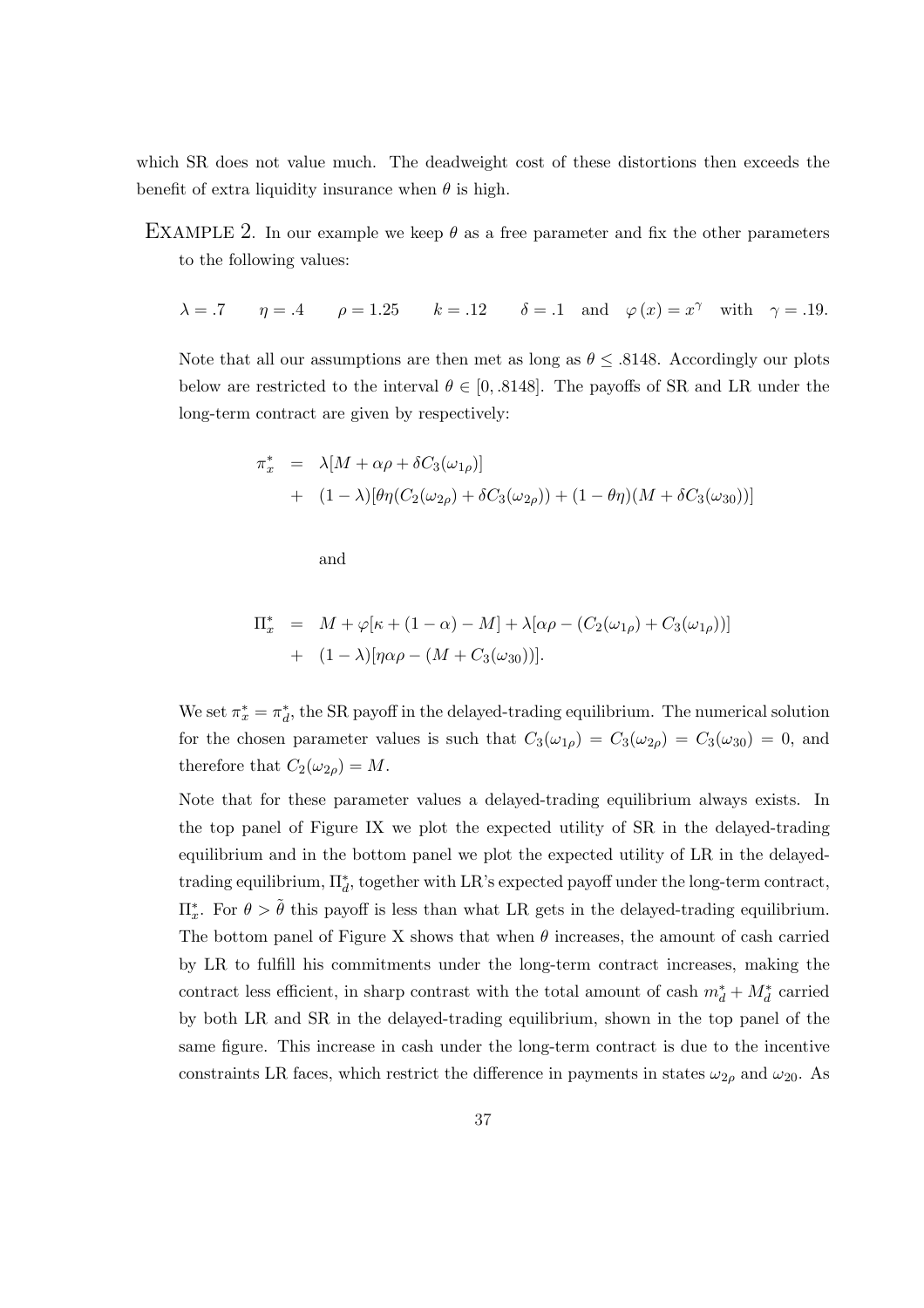payments at date 3 are highly inefficient, the contract specifies higher payments at date 2, which requires carrying more cash.  $\square$ 

# XI. CONCLUSIONS

This paper is concerned with two questions. First, what determines the mix of inside and outside liquidity in equilibrium? Second, does the market provide an efficient mix of inside and outside liquidity? In addition we asked whether the provision of market liquidity can be Pareto improved upon by long term contracts between those with potential liquidity needs and those who are likely to supply it.

Our model departs from the existing literature by considering the endogenous timing of asset sales and the deterioration of adverse selection problems over time. Financial intermediaries face the choice of raising liquidity early before adverse selection problems set in, or in the midst of a crisis at more depressed prices. The benefit of delaying asset sales and attempting to ride through the crisis is that the intermediary may be able to entirely avoid any sale of assets at distressed prices should the effect of the crisis on its portfolio be mild. We show that when the adverse selection problem is not too severe there are multiple equilibria, an immediate-trading and a delayed-trading equilibrium. In the first equilibrium, intermediaries liquidate their positions in exchange for cash early in the liquidity crisis. In the second equilibrium, liquidation takes place late in the liquidity event and in the presence of adverse selection problems.

We show that, surprisingly, the latter equilibrium Pareto-dominates the former because it saves on cash reserves, which are costly to carry.<sup>27</sup> However, the delayed-trading equilibrium does not exist when the adverse selection problem is severe enough. The reason is that in this case prices are so depressed as to make it profitable for the agents holding good assets to carry them to maturity even when it is very costly to do so. We show that if they were able to do so, intermediaries would be better off committing ex-ante to liquidating their assets at these depressed prices in the distressed states. We also show that a monopoly supplier of liquidity may be able to improve welfare.

We argued in Bolton, Santos and Scheinkman (2009) that the role of the public sector as a provider of liquidity has to be understood in the context of the competitive provision of liquidity by the private sector. In particular the public provision of liquidity can act as a complement for private liquidity in situations where lemon's problems are so severe that

 $27$ This Pareto dominance must be qualified by the fact that we ignore the greater moral hazard problems at origination that may arise in the delayed-trading equilibrium.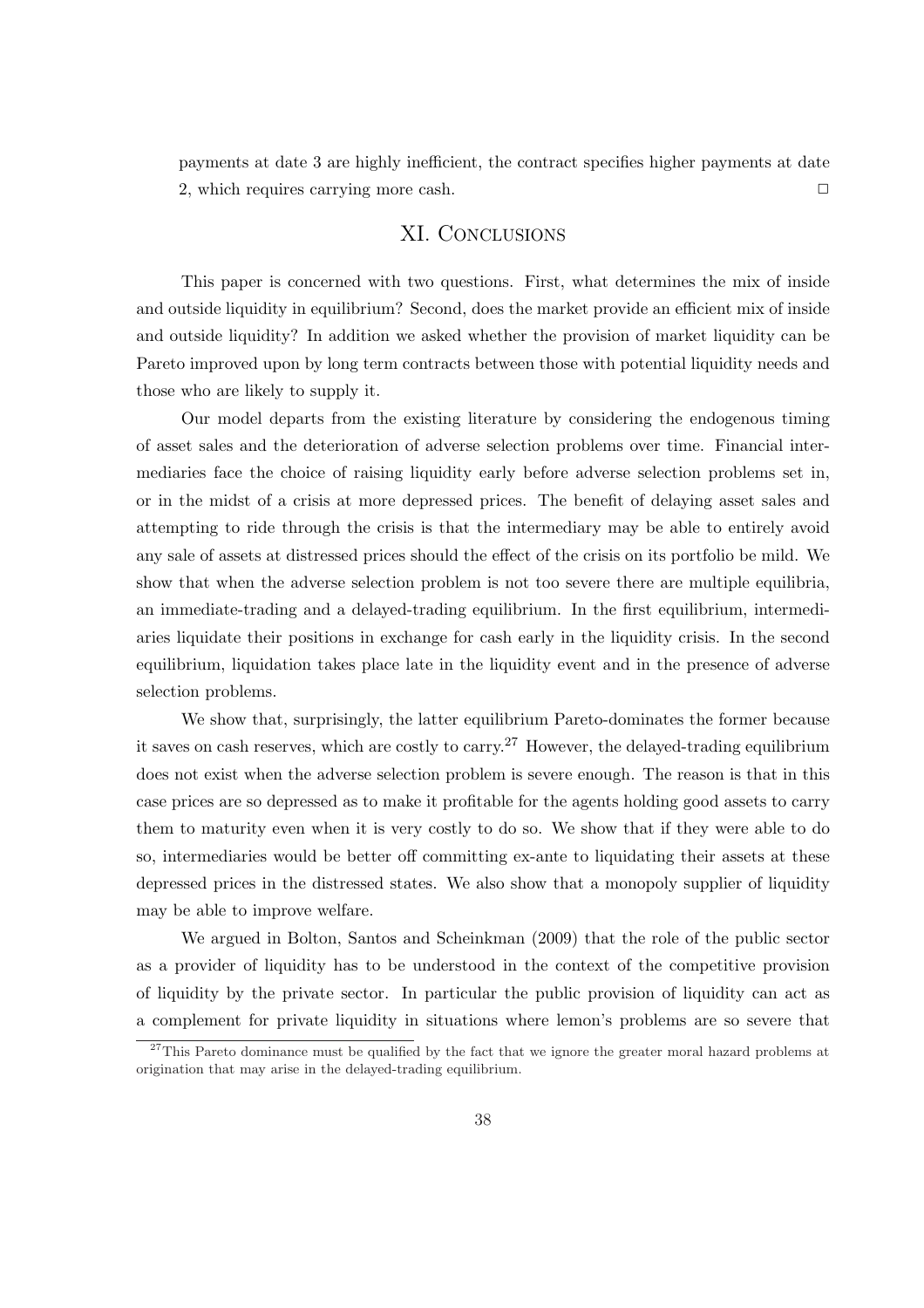the market would break down without any public price support. For the intervention to be effective, the public liquidity provider needs to know whether the crisis is at date 1 or 2. An important remaining task is then to analyze the benefits of public policy in our model under the assumption that the public agency may be ignorant about the true state of nature in which it is intervening.

Another central theme in our analysis is the particular timing of the liquidity crisis that we propose. Liquidity crises tend in our view to be triggered by real shocks. In our framework the onset of the liquidity event starts with a real deterioration of the quality of the risky asset held by financial intermediaries. The assumption that adverse selection problems worsen during the liquidity crisis is a feature of our analysis that, as we have argued, seems plausible in the context of the current crisis. Our model captures the fact that intermediaries were holding securities which had a degree of complexity that made for a costly assessment of the actual risk that they were exposed to (see Gorton (2008) for an elaboration of this point). Once problems in the mortgage market were widely reported in early 2007 banks turned to an assessment of the actual risks buried in their books. As emphasized by Holmstrom (2008) the opacity of these securities was also initially the source of their liquidity. Once the crisis started though, banks and intermediaries started the costly process of risk discovery in their books, which immediately led to an adverse selection problem. Financial institutions here faced a choice of whether to liquidate early or ride out the crisis in the hope that the asset may ultimately pay off. This trade-off is unrelated to the incentives that may force institutions to liquidate at particular times, due to accounting and credit quality restrictions in the assets they can hold, that have featured more prominently in the literature. Understanding the effect that these restrictions have on the portfolio decisions of the different intermediaries remains an important question to explore in future research.

Finally, in our model LRs are those agents with sufficient knowledge to be able to value and absorb the risky assets for sale by financial intermediaries. Only their capital and liquid reserves matter for equilibrium pricing to the extent that they are the only participants with the knowledge to perform an adequate valuation. Other, less knowledgeable, capital will only step in at steeper discounts. Our current research attempts to understand how different knowledgecapital gets "earmarked" to specific markets. What arises is a theory of market segmentation and contagion that may shed new light on the behavior of financial markets in crisis situations.

COLUMBIA UNIVERSITY AND NBER COLUMBIA UNIVERSITY AND NBER PRINCETON UNIVERSITY AND NBER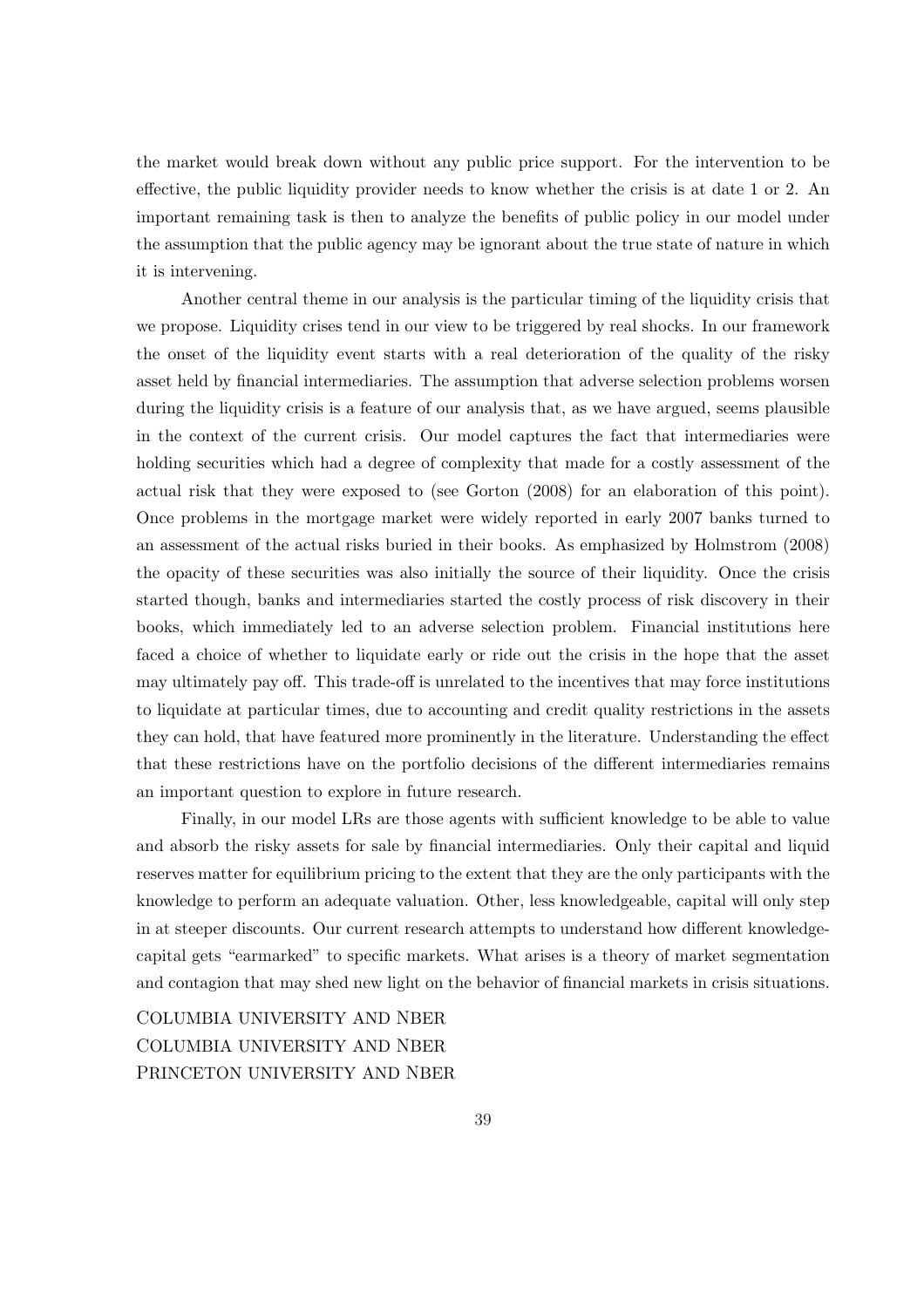### APPENDIX

*Proof of Proposition 1.* First define  $P_2$  to be the solution to<sup>28</sup>

$$
\lambda + (1 - \lambda) \frac{\eta \rho}{P_2} = \varphi' (\kappa - (1 - \theta) P_2),
$$

which always exists, is unique, and immediately implies that  $P_2 < \eta \rho$  by Assumption 1. Define next

$$
\underline{P}^{fi} = \frac{1 - \rho \left[\lambda + (1 - \lambda)\theta\eta\right]}{(1 - \theta)(1 - \lambda)},
$$

where  $fi$  stands for full information. We have two cases.

• Case 1:  $P_2 < \underline{P}^{f_i}$ ; then set  $P_2^* = \underline{P}^{f_i}$  and set  $M^*$  to be the unique solution to

(23) 
$$
\lambda + (1 - \lambda) \frac{\eta \rho}{P_2^*} = \varphi' (\kappa - M^*),
$$

the LR's first order condition, which now takes into account the fact that the acquired assets have expected payoff  $\eta \rho$  as there is no asymmetric information (compare this with the conditional expected payoff under asymmetric information, expression (15)). Clearly  $M^* < (1 - \theta)P_2^*$ . Then, set  $m^* \in (0, 1)$  to solve

$$
P_2^* = \frac{M^*}{(1 - \theta)(1 - m^*)},
$$

which, obviously exists, is unique, and satisfies the SR's first order condition. SRs and LRs postpone trading to date 2 as long as

(24) 
$$
P_1^* \in [P_2^*, \theta \eta \rho + (1 - \theta) P_2^*],
$$

which is non-empty by Assumption 2. Finally we show that  $M^* > 0$ . Notice that the LR's first order condition (23) can be written as

$$
\psi(\theta) = \varphi'(\kappa - M^*) \quad \text{where} \quad \psi(\theta) = \lambda + (1 - \lambda)^2 \frac{(1 - \theta)\eta\rho}{1 - \rho[\lambda + (1 - \lambda)\theta\eta]}
$$

and notice that again, Assumption 3 can be written as  $\psi(0) > \varphi'(\kappa)$ . Differentiating, rearranging and by Assumption 2 we obtain that  $\psi_{\theta} > 0$ , which proves that  $M^* > 0.$ 

<sup>&</sup>lt;sup>28</sup>Throughout we drop the subscript  $d$  to emphasize that now the only equilibrium is a delayed one.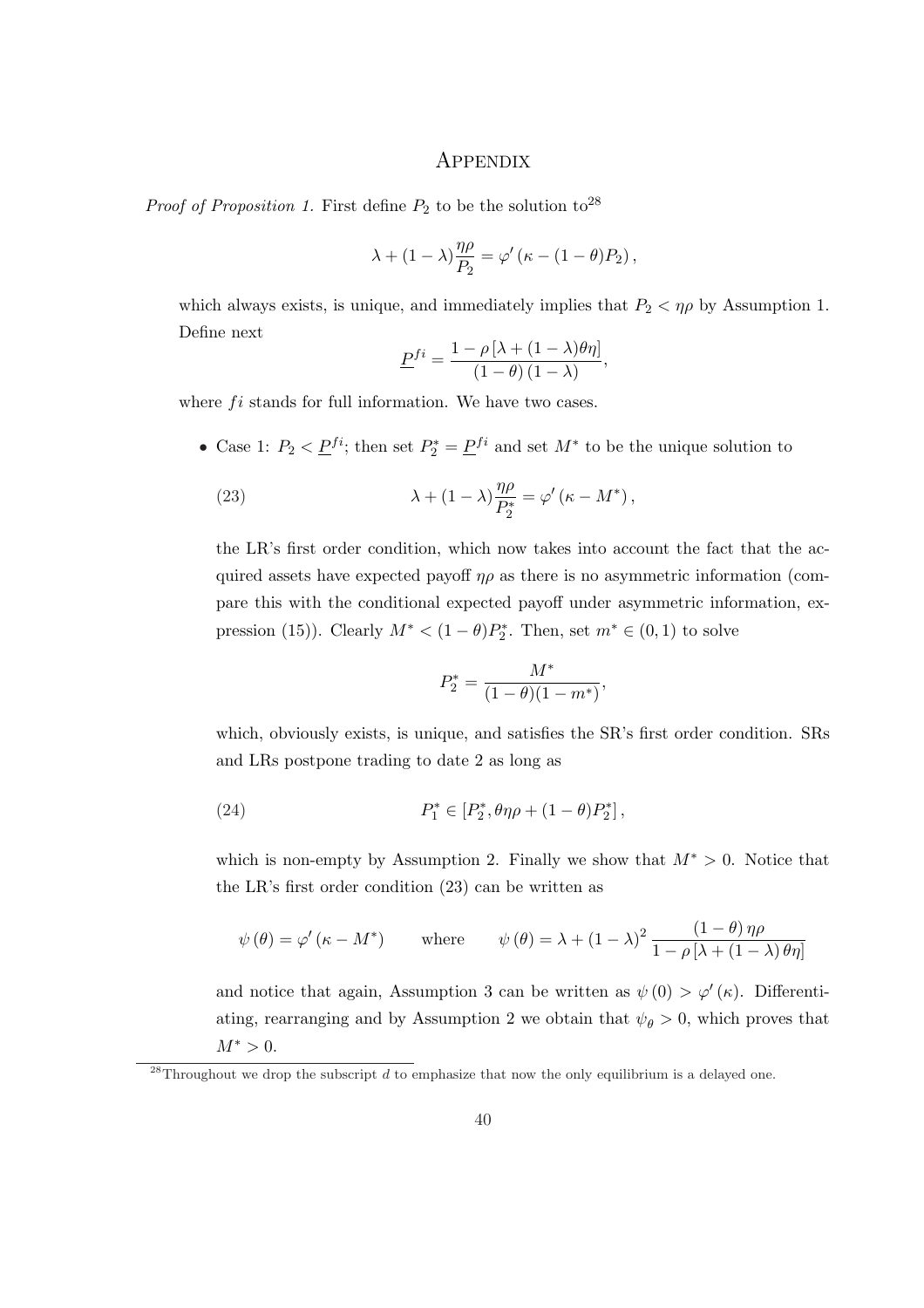- Case 2:  $P_2 \geq P_1^{f_i}$ ; then set  $P_2^* = P_2$ ,  $M^* = (1 \theta)P_2^*$  and  $m^* = 0$ , which by construction satisfy the LR's and SR's first order condition, respectively. Notice that given that  $P_2^* \le \eta \rho$ , it immediately follows that the interval in (24) is nonempty. Finally, to support the equilibrium at date 2 it has to be the case that  $\delta \leq \overline{\delta}$ where  $\overline{\delta} = P_2^* / \eta \rho$ , which concludes the proof. QED
- Proof of Proposition 2. We proceed by constructing an immediate-trading equilibrium with prices  $P_{1i}^*$  and  $P_{2i}^*$ . We show that under those prices SRs prefer to sell the risky asset at date 1, rather than selling at date 2 or alternatively carrying the asset to date 2, taking the chance that the asset may payoff in  $\omega_{2\rho}$ , or to date 3 if in  $\omega_{2L}$ , or swapping the risky asset for units of the long asset (trading at  $S_{1i}^*$ ).

The first order condition of the LR is

(25) 
$$
\lambda + (1 - \lambda) \frac{\eta \rho}{P_{1i}} \le \varphi' (\kappa - M).
$$

First we establish that it is not possible to support an equilibrium with  $M_i^* = 0$  and  $m_i^* = 1$ . Indeed if  $m_i^* = 1$  it has to be the case that the price in state  $\omega_{1L}$  is such that

$$
P_{1i}^* \le \frac{1 - \lambda \rho}{1 - \lambda}
$$

but by Assumption 3 this implies

$$
\lambda + (1 - \lambda) \frac{\eta \rho}{P_{1i}^*} > \varphi'(\kappa),
$$

and thus  $M_i^* > 0$  a contradiction.

Having ruled the no trade immediate-trading equilibrium we proceed next as follows. Start by solving the following equation in  $P_{1i}$ 

$$
\lambda + (1 - \lambda) \frac{\eta \rho}{P_{1i}} = \varphi' (\kappa - P_{1i}),
$$

and define

$$
\underline{P} = \frac{1 - \lambda \rho}{1 - \lambda},
$$

a positive number by Assumption 2.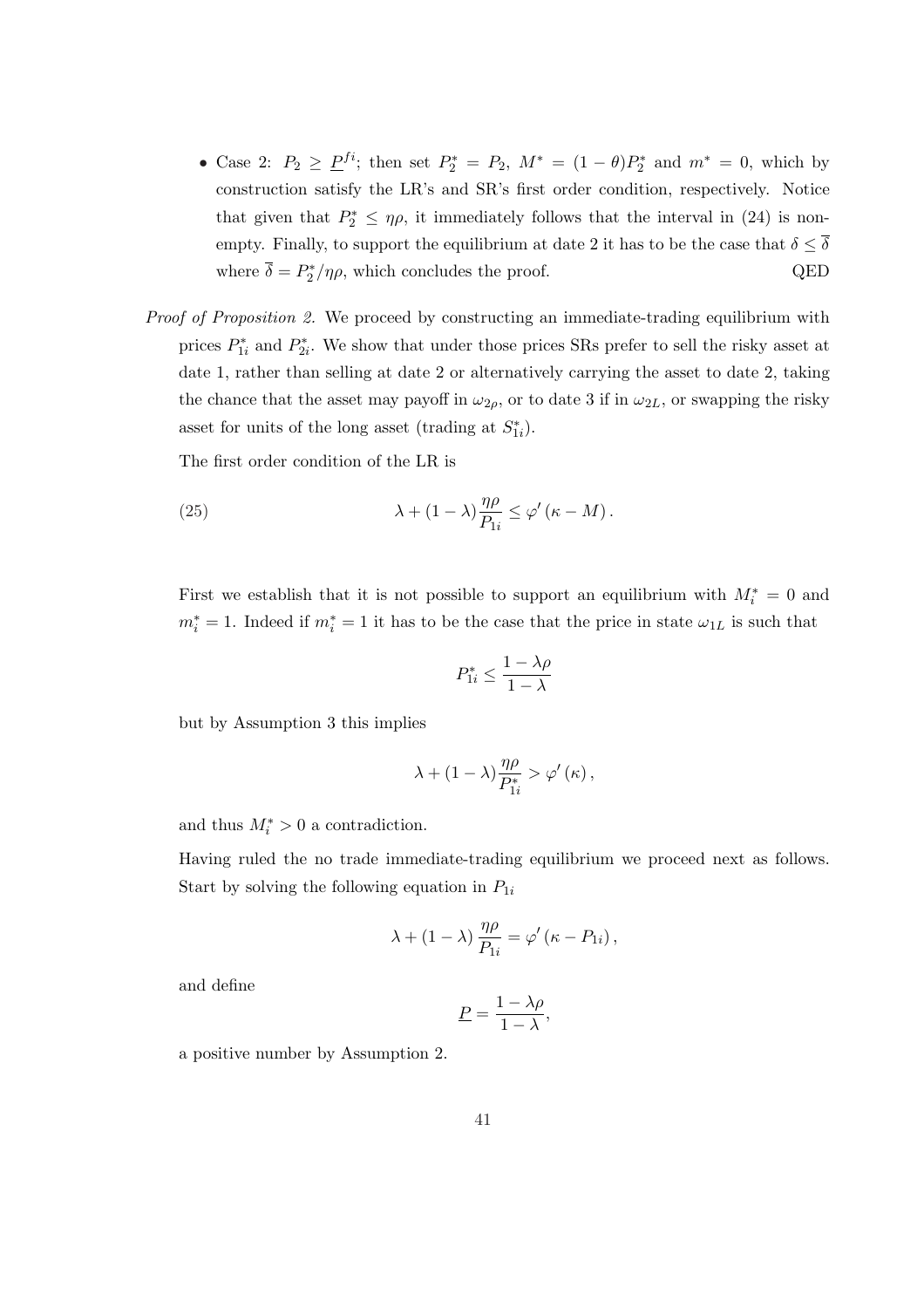- Case 1: Assume first that  $P_{1i} \geq P$ , then set  $P_{1i}^* = M_i^* = P_{1i}$  and  $m_i^* = 0$ , which meets the first order condition of the SRs as can be checked by inspection of expression (2).
- Case 2: Assume next that  $P_{1i} < \underline{P}$ , then set  $P_{1i}^* = \underline{P}$  and  $M_i^*$  to be the solution to

$$
\lambda + (1 - \lambda) \frac{\eta \rho}{\underline{P}} \leq \varphi' (\kappa - M_i^*),
$$

which by Assumption 3 is such that  $M_i^* > 0$  and clearly it has to be such that  $M_i^* < \underline{P}$ . Because, given these prices, the SRs are indifferent on the level of cash carried set  $m_i^*$  so that

$$
P_{1i}^{*} = \frac{1 - \lambda \rho}{1 - \lambda} = \frac{M_{i}^{*}}{1 - m_{i}^{*}}
$$

As for prices at date 2 they have to be such that both the SRs and the LRs prefer to trade at  $\omega_{1L}$ . For this set  $P_{2i}^* = 0$ . Given this price the LR investors expect only lemons (assets with zero payoff) in the market at  $t = 2$  and thus the demand is equal to zero  $Q_2^* = 0$ . As for the SRs notice that if they wait to liquidate at  $t = 2$  they obtain

$$
\theta \eta \rho < \frac{1 - \lambda \rho}{1 - \lambda} \le P_{1i}^*,
$$

where the first inequality follows from Assumption 2. Thus SRs set  $q_2^* = 0$  and  $q_1^* =$  $1 - m_i^* = Q_1^*$ .

Notice as well that under these prices SRs prefer to liquidate rather than carry the asset to date 2 or 3. Indeed, given that we have established that SRs do not want to sell at  $t = 2$ , if instead they were to carry the asset to dates  $t = 2$  (where the asset pays with probability  $\theta\eta$ ) or take its chances at date  $t = 3$  (in which case the asset is worth  $\delta\eta\rho$  in  $\omega_{2L}$ ) it must be because:

(26) 
$$
P_{1i}^* < \theta \eta \rho + (1 - \theta) \delta \eta \rho
$$

Recall that

(27) 
$$
P_{1i}^* \geq \frac{1 - \lambda \rho}{1 - \lambda}.
$$

Then substitution yields

(28) 
$$
\frac{1-\lambda\rho}{1-\lambda} < \theta\eta\rho + (1-\theta)\delta\eta\rho
$$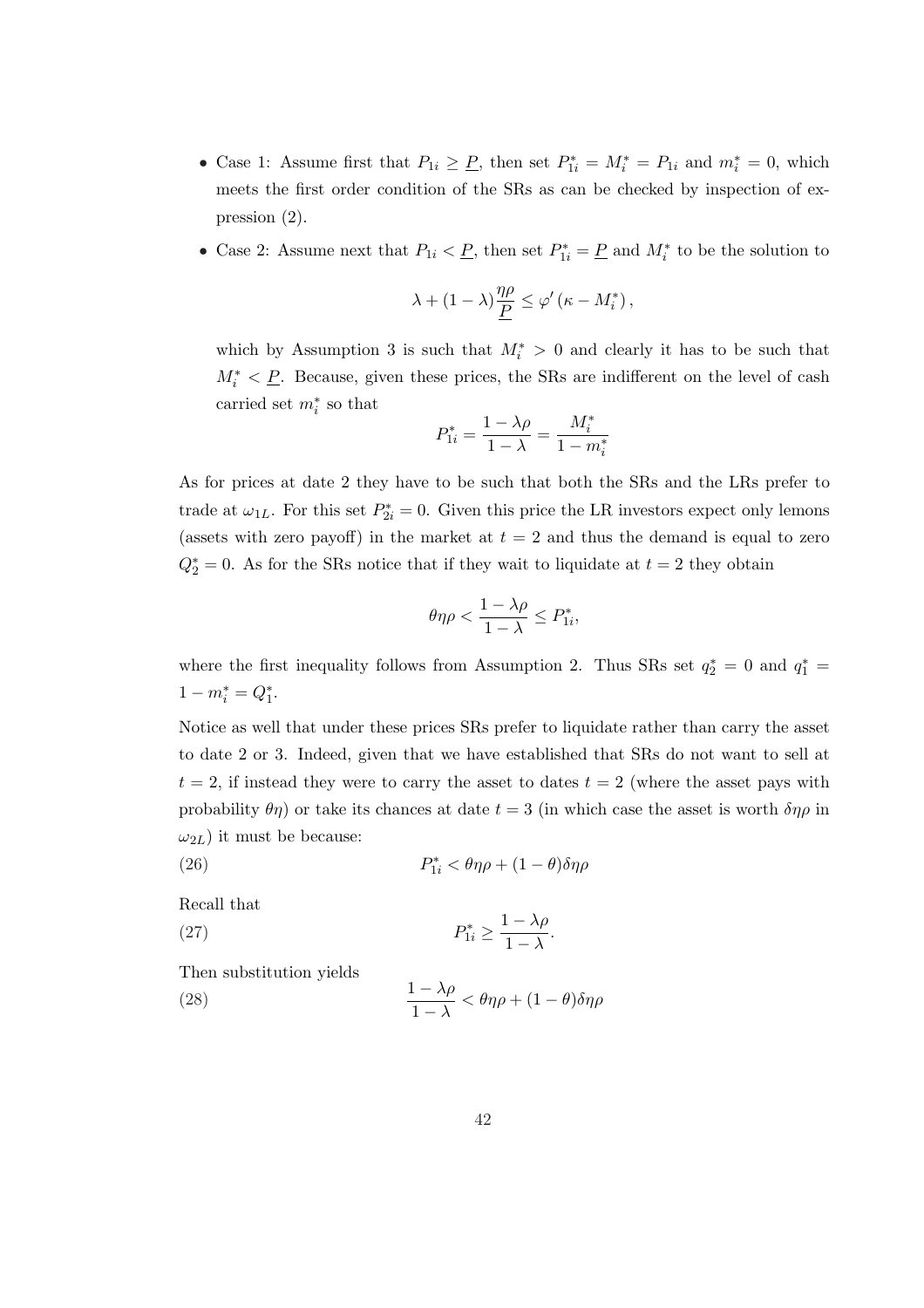which, once rearranged, yields

(29) 
$$
1 < \lambda \rho + (1 - \lambda) \left[\theta + (1 - \theta)\delta\right] \eta \rho,
$$

a contradiction with Assumption 2. Finally, it is obvious that the SRs do not want to trade into the long asset. Indeed, assume they do. In this case the number of units of the long asset that they can acquire is  $\eta \rho$ , which are only worth  $\delta \eta \rho$  to them which is clearly below  $P_{1i}^*$ , by Assumption 2. QED

Proof of Proposition 3. We first construct a *candidate* delayed-trading equilibrium and then establish the conditions on  $\delta$  under which the candidate delayed-trading equilibrium is indeed an equilibrium.

First notice that since  $\varphi'(\kappa) > 1$  in any delayed-trading equilibrium there must be cashin-the-market pricing thus

$$
M_d^* = P_{2d}^* \left(1 - \theta \eta\right) \left(1 - m_d^*\right)
$$

Define  $P_{2d}$  to be the solution to

$$
\lambda + (1 - \lambda) \frac{(1 - \theta)\eta\rho}{(1 - \theta\eta)P_{2d}} = \varphi' (\kappa - (1 - \theta\eta)P_{2d})
$$

This equation always a unique solution which in addition satisfies

$$
P_{2d} \in \left(0, \frac{\kappa}{1 - \theta \eta}\right).
$$

There are two cases to consider:

• Case 1:  $P_{2d}$  is such that

(30) 
$$
P_{2d} < \frac{1 - \rho \left[\lambda + \left(1 - \lambda\right)\theta\eta\right]}{\left(1 - \lambda\right)\left(1 - \theta\eta\right)} = \underline{P}.
$$

In this case set

$$
P_{2d}^* = \underline{P},
$$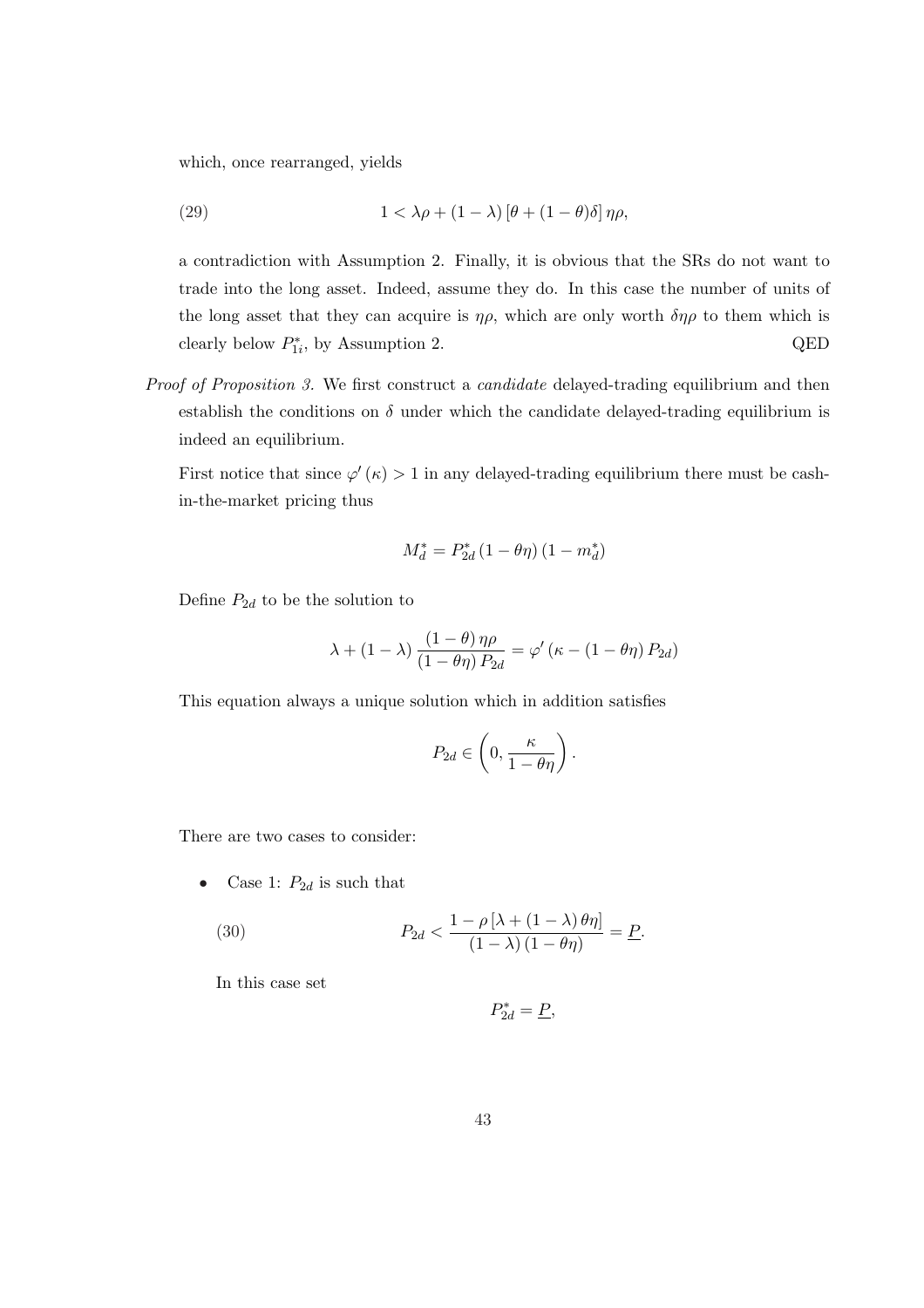and set  $M_d^*$  to be the solution of

(31) 
$$
\lambda + (1 - \lambda) \frac{(1 - \theta)\eta\rho}{(1 - \theta\eta)P_{2d}^*} = \varphi'(\kappa - M_d^*),
$$

which from the strict concavity of  $\varphi(\cdot)$  is

$$
M_d^* < (1 - \theta \eta) P_{2d}^*.
$$

By Assumption 3  $M_d^* > 0$ . Indeed, define

$$
\psi(\theta) = \lambda + (1 - \lambda)^2 \left( \frac{(1 - \theta)\eta\rho}{1 - \rho\left[\lambda + (1 - \lambda)\theta\eta\right]} \right),
$$

which is the left hand side of the LR's first order condition as shown in (31). Notice that Assumption 3 can be simply written as  $\psi(0) > \varphi'(\kappa)$ . Straightforward algebra shows that

$$
\psi_{\theta} \propto \rho \left[ \lambda + (1 - \lambda)\eta \right] - 1 > 0,
$$

by Assumption 2.

Then choose  $m_d^*$  such that

$$
P_{2d}^* = \frac{M_d^*}{\left(1 - \theta \eta\right) \left(1 - m_d^*\right)}
$$

Notice that because  $P_{2d}^* = \underline{P}$  the SRs are indifferent in the level of cash held. Both types of traders would prefer to wait to trade at date 2 provided that  $P_{1d}^*$  is in the interval ·  $\overline{a}$ 

$$
\left[\frac{(1-\theta\eta) P_{2d}^*}{1-\theta}, \theta\eta\rho + (1-\theta\eta) P_{2d}^*\right],
$$

which is non empty if and only if

(32) 
$$
P_{2d}^* \leq \frac{(1-\theta)\,\eta\rho}{1-\theta\eta} = \overline{P}.
$$

Clearly, given Assumption 1, specifically the fact that  $\varphi'(\kappa) > 1$ , and equation (31), equation (32) is trivially met. Clearly, given Assumption 1, specifically the fact that  $\varphi'(\kappa) > 1$ , and equation (31), equation (32) is trivially met.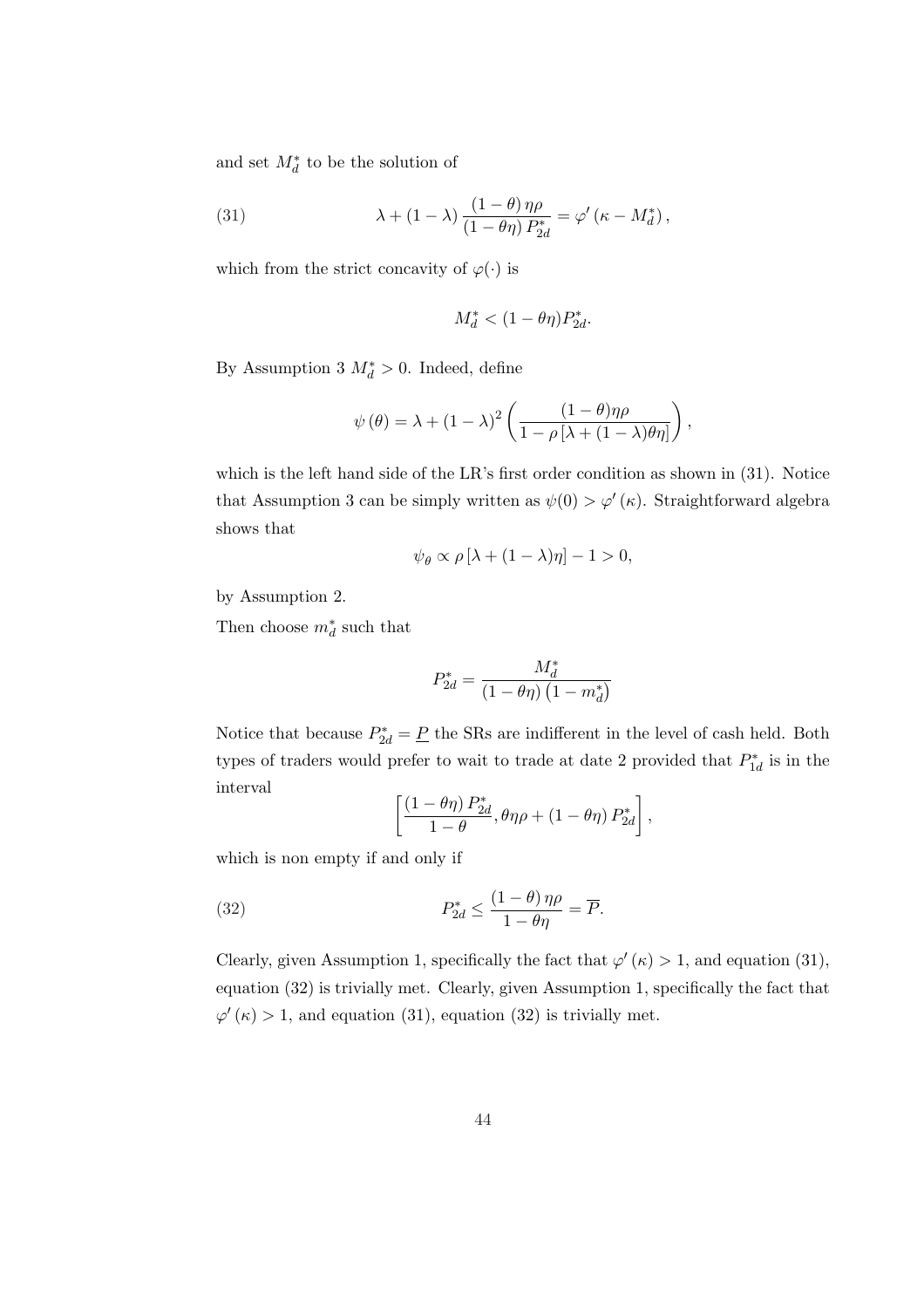Notice that  $P_{2d}^*$  is independent of  $\delta$  and for  $\delta \leq \overline{\delta}$ , where

(33) 
$$
\overline{\delta} = \frac{P_{2d}^*}{\eta \rho},
$$

the SR (weakly) prefers to trade at date 2 for a price  $P_{2d}^*$  than carrying the asset to date 3.

• Case 2:  $P_{2d} \geq \underline{P}$ , then choose

$$
P_{2d}^* = P_{2d} \qquad M_d^* = P_{2d}^* \left( 1 - \theta \eta \right) > 0 \qquad \text{and} \qquad m_d^* = 0.
$$

Except for establishing inequality (32), the remainder of the proof follows as in the previous case. To establish that  $P_{2d}^*$  meets (32) it is enough to substitute  $\underline{P}$  in (32) and appeal to Assumption 2.  $QED$ 

Before proceeding it is useful to establish the following

- Result. Let Assumptions 1-4 hold. Then the immediate-trading equilibrium is such that  $m_i^* \in (0, 1)$ .
- Proof. By the SR's first order condition if the price at date 1 is given by

$$
P_{1i}^* = \frac{1-\lambda\rho}{1-\lambda}
$$

then the SR investor is indifferent about the cash position carried. Let  $M_i^*$  be the solution to

$$
\lambda + (1 - \lambda)^2 \frac{\eta \rho}{1 - \lambda \rho} = \varphi' (\kappa - M_d^*)
$$

which by Assumption 3 exists and is unique. By Assumption 4,

$$
\frac{1-\lambda\rho}{1-\lambda} > \kappa > M_i^*.
$$

Then set  $m_i^* \in (0,1)$  so that

$$
\frac{1-\lambda\rho}{1-\lambda}=\frac{M_i^*}{1-m_i^*}.
$$

The construction now of the immediate-trading equilibrium follows as in the proof of Proposition 1.  $QED$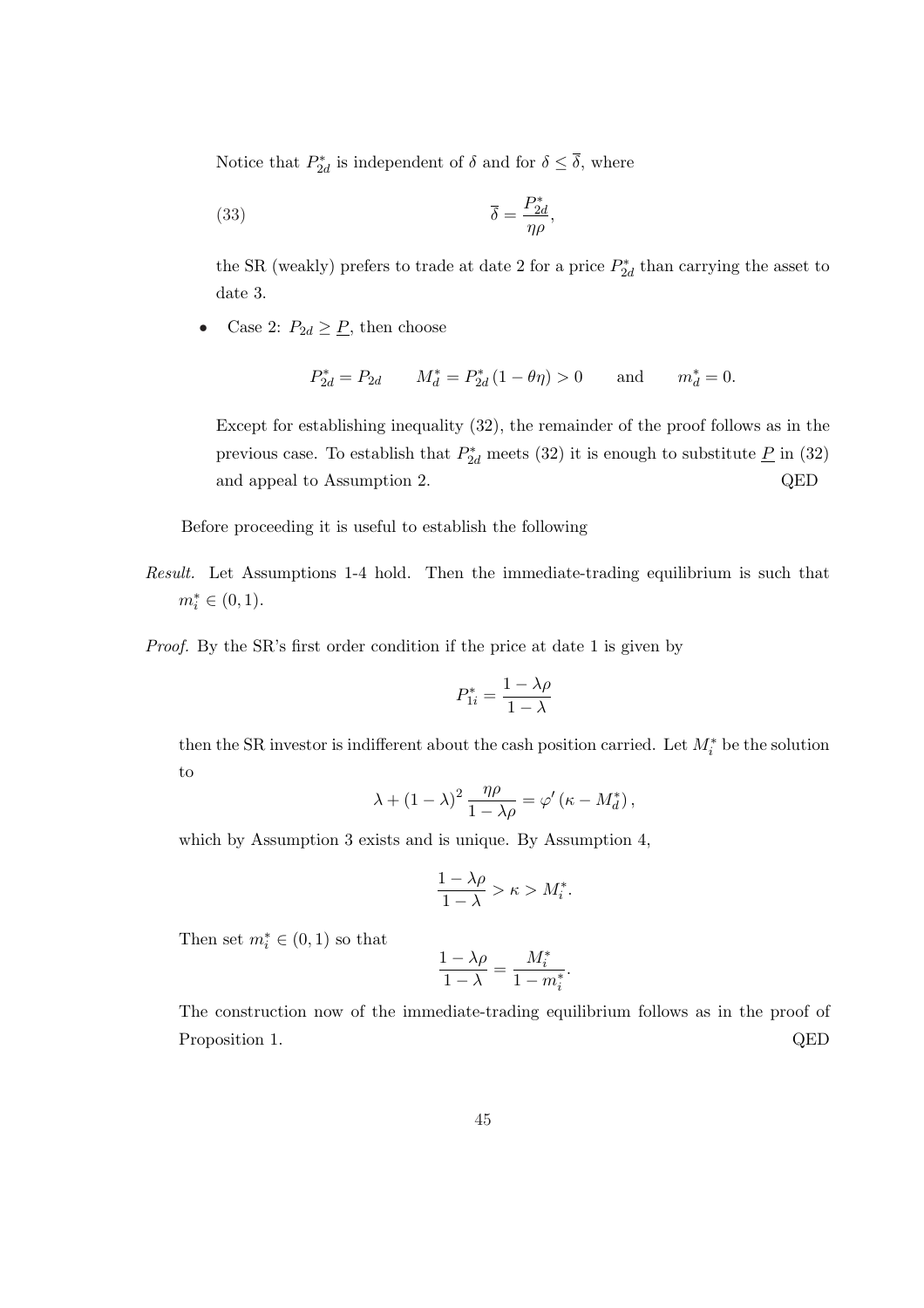We prove Proposition 6 first. The proofs of Propositions 4 and 5 following trivially after that.

Proof of Proposition 6. First notice that by the result above, the immediate-trading equilibrium is such that  $m_i^* > 0$  (and, obviously,  $M_i^* > 0$ ). Thus because the delayed-trading equilibrium specializes to the immediate-trading equilibrium when  $\theta = 0$ , it follows that there exists a neighborhood  $(0, \tilde{\theta})$  such that  $m_d^* > 0$ . Then from the LR's and SR's first order conditions, combined with cash in the market pricing,  $M_d^*$  and  $m_d^*$  are fully determined by

(34) 
$$
\psi^{(M)} = \lambda + (1 - \lambda) R_d^* (\theta) - \varphi' (\kappa - M_d^*) = 0
$$

(35) 
$$
\psi^{(m)} = (1 - m_d^*) (1 - \rho (\lambda + (1 -) \theta \eta)) - (1 - \lambda) M_d^* = 0
$$

Expression (34) is the LR's first order condition. Expression (35) is the SR's first order condition combined with the cash-in-the-market pricing equation. These two equations determine  $M_d^*$  and  $m_d^*$ . In the above expression

$$
R_d^* = \frac{(1 - \theta)\,\eta\rho}{(1 - \theta\eta)\,P_{2d}^*},
$$

where  $P_{2d}^*$  is given by  $\underline{P}$  (see expression (30). Then basic algebra shows that

$$
R_{d,\theta}^* = \frac{\partial R_d^*}{\partial \theta} \propto \rho \left[ \lambda + (1 - \lambda) \eta \right] - 1 > 0,
$$

by Assumption 2.

(36) 
$$
\partial_x \psi = \begin{pmatrix} \psi_M^{(M)} & \psi_m^{(M)} \\ \psi_M^{(m)} & \psi_m^{(m)} \end{pmatrix} \quad \text{and} \quad \partial_{\theta} \psi = \begin{pmatrix} \psi_{\theta}^{(M)} \\ \psi_{\theta}^{(m)} \end{pmatrix},
$$

where

$$
\begin{aligned}\n\psi_M^{(M)} &= \varphi''(\kappa - M_d^*) < 0 \\
\psi_m^{(M)} &= 0 \\
\psi_m^{(m)} &= -[1 - \rho(\lambda + (1 - \lambda)\theta\eta)] < 0 \\
\psi_M^{(m)} &= -(1 - \lambda) \\
\psi_\theta^{(M)} &= (1 - \lambda)R_{d,\theta}^* > 0\n\end{aligned}
$$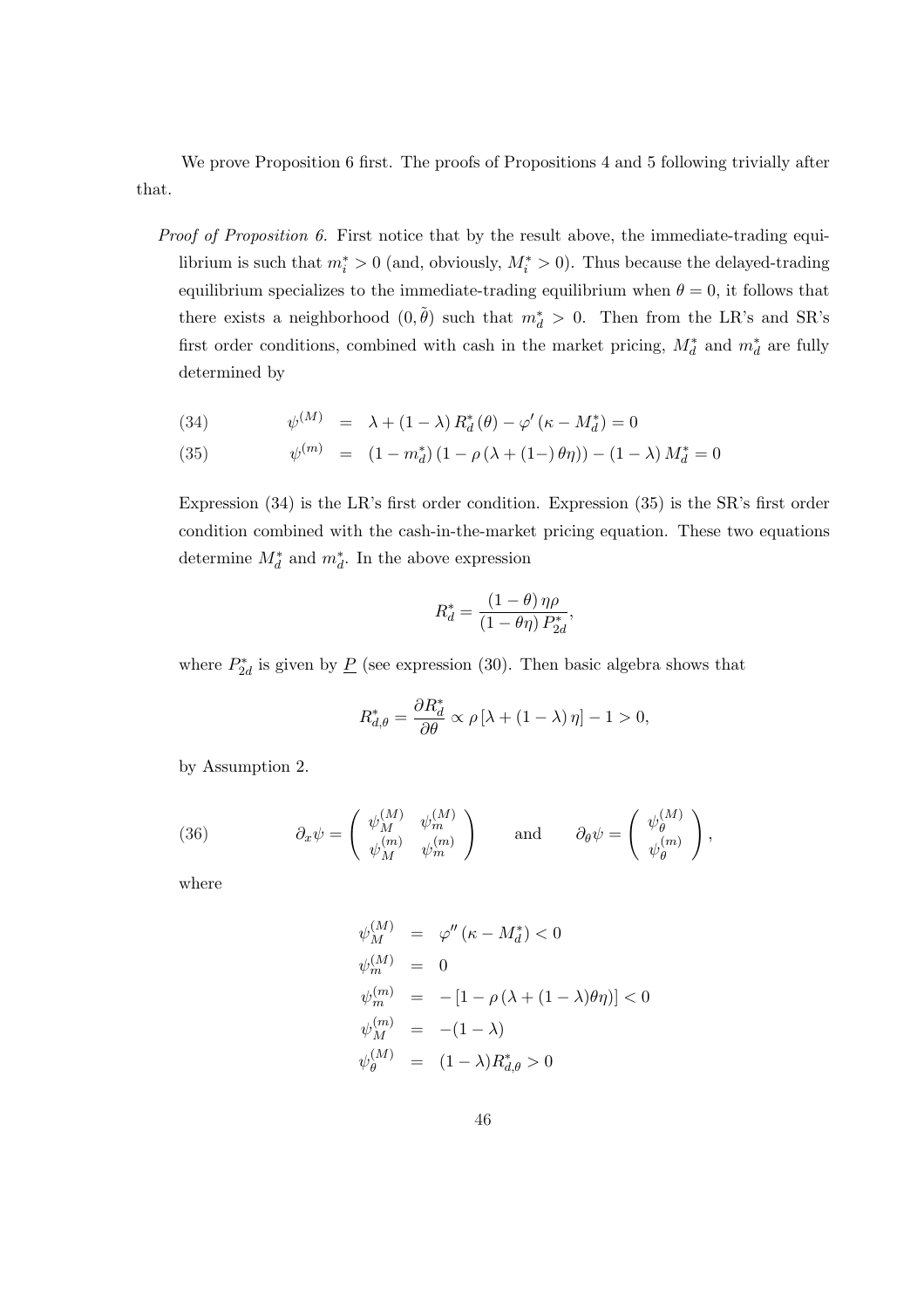$$
\psi_{\theta}^{(m)} = -(1 - m_d^*)(1 - \lambda)\eta \rho < 0,
$$

First,

$$
|\partial_x \psi| = - [1 - \rho (\lambda + (1 - \lambda)\theta \eta)] \varphi''(\kappa - M_d^*) > 0
$$

Second, by an application of the implicit function theorem

$$
M_{d,\theta}^* = \frac{\partial M_d^*}{\partial \theta} = -\begin{bmatrix} 1 & 0 \end{bmatrix} (\partial_x \psi)^{-1} \partial_{\theta} \psi \quad \text{and} \quad m_{d,\theta}^* = \frac{\partial m_d^*}{\partial \theta} = -\begin{bmatrix} 0 & 1 \end{bmatrix} (\partial_x \psi)^{-1} \partial_{\theta} \psi.
$$

After some algebra:

(37) 
$$
m_{d,\theta}^{*} = -|\partial_{x}\psi|^{-1} \left[ -\psi_{M}^{(m)}(1-\lambda) R_{d,\theta}^{*} - \psi_{M}^{(M)}(1-m)(1-\lambda)\eta\rho \right] = -|\partial_{x}\psi|^{-1} \left[ (1-\lambda)^{2} R_{d,\theta}^{*} - \varphi''(\kappa - M_{d}^{*})(1-m_{d}^{*})(1-\lambda)\eta\rho \right] < 0
$$

and

$$
M_{d,\theta}^* = -|\partial_x \psi| \left[ \psi_m^{(m)} \psi_{\theta}^{(M)} - \psi_m^{(M)} \psi_{\theta}^{(m)} \right]
$$
  
= -|\partial\_x \psi| \psi\_m^{(m)} \psi\_{\theta}^{(M)}  
> 0

Because  $m_d^*$  is strictly decreasing in  $\theta$  if  $m_d^* = 0$  for some  $\widehat{\theta}$ , then  $m_d^* = 0$  for all  $\theta \geq \widehat{\theta}$ . For  $\theta \geq \hat{\theta}$  the LR's first order condition is given by

$$
\lambda + (1 - \lambda) \frac{(1 - \theta)\eta\rho}{M_d^*} = \varphi'(\kappa - M_d^*),
$$

where we have made use of the fact that cash-in-the-market pricing obtains and  $m_d^* = 0$ . Then a basic application of the implicit function theorem shows that  $M^*_{d,\theta} < 0$  for  $\theta > \hat{\theta}$ . As for the behavior of expected returns when  $\theta > \hat{\theta}$ , notice that the LR's first order condition is written as

$$
\lambda + \left(1-\lambda\right)R_d^* = \varphi'\left(\kappa - M_d^*\right),
$$

and thus given that  $M^*_{d,\theta} < 0$  for  $\theta > \hat{\theta}$ , it follows that  $R^*_{d,\theta} < 0$  for that range.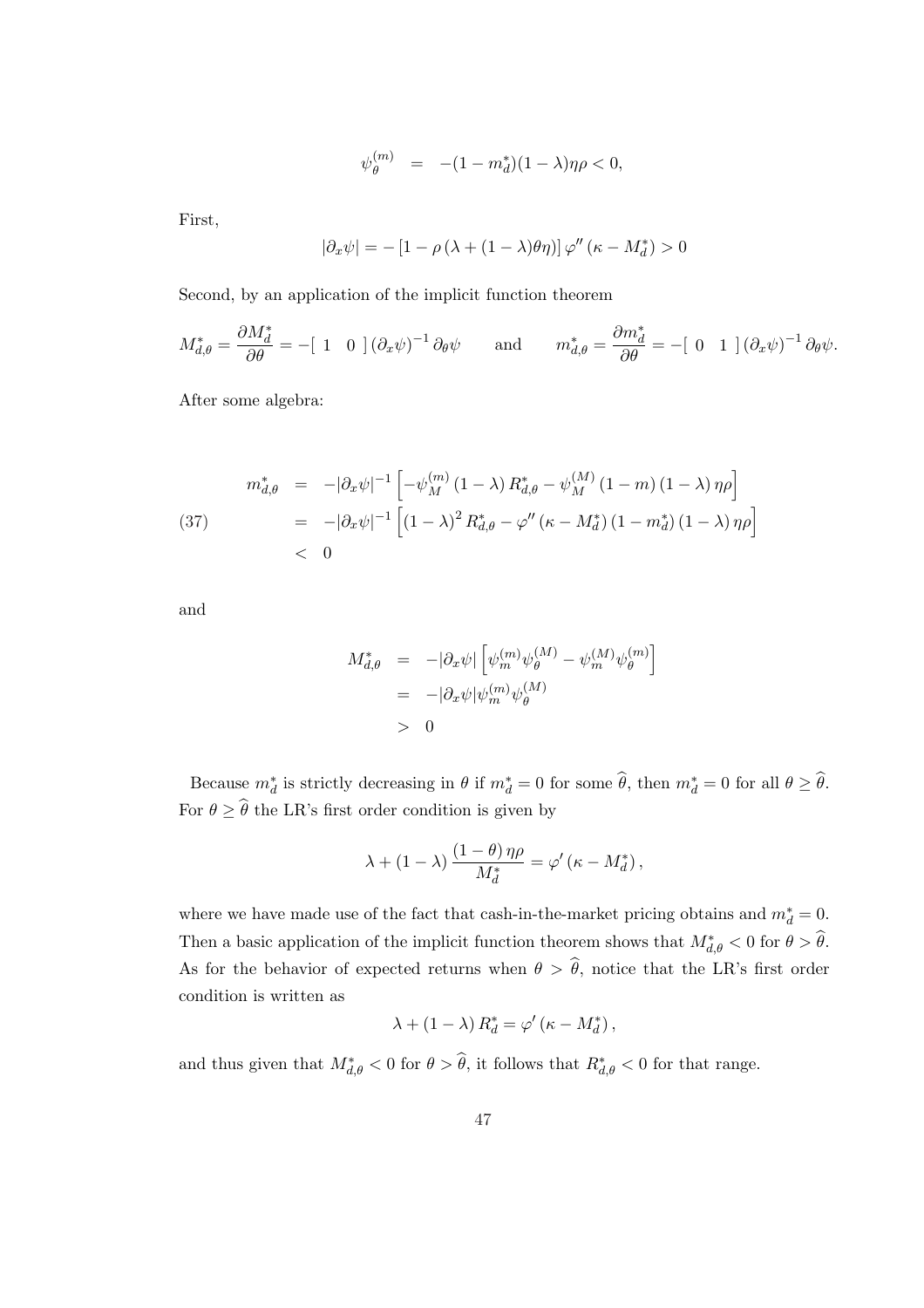We turn now to the properties of the aggregate supply of the risky asset at date 2 in the delayed-trading equilibrium  $s_d^*$ . Using (37),

(38) 
$$
s_{d,\theta}^* = |\partial_x \psi|^{-1} (1 - \lambda)^2 R_{d,\theta}^* (1 - \theta \eta)
$$

$$
- |\partial_x \psi|^{-1} \varphi'' (\kappa - m_d^*) (1 - m_d^*) (1 - \lambda) \eta \rho (1 - \theta \eta) - \eta (1 - m_d^*)
$$

Tedious algebra shows that (38) is equal to

$$
(1 - m_d^*) \eta \left[ \frac{\rho - 1}{1 - \rho \left( \lambda + (1 - \lambda)\theta \eta \right)} \right],
$$

which is positive by Assumption 2. This completes the proof of Proposition 3. QED

- *Proof of Proposition 4.* That  $m_i^* > m_d^*$  follows immediately from the fact that  $m_i^* =$  $m_d^*(\theta = 0)$  and Proposition 3. Clearly for  $\theta \leq \hat{\theta}$  where  $\hat{\theta}$  was defined in the proof of Proposition 3,  $M_i^* < M_d^*$ . For  $\theta > \hat{\theta} M_d^*$  is a decreasing function of  $\theta$  and thus, by continuity there exists a (unique)  $\theta'$ , possibly higher than  $\bar{\theta}$ , for which  $M_d^*$   $(\theta') = M_i^*$ ;  $\frac{1}{2}$ for any  $\theta < \theta'$ ,  $M_i^* < M_d^*$ . QED
- *Proof of Proposition 5.* Under Assumption 4,  $m_i^* > 0$  and thus  $\pi_i^* = 1 \leq \pi_d^*$ . As for the expected profits of the LR investors, firs notice that

$$
\frac{\partial \Pi_d^*}{\partial \theta} = \Pi_{d,\theta}^* = (1 - \lambda) R_{d,\theta}^* M_d^*.
$$

Given that  $\Pi_i^* = \Pi_d^* (\theta = 0)$  and the characterization of expected returns in Proposition 3 the result follows immediately. QED

Proof of Proposition 7.

1. Given a choice M of cash carried by LR and  $\alpha$  invested in the SR risky project  $0 \leq \alpha \leq 1$ , the feasibility constraints on transfers to SR are given by:

$$
C_1(\omega_{1\rho}) \leq \alpha \rho + M,
$$
  
\n
$$
C_1(\omega_{1\rho}) + C_3(\omega_{1\rho}) \leq \alpha \rho + M + \varphi [\kappa + (1 - \alpha) - M],
$$
  
\n
$$
C_1(\omega_{1L}) + C_2(\omega_{20}) \leq M,
$$
  
\n
$$
C_1(\omega_{1L}) + C_2(\omega_{2L}) \leq M,
$$
  
\n
$$
C_1(\omega_{1L}) + C_2(\omega_{2\rho}) \leq \alpha \rho + M,
$$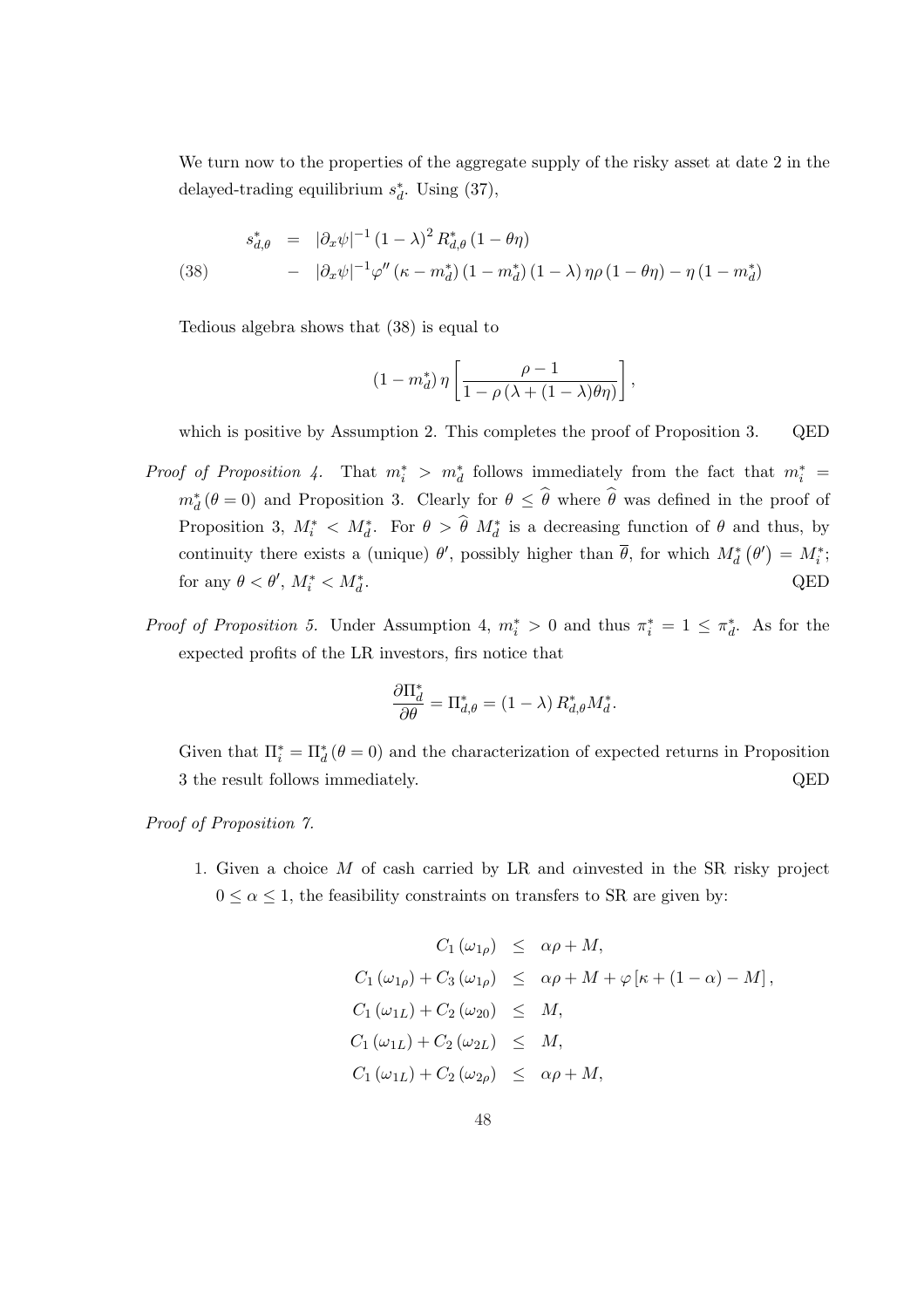$$
C_{1} (\omega_{1L}) + C_{2} (\omega_{2\rho}) + C_{3} (\omega_{2\rho}) \leq \alpha \rho + M + \varphi [\kappa + (1 - \alpha) - M],
$$
  
\n
$$
C_{1} (\omega_{1L}) + C_{2} (\omega_{20}) + C_{3} (\omega_{20}) \leq M + \varphi [\kappa + (1 - \alpha) - M],
$$
  
\n
$$
C_{1} (\omega_{1L}) + C_{2} (\omega_{2L}) + C_{3} (\omega_{30}) \leq M + \varphi [\kappa + (1 - \alpha) - M].
$$

Consider next the following observations concerning equilibrium contracts:

- (a) State  $\omega_{1\rho}$  is observable and since there is no discounting between periods 1 and 2 we may assume without any loss of generality that  $C_1(\omega_{1\rho}) = C_1(\omega_{1L}) = 0$ .
- (b) If  $C_3(\omega_{1\rho}) > 0$  then  $C_2(\omega_{1\rho}) = \alpha \rho + M$ . For if  $C_2(\omega_{1\rho}) < \alpha \rho + M$ , both agents can be made better off by increasing  $C_2(\omega_{1\rho})$  and decreasing  $C_3(\omega_{1\rho})$ .
- (c) Incentive compatibility requires that  $C_3(w_{30}) = C_3(w_{30})$ . Hence any feasible and incentive compatible payment in histories that follow from  $\omega_{2L}$  is also feasible in histories that follow  $\omega_{20}$ . Incentive compatibility also requires that

$$
C_2(\omega_{2L}) + C_3(\omega_{30}) = C_2(\omega_{20}) + C_3(\omega_{20}).
$$

Therefore any payment prescribed for the histories starting at  $\omega_{2L}$  must also be prescribed for histories starting at  $\omega_{20}$ :

$$
C_2(\omega_{2L})=C_2(\omega_{20}),
$$

and

$$
C_3(\omega_{30})=C_3(\omega_{20}).
$$

- (d) If  $C_3(\omega_{30}) > 0$  then  $C_2(\omega_{2L}) = M$ . For if  $C_2(\omega_{2L}) < M$  SR can be made better off, while keeping LR indifferent, by increasing the payment at date 2 and decreasing by the same amount the payments in states  $\omega_{30}$  and  $\omega_{3\rho}$  at date 3. The same reason, together with observation 3, implies that if  $C_3(\omega_{20}) > 0$  then  $C_2(\omega_{20}) = M$ . We can also use the same reasoning to show that if  $C_3(\omega_{2\rho}) > 0$ then  $C_2(\omega_{2\rho}) = M + \alpha \rho$ .
- (e) Since  $(\lambda + (1 \lambda)) \rho > 1$  and  $\varphi'(\kappa) > 1$ , if cash is carried by the LR it must be distributed in some state (at either dates 1 or 2). Hence either  $C_2(\omega_{1\rho}) =$  $M + \alpha \rho$ , or  $C_2(\omega_{2\rho}) = M + \alpha \rho$  or  $C_2(\omega_{20}) = C_2(\omega_{2L}) = M$ . Note furthermore from observation 4 and incentive compatibility that we must have  $C_2(\omega_{2\rho}) > 0$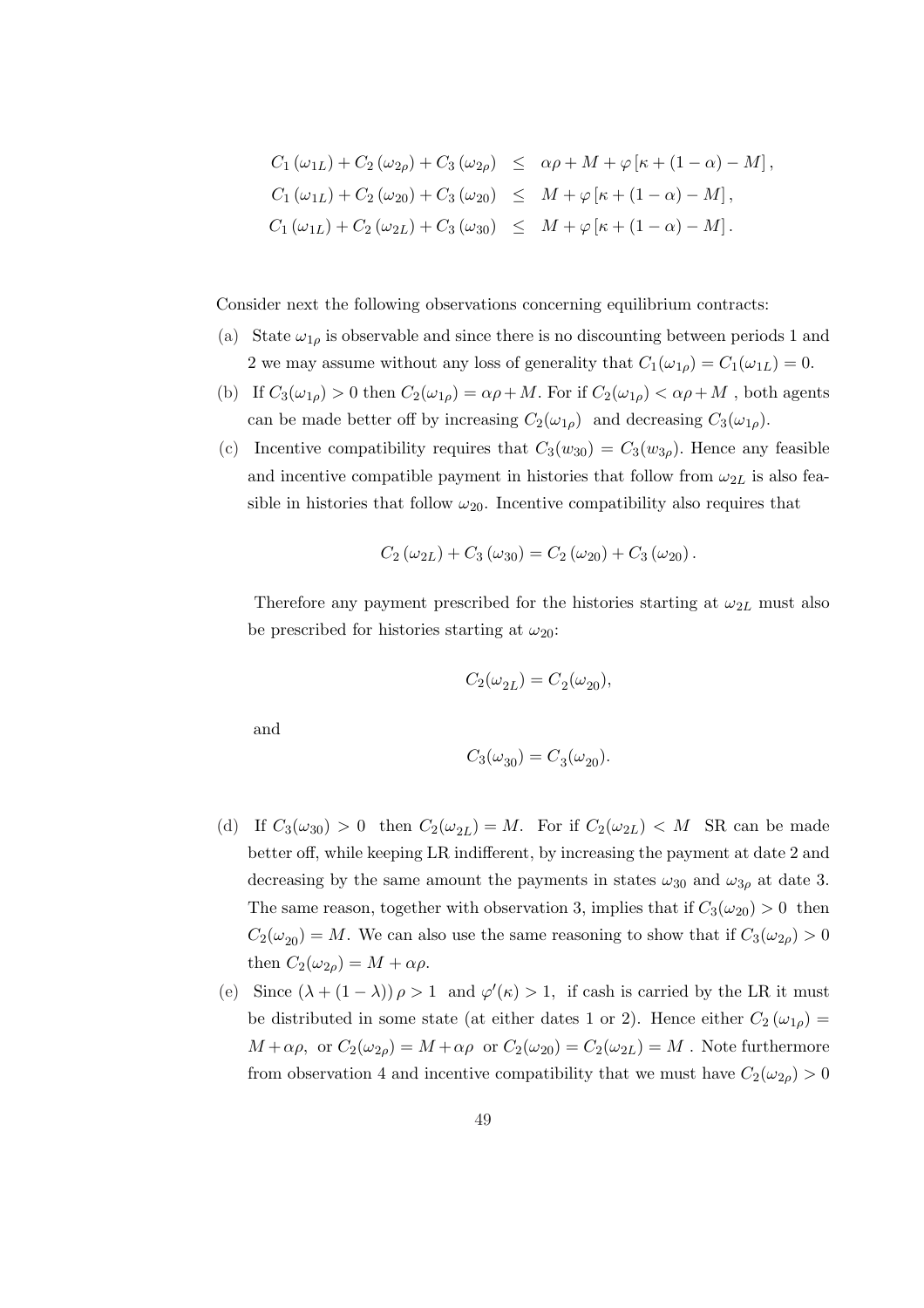and  $C_2(\omega_{20}) > 0$  unless SR consumption is zero in all histories starting at  $\omega_{1L}$ . However, in the latter case, because of discounting and  $\delta\phi'(k) < 1$  the ex-ante contract is dominated by autarky. Hence we may assume that  $C_2(\omega_{2\rho}) > 0$  and  $C_2(\omega_{20}) > 0$ . In an analogous fashion we can establish that  $C_2(\omega_{1\rho}) > 0$ .

(f) Suppose, that  $C_2(\omega_{1\rho}) \leq M + \alpha \rho - \mu$  for some  $\mu > 0$ , and let  $\gamma > 0$  be small enough that  $\gamma < \frac{\mu}{2}$  and  $\gamma \frac{\lambda}{1-\lambda} < \min\{C_2(\omega_{2\rho}); C_2(\omega_{20})\}$ . Consider the payment

$$
\hat{C}_{2}(\omega_{1\rho}) = C_{2}(\omega_{1\rho}) + \gamma
$$

and lower date 2 payments for all realizations following  $\omega_{1L}$  by  $\gamma_{1} \frac{\lambda}{\lambda}$  $\frac{\lambda}{1-\lambda}$ . This new contract, leaves SR indifferent and economizes in cash. This cash can be invested in the LR project, which has a marginal product above one, and yield extra utility for LR at date 3. Hence the initial contract cannot be optimal.

- (g) Suppose that  $C_2(\omega_{2L}) < M$ , then from observation 4,  $C_3(\omega_{30}) = 0$ . Hence  $C_2(\omega_{20}) < M$  and  $C_2(\omega_{2\rho}) < M + \alpha \rho$ . Using the same logic as in observation 6 we may then show that this contract is not optimal.
- (h) Incentive compatibility requires that

$$
C_2(\omega_{2\rho}) + C_3(\omega_{2\rho}) = M + C_3(\omega_{30}).
$$

Since  $C_2(\omega_{2\rho}) = M$  satisfies the LR budget constraint, it follows that

$$
C_3(\omega_{2\rho}) \le C_3(\omega_{30}).
$$

2. Under assumption (22) LR's opportunity cost of holding cash,  $\varphi'(\kappa + (1 - \alpha) - M)$ , is bounded. To see this, note first from lemma 7 that LR must pay SR at least M following the realization of state  $\omega_{1L}$ . LR's date 0 expected payoff therefore cannot exceed:

$$
\eta(1-\lambda)\alpha\rho + \varphi(\kappa + (1-\alpha) - M).
$$

Since participation by LR requires that

$$
\eta(1 - \lambda)\alpha \rho + \varphi(\kappa + (1 - \alpha) - M) \ge \varphi(\kappa),
$$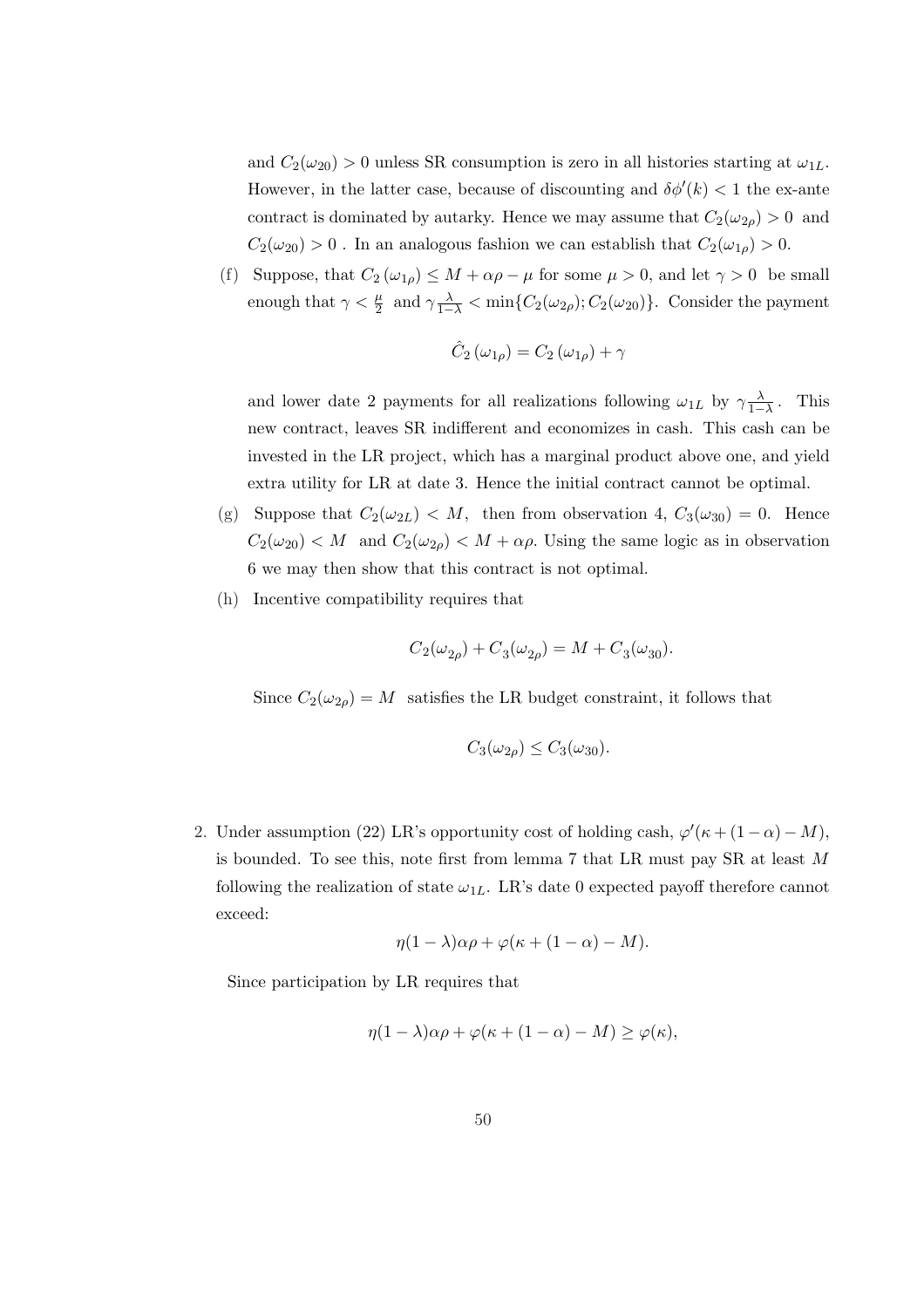we must have  $\kappa + (1 - \alpha) - M > 0$ , by assumption (22). It follows that

$$
\varphi'(\kappa + (1 - \alpha) - M) < B, \quad \text{for some } B > 0.
$$

Now, suppose by contradiction that  $C_3(\omega_{1\rho}) \geq \epsilon > 0$ . Then lowering  $C_3(\omega_{1\rho})$  by  $\epsilon$ and increasing M by  $\delta \lambda \epsilon$  keeps SR indifferent, but makes LR strictly better off if  $B\delta < 1$ . Similarly, if min $\{C_3(\omega_{2\rho}); C_3(\omega_{30})\} = C_3(\omega_{2\rho}) \geq \epsilon$ , a decrease of  $C_3(\omega_{30})$ and  $C_3(\omega_{2\rho})$  by  $\epsilon$  and an increase of M by  $(1 - \lambda)\delta\epsilon$ , again keeps SR indifferent but makes LR better off (provided that  $B\delta < 1$ ). QED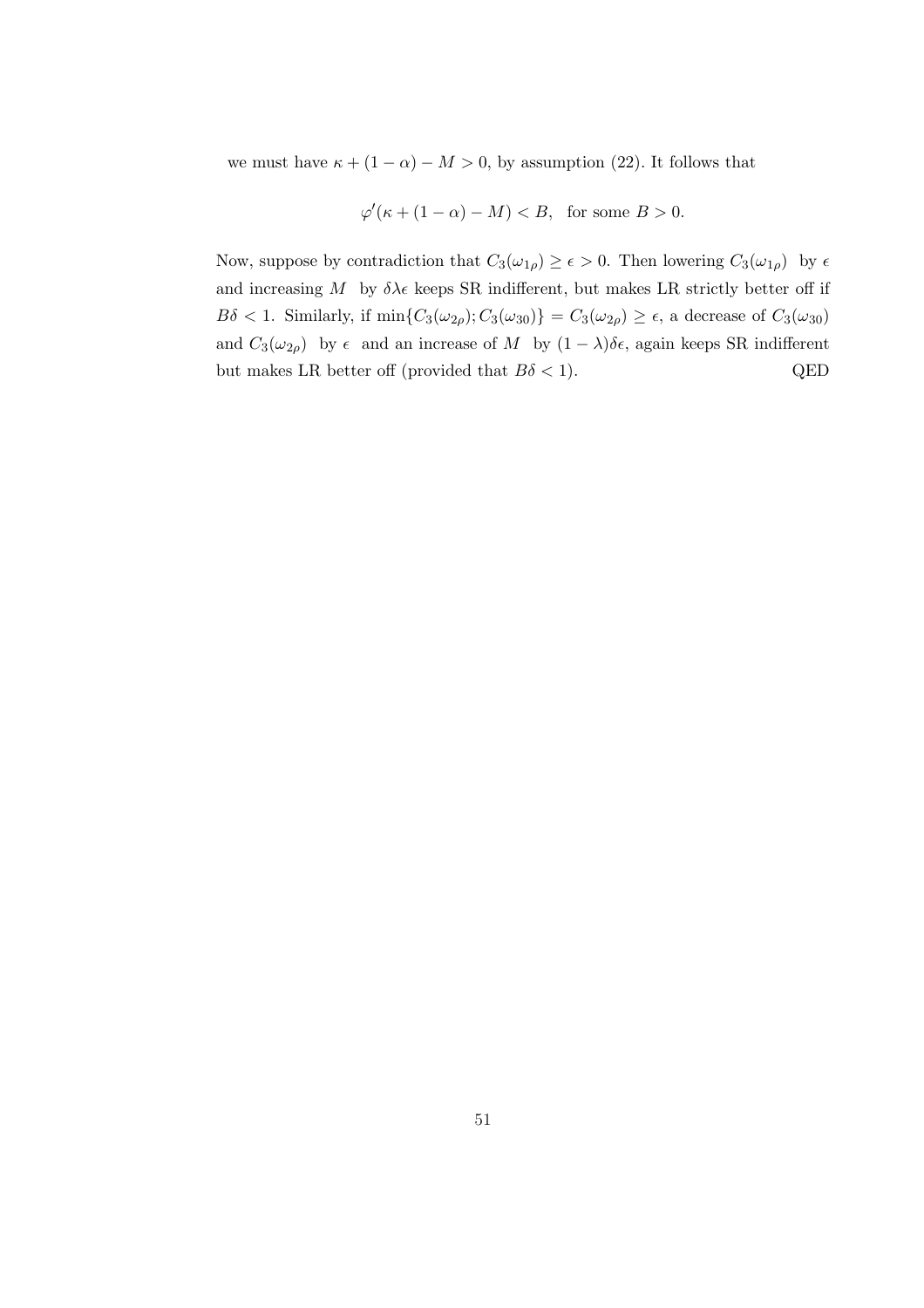### **REFERENCES**

- Acharya, Viral, "A Theory of Systemic Risk and Design of Prudential Bank Regulation" Journal of Financial Stability, 5 (2009), 224–255.
- Acharya, Viral and Tanju Yorulmazer, "Cash-in-the-market Pricing and Optimal Resolution of Bank Failures," Review of Financial Studies, 21 (2008), 2705–2742.
- Aghion, Philippe, Patrick Bolton, and Mathias Dewatripont, "Contagious Bank Failures in a Free Banking System" European Economic Review, 44 (2000), 713–718.
- Allen, Franklin and Douglas Gale, "Optimal Financial Crisis," Journal of Finance, 53 (1998) 1245-1284.
- Bhattacharya, Sudipto and Douglas Gale, "Preference Shocks, Liquidity, and Central Bank Policy," CARESS Working Paper #86-01, University of Pennsylvania, 1986.
- Bolton, Patrick, Tano Santos and Jose A. Scheinkman, "Market Liquidity and Public Liquidity," American Economic Review, 99 (2009), 594–599.
- Brunnermeier, Markus and Lasse Pedersen, "Market Liquidity and Funding Liquidity," Review of Financial Studies, 22 (2009), 2201–2238.
- Bryant, John, "A Model of Reserves, Bank Runs, and Deposit Insurance" Journal of Banking and Finance, 3 (1980), 335–344.
- Diamond, Douglas W. and Philip H. Dybvig, "Bank Runs, Deposit Insurance, and Liquidity" Journal of Political Economy, 91 (1983), 401–419.
- Diamond, Douglas W., "Liquidity, Banks, and Markets" *Journal of Political Economy*, vol. 105 (1997), 928–956.
- Diamond, Douglas W. and Raghuram Rajan, "Liquidity Shortage and Banking Crisis," Journal of Finance, 60 (2005), 615–647.
- Dow, James and Gary Gorton, "Arbitrage Chains,"Journal of Finance, 49 (1994), 819–849..
- Fecht, Falko, "On the Stability of Different Financial Systems," Journal of the European Economic Association, 2 (2006), 969–1014.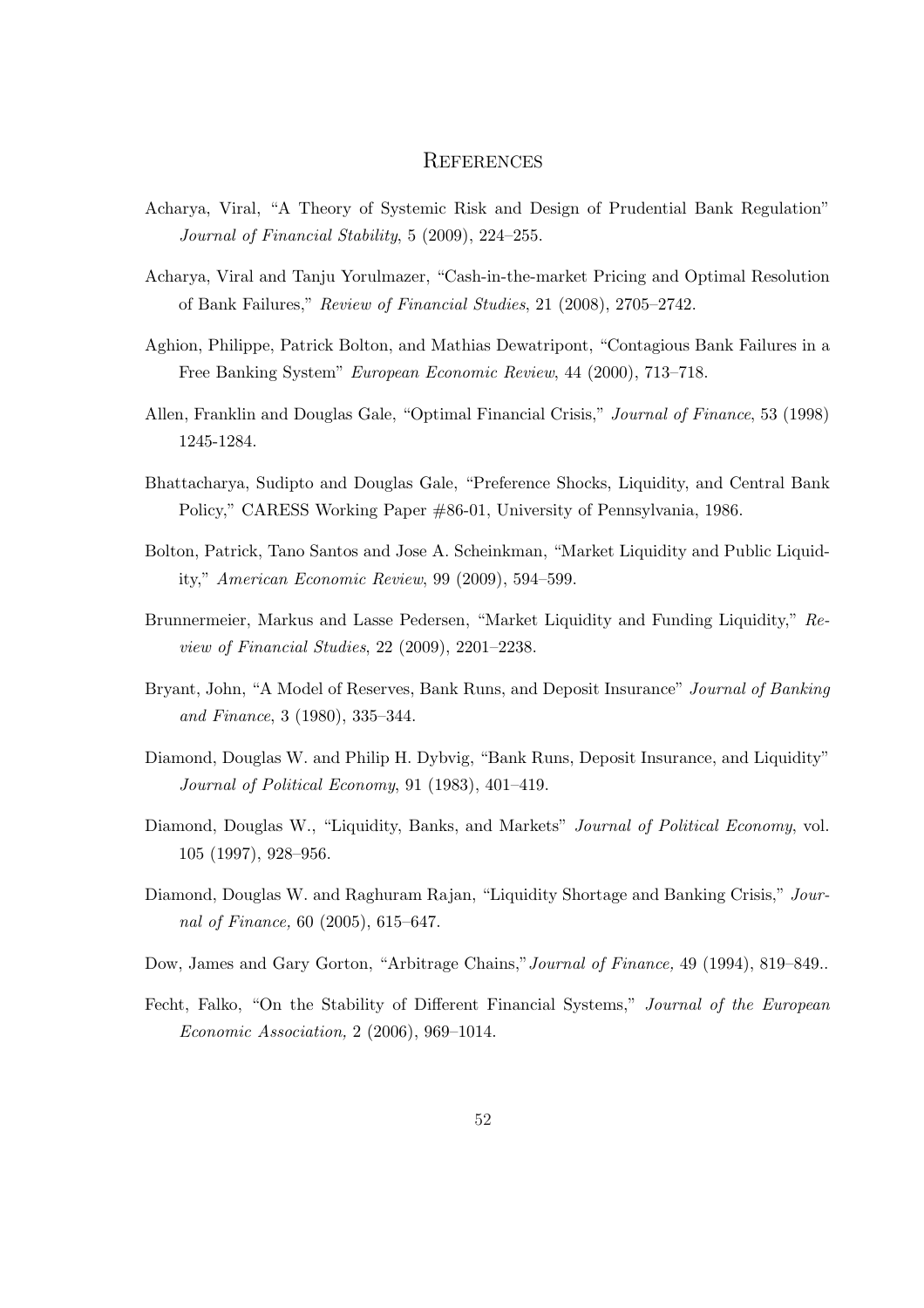- Freixas, Xavier, Bruno Parigi and Jean-Charles Rochet, "Systemic Risk, Interbank Relations, and Liquidity Provision by the Central Bank," Journal of Money, Credit and Banking, 32 (2000), 611–638.
- Gorton, Gary, "The Panic of 2007," unpublished working paper, Yale School of Management, 2008.
- Gorton, Gary, "The Subprime Panic," unpublished working paper, Yale School of Management, 2008.
- Gorton, Gary and Lixin Huang, "Liquidity, Efficiency, and Bank Bailouts," American Economic Review, 94 (2004), 455–483.
- Gromb, Dennis and Dimitri Vayanos, "Financially Constrained Arbitrage and the Crosssection of Market Liquidity," unpublished working paper, INSEAD, 2009.
- Haldane, Andrew G., "Rethinking the Financial Network,"unpublished working paper, Bank of England, 2008.
- Hellwig, Martin, "Systemic Risk in the Financial Sector " Jelle Zijlstra Lecture 6 working paper, Netherlands Institute for Advanced Study in the Humanities and Social Sciences, 2008.
- Holmstrom, Bengt, "Comment on The Panic of 2007 by Gary Gorton, " forthcoming in Maintaining Stability in a Changing Financial System, Federal Reserve Bank of Kansas City, 2008.
- Holmstrom, Bengt and Jean Tirole, "Private and Public Supply of Liquidity," Journal of Political Economy, 106 (1998), 1–40.
- Holmstron, Bengt and Jean Tirole, "Inside and Outside Liquidity" Wicksell lectures, forthcoming, available at http://idei.fr/doc/by/tirole/, 2008.
- Jacklin, Charles J., "Demand Deposits, Trading Restrictions, and Risk Sharing, " in Contractual Arrangements for Intertemporal Trade, E.C. Prescott, and N. Wallace (ed.) (Minneapolis, MN: University of Minnesota Press, 1987).
- Kondor, Peter, "Risk in Dynamic Arbitrage: The Price Effects of Convergence," Journal of Finance, 64 (2009), 638–658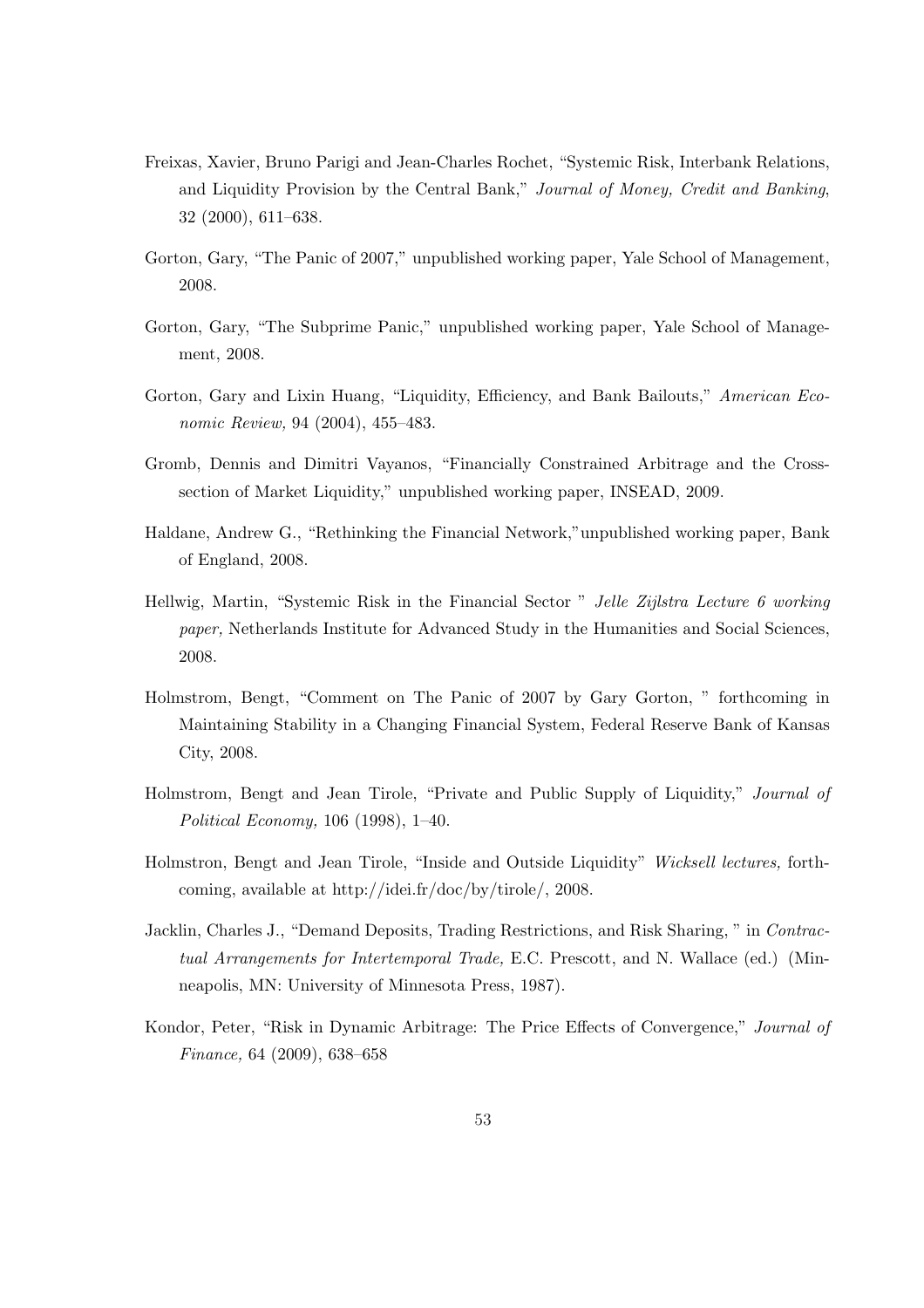- Kyle, Peter and Wei Xiong, "Contagion as a Wealth Effect," Journal of Finance, 56 (2001), 1401–1440.
- Parlour, Christine and Guillaume Plantin, "Loan Sales and Relationship Banking," Journal of Finance, 63 (2008), 1291–1314.
- Xiong, Wei, "Convergence Trading with Wealth Effects," Journal of Financial Economics, 62 (2001), 247–292.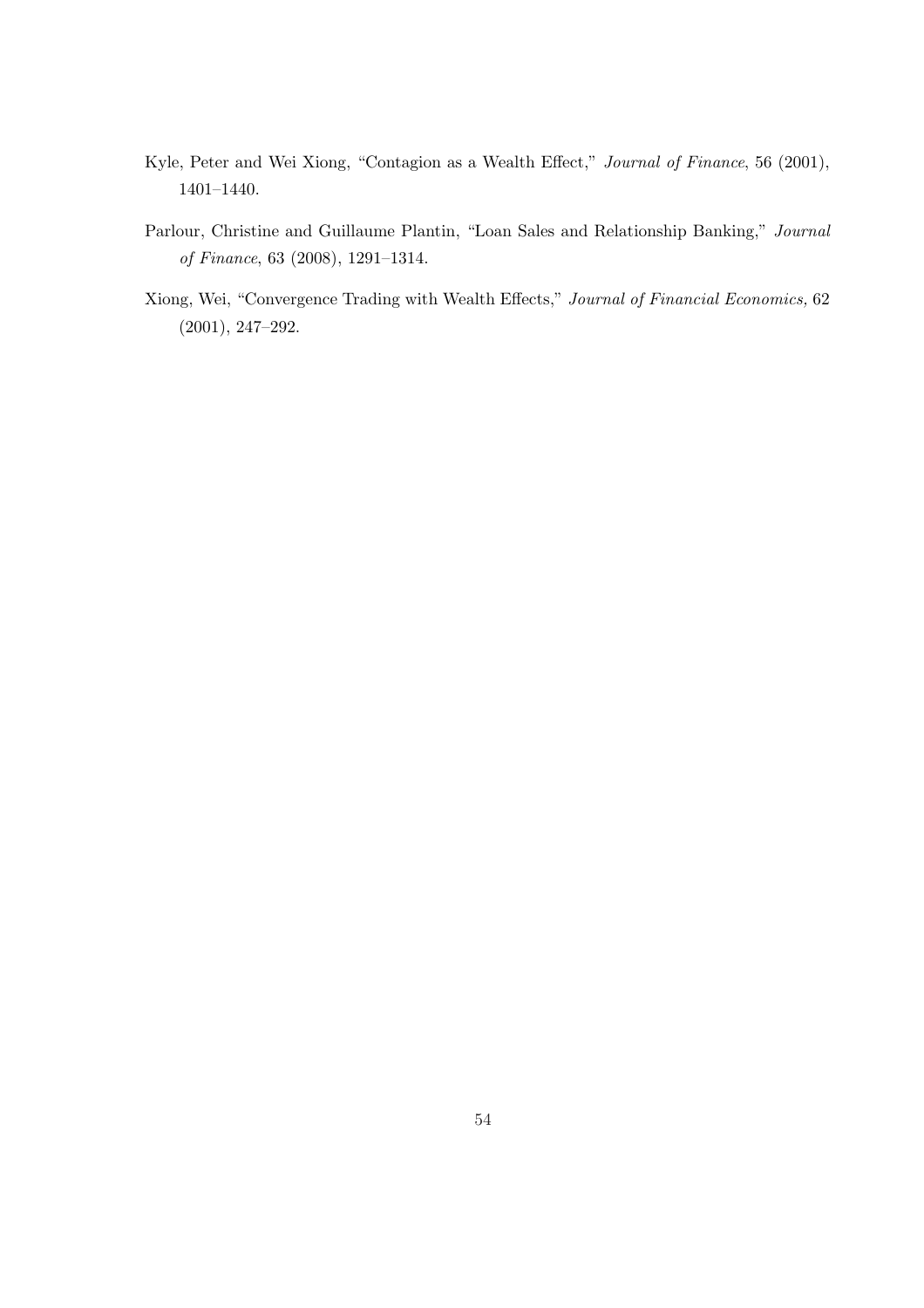

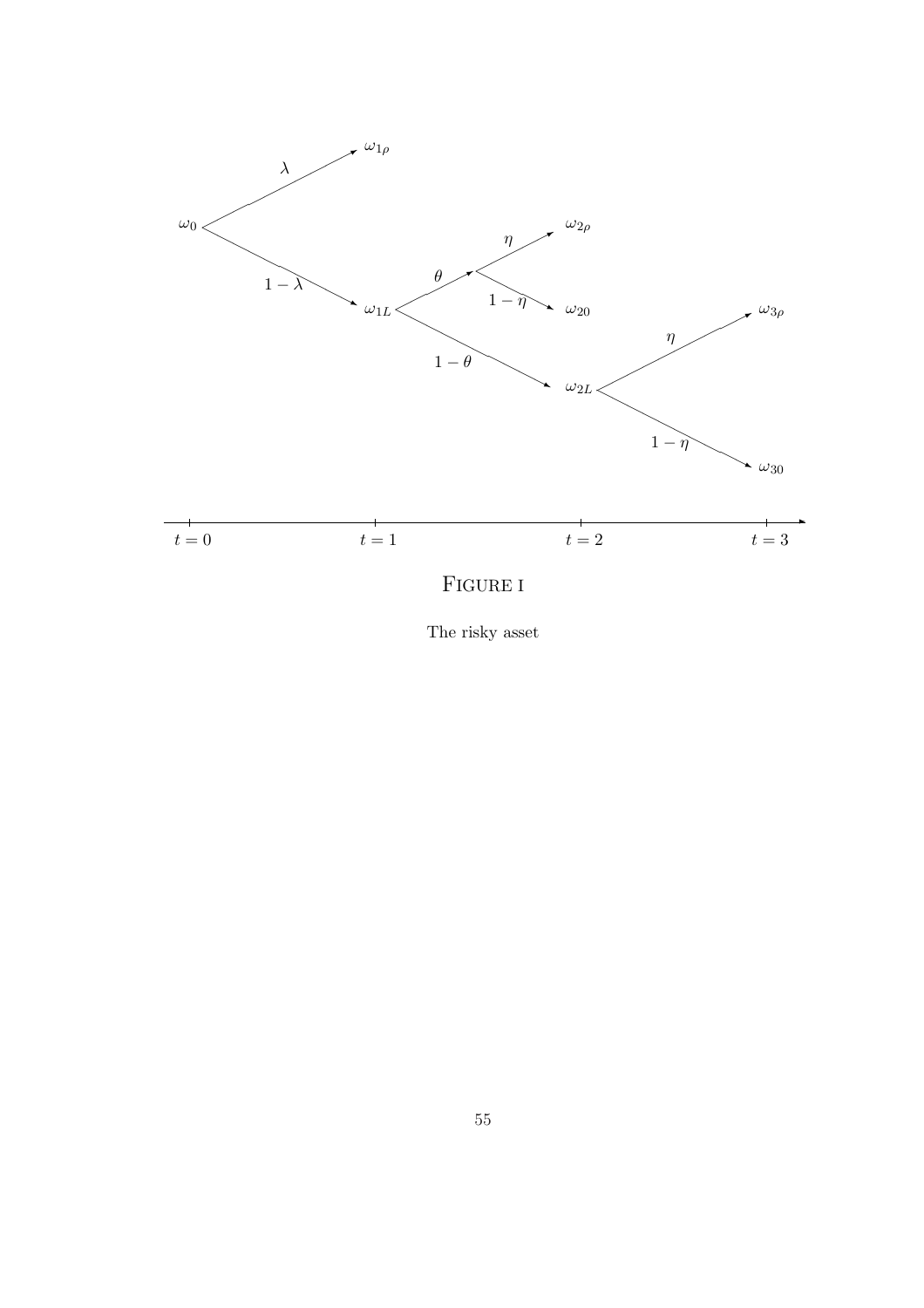

# FIGURE II

Immediate and delayed-trading equilibria in Example 1 for the case  $\theta = .35$ . The graph represents cash holdings, with the cash holdings of the LRs, M, in the x-axis and the cash holdings of the SRs,  $m$  in the y-axis. The dashed curves represent isoprofit lines for the LR and the straight continuous lines represent the SR's isoprofit lines, for both when the exchange occurs in state  $\omega_{1L}$  and in date 2. The isoprofit lines for the SR correspond to its reservation profits  $\pi_i^* = \pi_d^* = 1$ . The immediate and delayed-trading equilibrium cash holdings are marked  $(M_i^*, m_i^*)$  and  $(M_d^*, m_d^*)$ , respectively.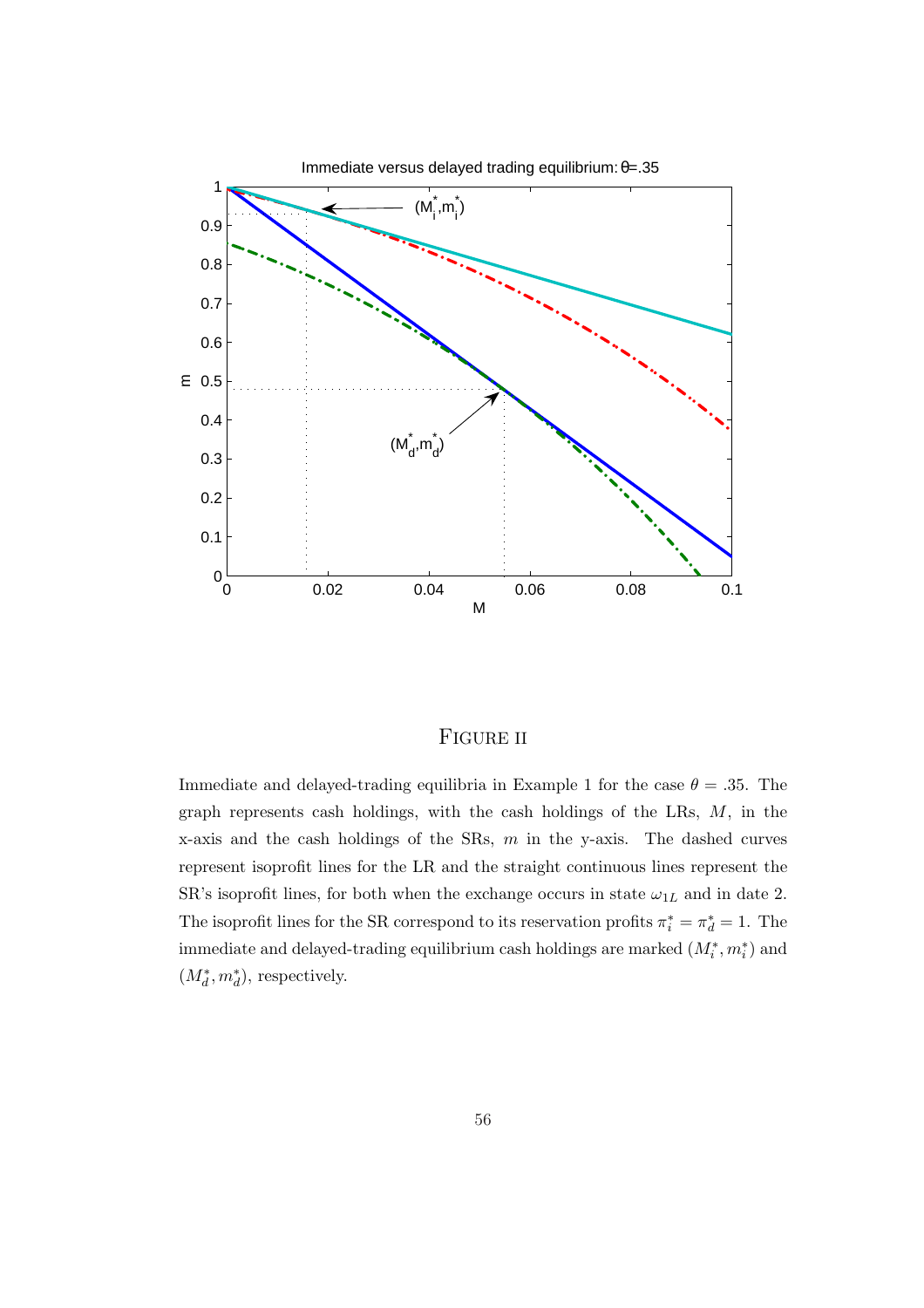

# FIGURE III

Immediate and delayed-trading equilibria in Example 1 when  $\theta = .45$ . The graph represents cash holdings, with the cash holdings of the LRs, M, in the x-axis and the cash holdings of the  $S\mathbb{R}s$ ,  $m$  in the y-axis. The dashed curves represent isoprofit lines for the LR and the straight continuous lines represent the SR's isoprofit lines, for both when the exchange occurs in state  $\omega_{1L}$  and in date 2. As opposed to the case in Figure II now the delayed-treading equilibrium, marked  $(M_d^*, m_d^*)$ , has the SRs commanding strictly positive profits,  $\pi_d^* > 1$ . The line marked  $IP_{SR}$  denotes the SR's reservation isoprofit line in states  $(\omega_{20}, \omega_{2L})$ .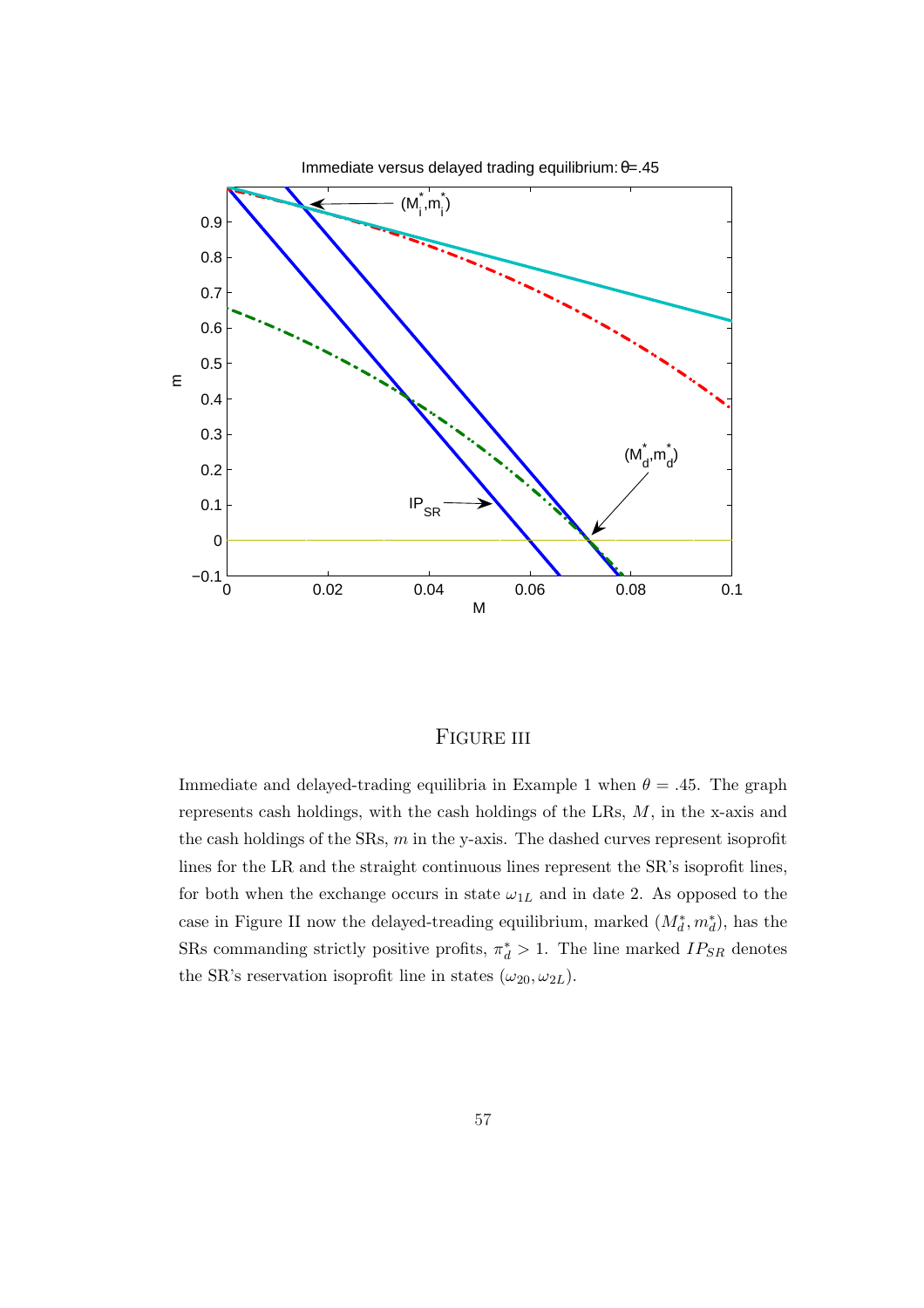

## FIGURE IV

Cash holdings as a function of  $\theta$  for Example 1. Panel A represents the SR's cash holdings in the delayed-trading equilibrium,  $m_d^*$  as a function of  $\theta$  and Panel B does the same for the LR,  $M_d^*$ . The dashed vertical line, which sits at  $\hat{\theta} = .4196$  delimits the set of  $\theta$ s for which  $m_d^* > 0$  and the one for which  $m_d^* = 0$ .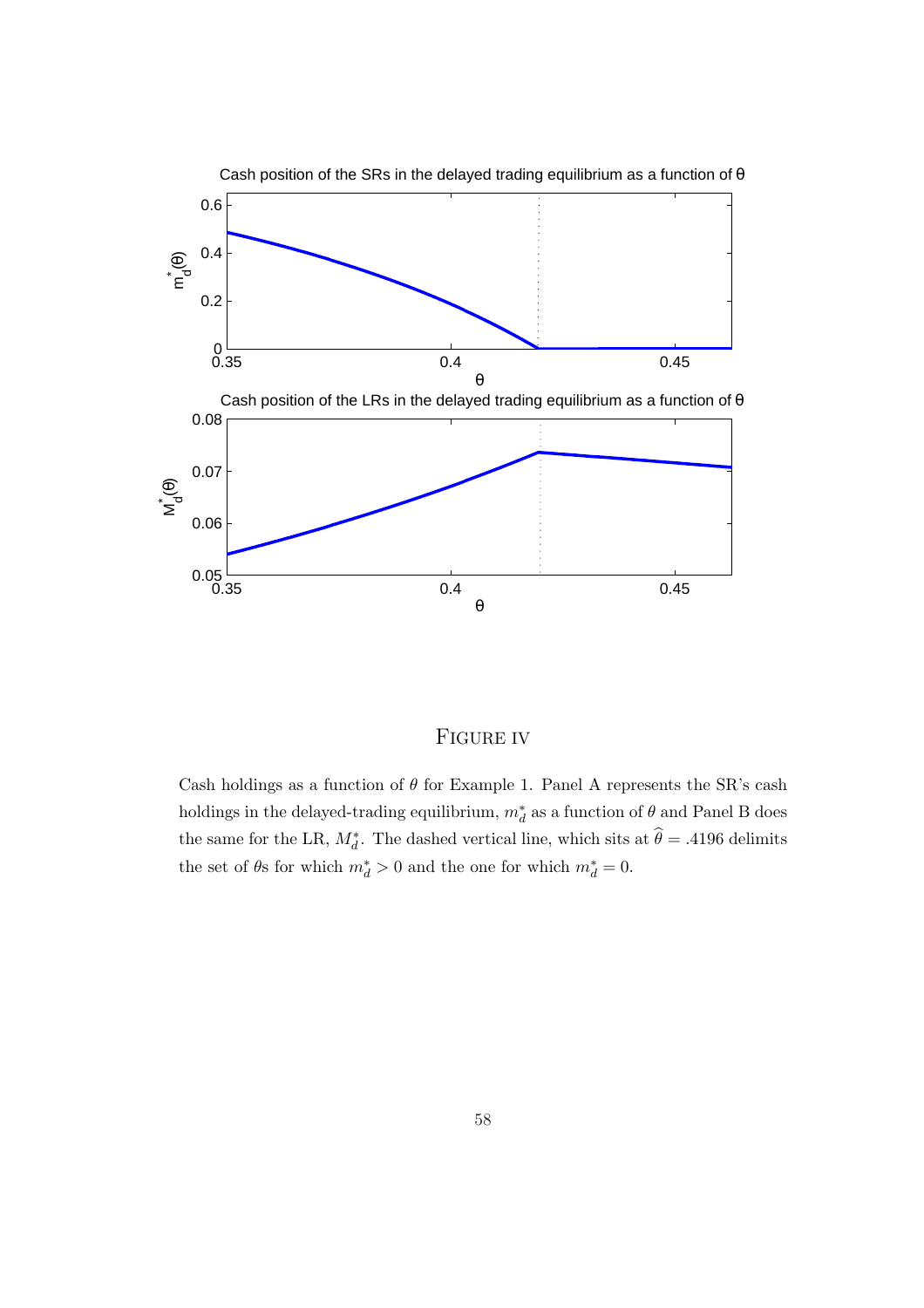

# FIGURE V

The top panel shows the expected return of the risky asset,  $R_{2d}^*$ , as a function of  $\theta$  at date 2 in the delayed-trading equilibrium. The bottom panel shows the price of the risky asset at  $t = 2$ ,  $P_{2d}^*$ , as a function of  $\theta$  at date 2 in the delayedtrading equilibrium. The dashed vertical line corresponds to  $\hat{\theta} = .4196$ . Both panels correspond to the case considered in Example 1.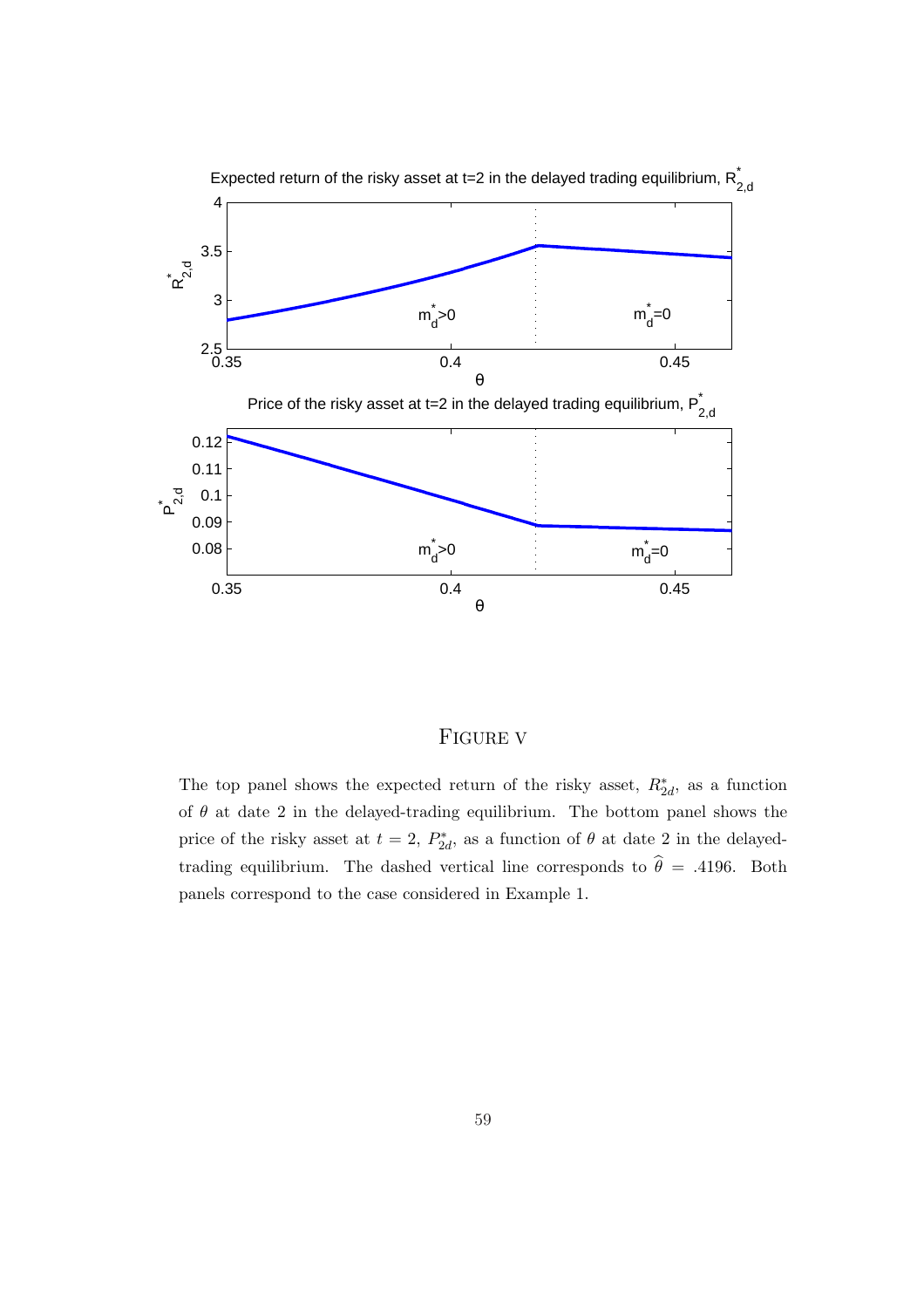

# FIGURE VI

Expected profits for the SR,  $\pi^*$ , (top panel) and the LR (bottom panel),  $\Pi^*$ , as a function of  $\theta$  in the delayed-trading equilibrium for the case considered in Example 1. The dashed vertical line corresponds to  $\hat{\theta} = .4196$ .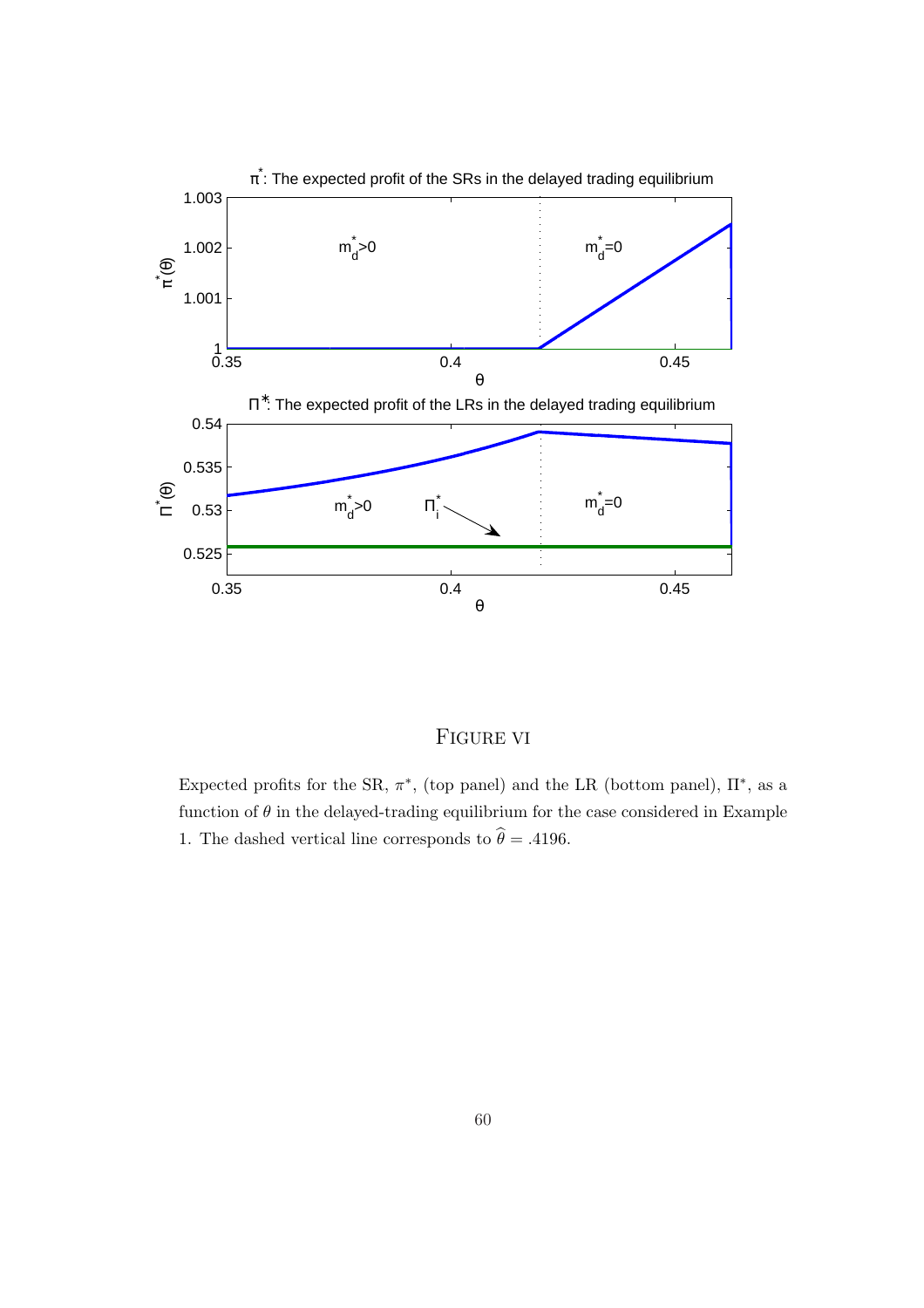

## FIGURE VII

Expected profits for the SR,  $\pi^*$ , (top panel) and the LR (bottom panel),  $\Pi^*$ , as a function of  $\theta$  for the case considered in Example 1. The first dashed vertical line corresponds to  $\hat{\theta} = .4196$ . The continuous line plots the expected profits when the Pareto superior equilibrium is chosen. In regions A and B, the delayedtrading equilibrium exists and it is the Pareto superior equilibrium. In region C, which corresponds to  $\theta \in (0.4628, 0.4834]$ , the delayed-trading equilibrium no longer exists as  $P_d^* < \delta \eta \rho$  and the sole equilibrium is the immediate-trading equilibrium. The dashed line corresponds to the expected profits when the SRs can commit to liquidate assets in state  $\omega_{2L}$ .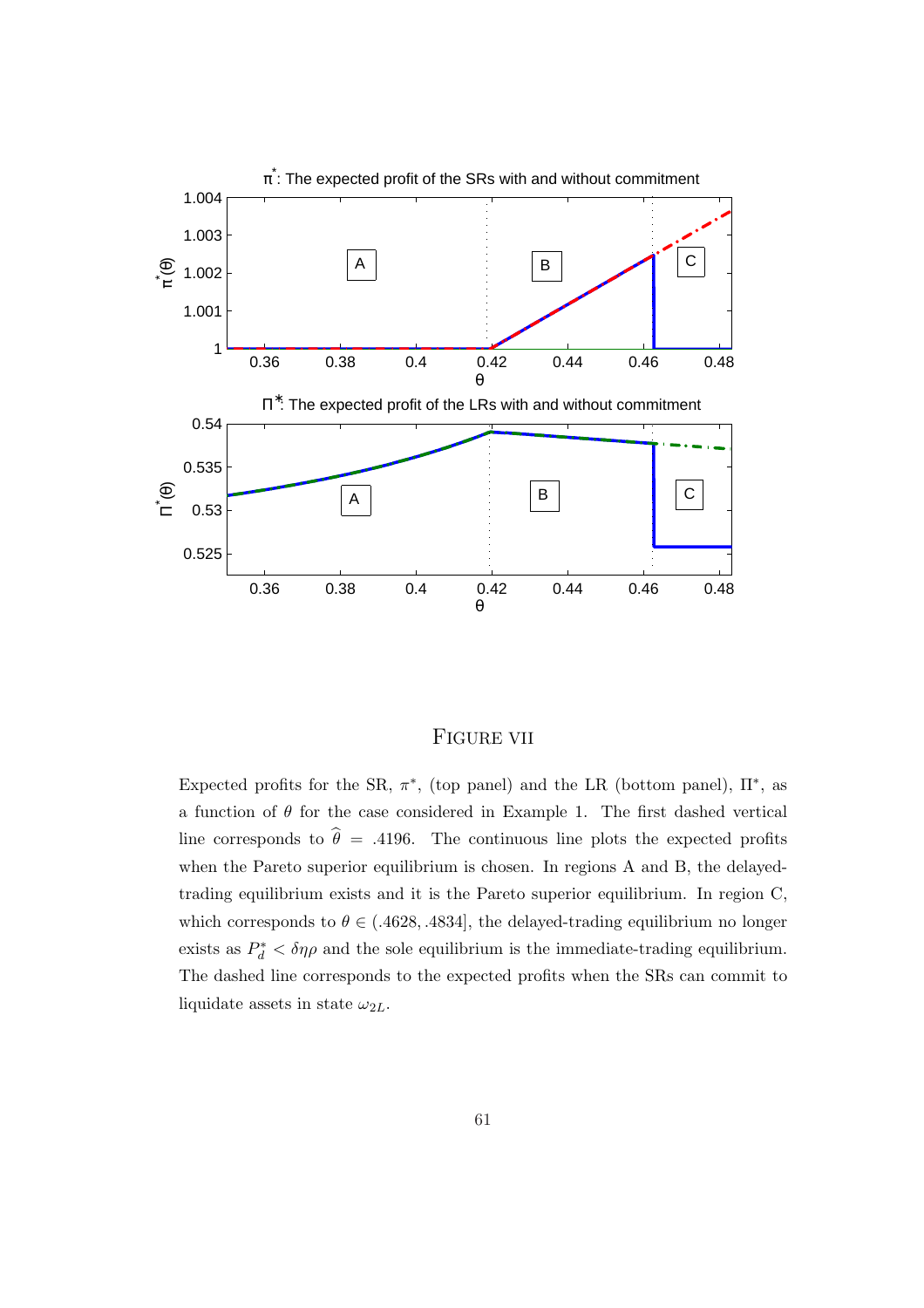

## FIGURE VIII

Top panel: Expected profits of the monopolist (the thick line) and the competitive LR (the thin line) as a function of  $\theta$ . Bottom panel: Prices at date 2,  $P_{2d}^*$ , in the monopolist (the thick line) and the competitive (the thin line) LR case. Both panels correspond to the case considered in Example 1.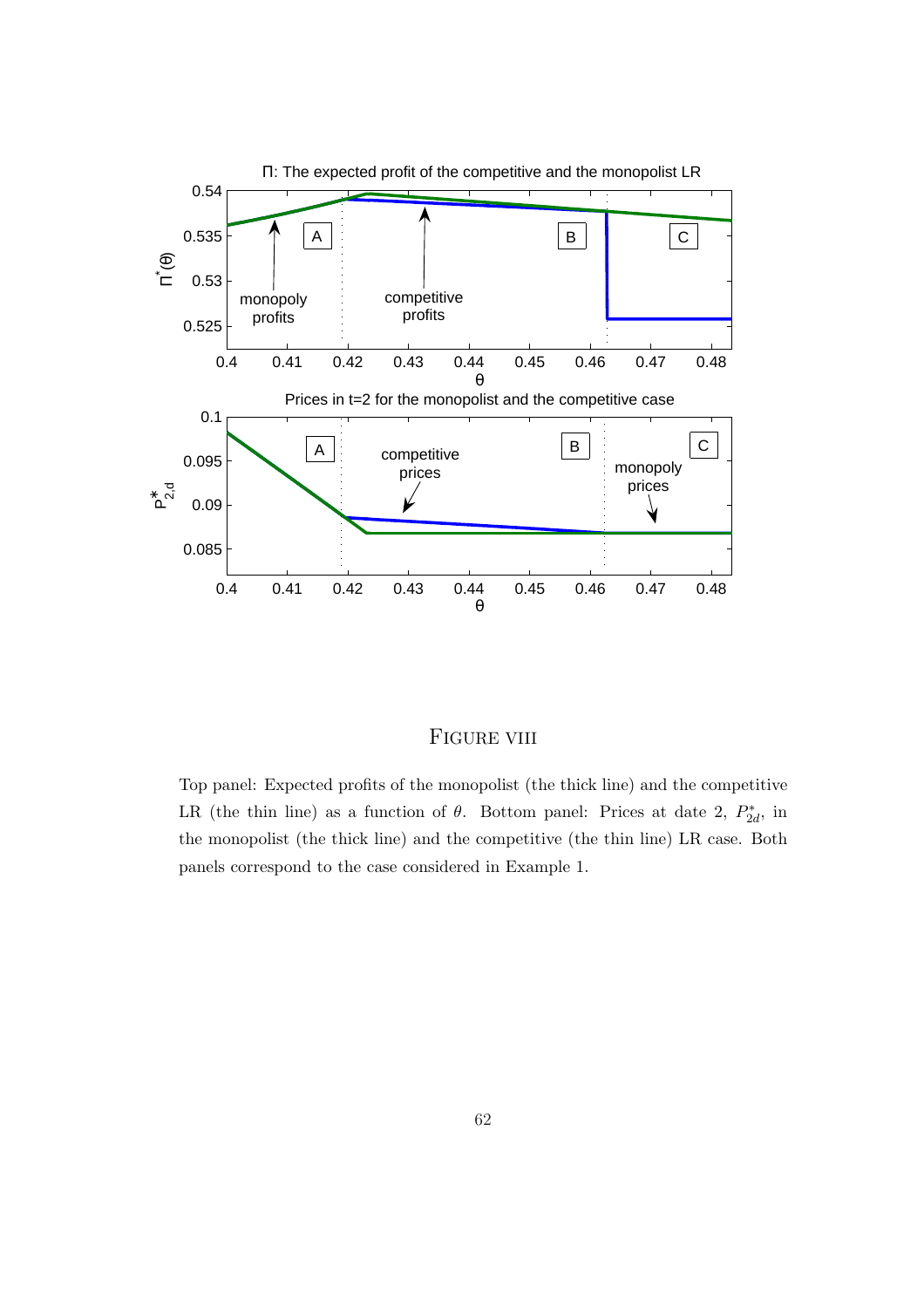

## FIGURE IX

Top panel: Expected profits for the SR in the ex-ante contract when the outside value is the expected profit associated with the delayed-trading equilibrium. Bottom panel: Expected profits of the LR in the ex-ante contract,  $\Pi_x^*$ , when the outside value of the SR is the expected profit associated with the delayed-trading equilibrium  $(\pi_d^*)$ . Also included are the expected profit of the LR in the delayed-trading equilibrium,  $\Pi_d^*$ , and in the immediate-trading equilibrium,  $\Pi_i^*$ . Both panels correspond to the case considered in Example 2.